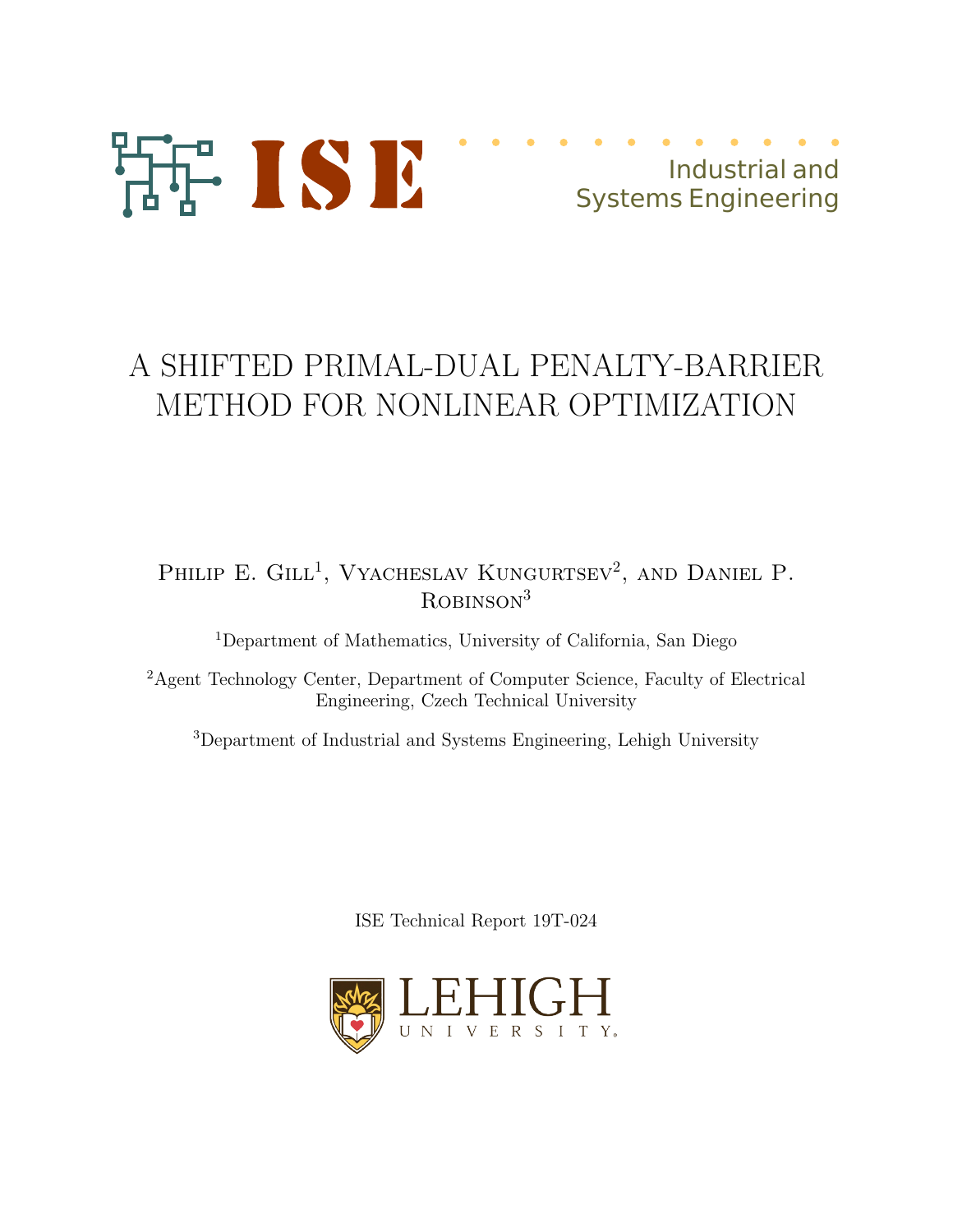# A SHIFTED PRIMAL-DUAL PENALTY-BARRIER METHOD FOR NONLINEAR OPTIMIZATION

Philip E. Gill<sup>∗</sup> Vyacheslav Kungurtsev<sup>†</sup> Daniel P. Robinson<sup>‡</sup>

Lehigh University Industrial and Systems Engineering March 1, 2019

#### Abstract

In nonlinearly constrained optimization, penalty methods provide an effective strategy for handling equality constraints, while barrier methods provide an effective approach for the treatment of inequality constraints. A new algorithm for nonlinear optimization is proposed based on minimizing a shifted primal-dual penalty-barrier function. Certain global convergence properties are established. In particular, it is shown that a limit point of the sequence of iterates may always be found that is either an *infeasible stationary point* or a complementary approximate Karush-Kuhn-Tucker point, i.e., it satisfies reasonable stopping criteria and is a Karush-Kuhn-Tucker point under a regularity condition that is the weakest constraint qualification associated with sequential optimality conditions. It is also shown that under suitable additional assumptions, the method is equivalent to a shifted variant of the primal-dual path-following method in the neighborhood of a solution. Numerical examples are provided that illustrate the performance of the method compared to a widely-used conventional interior-point method.

Key words. nonlinear optimization, augmented Lagrangian methods, barrier methods, interior methods, path-following methods, regularized methods, primal-dual methods.

AMS subject classifications. 49J20, 49J15, 49M37, 49D37, 65F05, 65K05, 90C30

<sup>∗</sup>Department of Mathematics, University of California, San Diego, La Jolla, CA 92093-0112 (pgill@ucsd.edu). Research supported in part by National Science Foundation grants DMS-1318480 and DMS-1361421.

<sup>†</sup>Agent Technology Center, Department of Computer Science, Faculty of Electrical Engineering, Czech Technical University in Prague. (vyacheslav.kungurtsev@fel.cvut.cz) Research supported by the OP VVV project CZ.02.1.01/0.0/0.0/16 019/0000765 "Research Center for Informatics".

<sup>‡</sup>Department of Industrial and Systems Engineering, Lehigh University, Bethlehem, PA 18015 (daniel.p.robinson@gmail.com).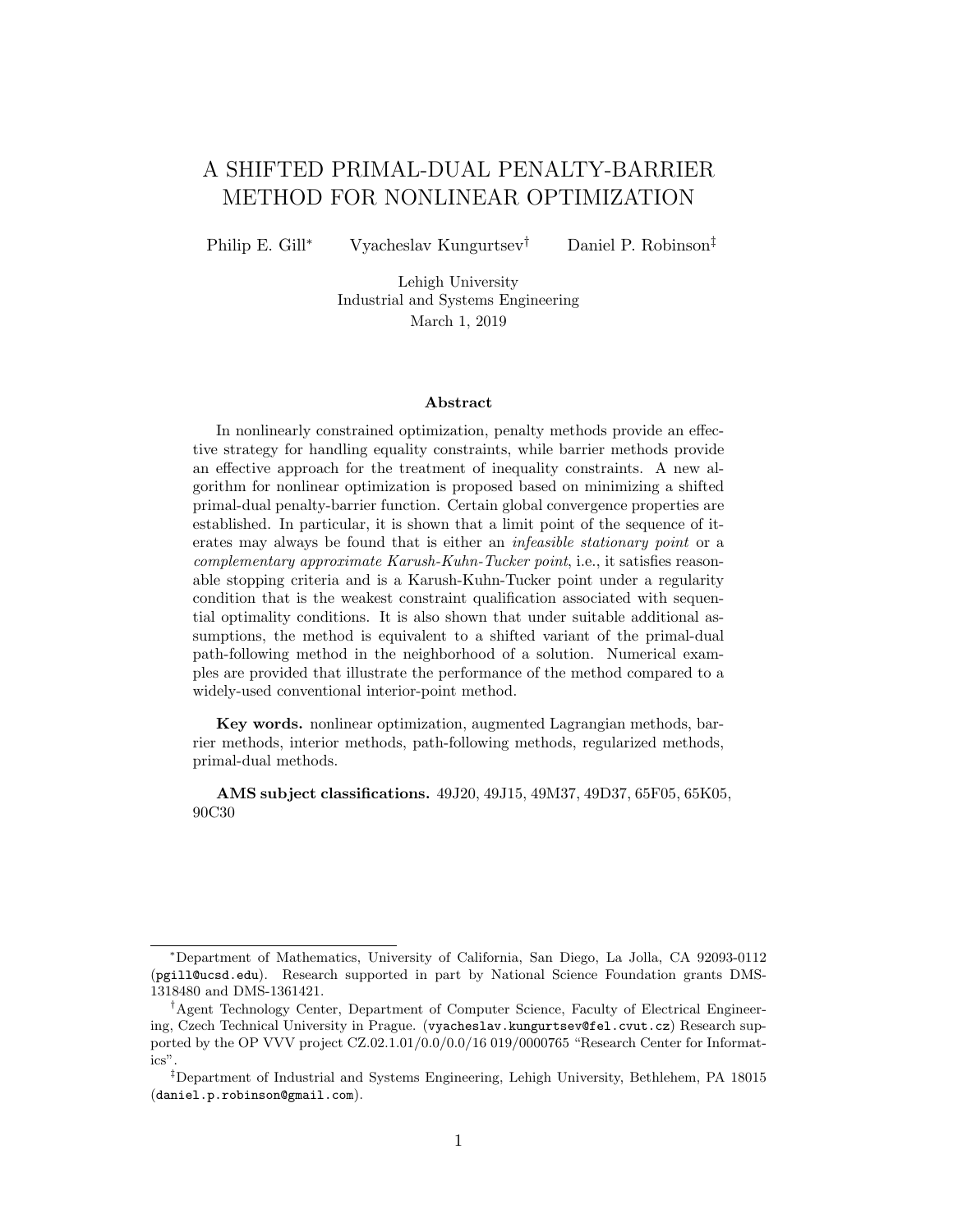# <span id="page-2-1"></span><span id="page-2-0"></span>1. Introduction

This paper presents a new primal-dual shifted penalty-barrier method for solving nonlinear optimization problems of the form

$$
\underset{x \in \mathbb{R}^n}{\text{minimize}} \ f(x) \quad \text{subject to} \quad c(x) \ge 0,\tag{NIP}
$$

where  $c: \mathbb{R}^n \to \mathbb{R}^m$  and  $f: \mathbb{R}^n \to \mathbb{R}$  are twice-continuously differentiable. Barrier methods are a class of methods for solving [\(NIP\)](#page-2-0) that involve the minimization of a sequence of unconstrained barrier functions parameterized by a scalar barrier parameter  $\mu$  (see, e.g., Frisch [\[18\]](#page-35-0), Fiacco and McCormick [\[13\]](#page-35-1), and Fiacco [\[12\]](#page-35-2)). Each barrier function includes a logarithmic barrier term that creates a positive singularity at the boundary of the feasible region and enforces strict feasibility of the barrier function minimizers. Reducing  $\mu$  to zero has the effect of allowing the barrier minimizers to approach a solution of [\(NIP\)](#page-2-0) from the interior of the feasible region. However, as the barrier parameter decreases and the values of the constraints that are active at the solution approach zero, the linear equations associated with solving each barrier subproblem become increasingly ill-conditioned. Shifted barrier functions were introduced to avoid this ill-conditioning by implicitly shifting the constraint boundary so that the barrier minimizers approach a solution without the need for the barrier parameter to go to zero. This idea was first proposed in the context of penalty-function methods by Powell [\[35\]](#page-36-0) and extended to barrier methods for linear programming by Gill et al. [\[22\]](#page-35-3) (see also Freund [\[17\]](#page-35-4)). Shifted barrier functions are defined in terms of Lagrange multiplier estimates and are analogous to augmented Lagrangian methods for equality constrained optimization. The advantages of an augmented Lagrangian function over the quadratic penalty function for equality-constrained optimization motivated the class of modified barrier methods, which were proposed independently for nonlinear optimization by Polyak [\[34\]](#page-36-1). Additional theoretical developments and numerical results were given by Jensen and Polyak [\[30\]](#page-35-5), and Nash, Polyak and Sofer [\[32\]](#page-35-6). Conn, Gould and Toint [\[7,](#page-34-0)[8\]](#page-34-1) generalized the modified barrier function by exploiting the close connection between shifted and modified barrier methods. Optimization problems with a mixture of equality and inequality constraints may be solved by combining a penalty or augmented Lagrangian method with a shifted/modified barrier method. In this context, a number of authors have proposed the use of an augmented Lagrangian method, see e.g., Conn, Gould and Toint [\[7,](#page-34-0) [8\]](#page-34-1), Breitfeld and Shanno [\[4,](#page-34-2) [5\]](#page-34-3), and Goldfarb, Polyak, Scheinberg and Yuzefovich [\[26\]](#page-35-7).

It is well-known that conventional barrier methods are closely related to pathfollowing interior methods (for a survey, see, e.g., Forsgren, Gill and Wright  $[16]$ ). If  $x(\mu)$  denotes a local minimizer of the barrier function with parameter  $\mu$ , then under mild assumptions on f and c,  $x(\mu)$  lies on a continuous path that approaches a solution of [\(NIP\)](#page-2-0) from the interior of the feasible region as  $\mu$  goes to zero. Points on this path satisfy a system of nonlinear equations that may be interpreted as a set of perturbed first-order optimality conditions for [\(NIP\)](#page-2-0). Solving these equations using Newton's method provides an alternative to solving the ill-conditioned equations associated with a conventional barrier method. In this context, the barrier function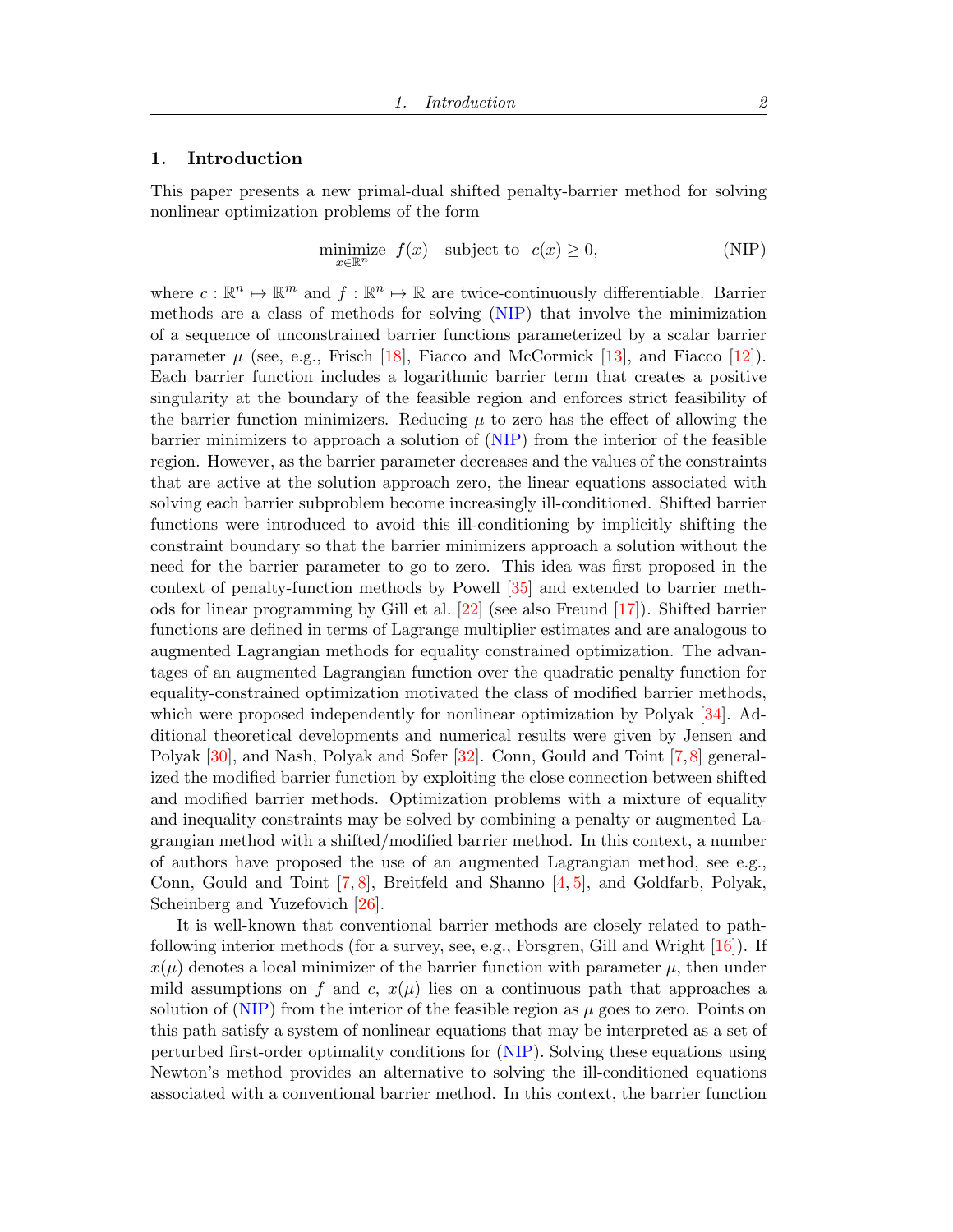<span id="page-3-0"></span>may be regarded as a merit function for forcing convergence of the sequence of Newton iterates of the path-following method. For examples of this approach, see Byrd, Hribar and Nocedal [\[6\]](#page-34-4), Wächter and Biegler [\[37\]](#page-36-2), Forsgren and Gill [\[15\]](#page-35-9), and Gertz and Gill [\[19\]](#page-35-10).

An important property of the path-following approach is that the barrier parameter  $\mu$  serves an auxiliary role as an implicit regularization parameter in the Newton equations. This regularization plays a crucial role in the robustness of interior methods on ill-conditioned and ill-posed problems.

#### 1.1. Contributions and organization of the paper

Several contributions are made to advance the state-of-the-art in the design of algorithms for nonlinear optimization. (i) A new shifted primal-dual penalty-barrier function is formulated and analyzed. (ii) An algorithm is proposed based on using the penalty-barrier function as a merit function for a primal-dual path-following method. It is shown that a specific modified Newton method for the unconstrained minimization of the shifted primal-dual penalty-barrier function generates search directions identical to those associated with a shifted variant of the conventional pathfollowing method. (iii) Under mild assumptions (e.g., no Kurdyka- Lojasiewicz type assumption is needed), it is shown that there exists a limit point of the computed iterates that is either an infeasible stationary point, or a complementary approximate Karush-Kuhn-Tucker point (KKT), i.e., it satisfies reasonable stopping criteria and is a KKT point under a complementary approximate KKT regularity condition. This regularity condition is the weakest constraint qualification associated with sequential optimality conditions. (iv) The method maintains the positivity of certain variables, but it does not require a fraction-to-the-boundary rule, which differentiates it from most other interior-point methods in the literature. (v) Shifted barrier methods have the disadvantage that a reduction in the shift necessary to ensure convergence may cause an iterate to become infeasible with respect to a shifted constraint. In the proposed method, infeasible shifts are returned to feasibility without any increase in the cost of an iteration.

The paper is organized in seven sections. The proposed primal-dual penaltybarrier function is introduced in Section [2.](#page-4-0) In Section [3,](#page-6-0) a line-search algorithm is presented for minimizing the shifted primal-dual penalty-barrier function for fixed penalty and barrier parameters. The convergence of this algorithm is established under certain assumptions. In Section [4,](#page-13-0) an algorithm for solving problem [\(NIP\)](#page-2-0) is proposed that builds upon the work from Section [3.](#page-6-0) Global convergence results are also established. Section [5](#page-21-0) focuses on the properties of a single iteration and the computation of the primal-dual search direction. In particular, it is shown that the computed direction is equivalent to the Newton step associated with a shifted variant of the conventional primal-dual path-following equations. In Section [6](#page-27-0) an implementation of the method is discussed, as well as some numerical examples that illustrate the performance of the method. Finally, Section [7](#page-34-5) gives some conclusions and topics for further work.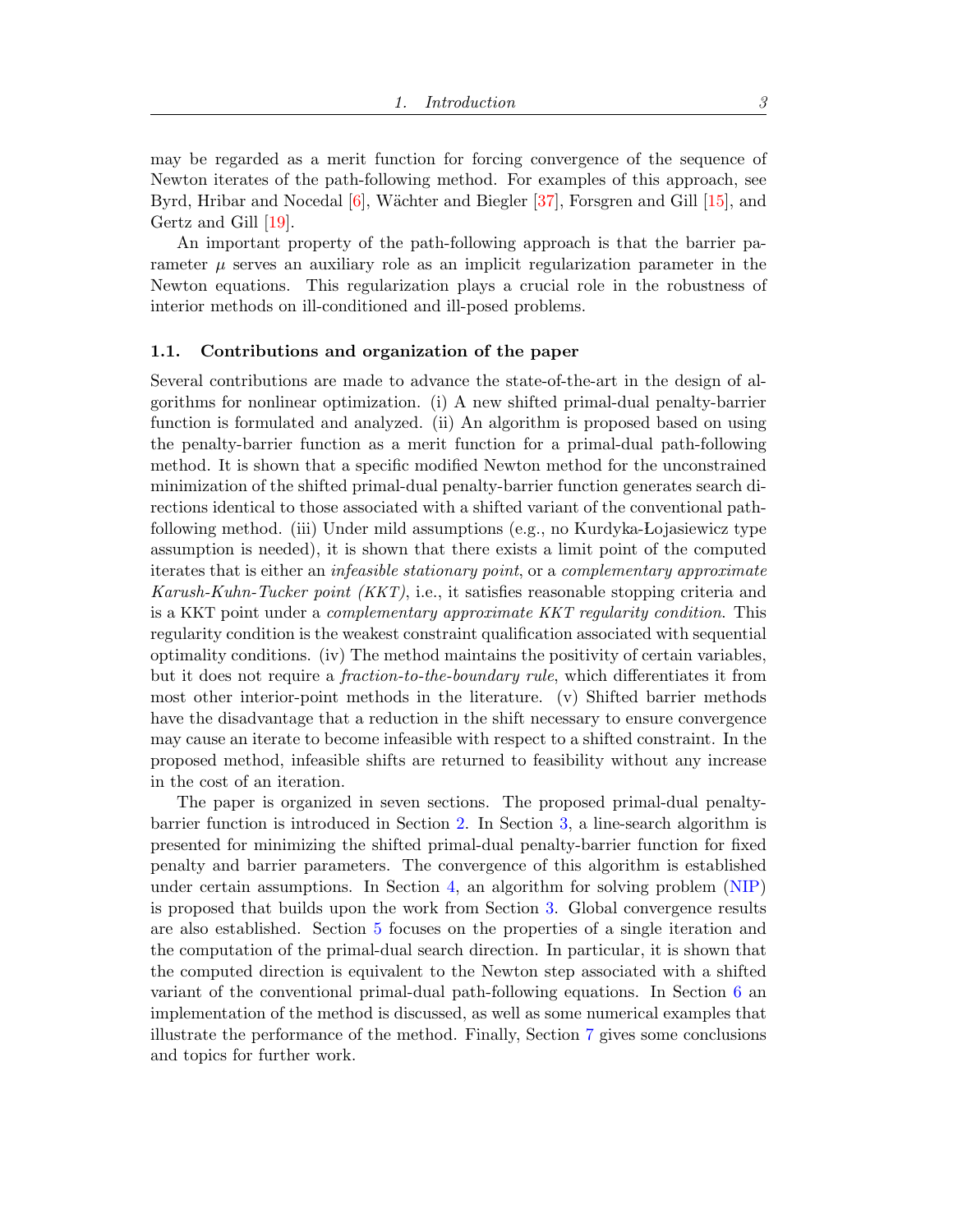### 1.2. Notation and terminology

Given vectors x and y, the vector consisting of x augmented by y is denoted by  $(x, y)$ . The subscript  $i$  is appended to vectors to denote the *i*th component of that vector, whereas the subscript  $k$  is appended to a vector to denote its value during the  $k$ th iteration of an algorithm, e.g.,  $x_k$  represents the value for x during the kth iteration, whereas  $[x_k]_i$  denotes the *i*th component of the vector  $x_k$ . Given vectors a and b with the same dimension, the vector with *i*th component  $a_i b_i$  is denoted by  $a \cdot b$ . Similarly,  $min(a, b)$  is a vector with components  $min(a_i, b_i)$ . The vector e denotes the column vector of ones, and I denotes the identity matrix. The dimensions of  $e$ and I are defined by the context. The vector two-norm or its induced matrix norm are denoted by  $\|\cdot\|$ . The inertia of a real symmetric matrix A, denoted by In(A), is the integer triple  $(a_+, a_-, a_0)$  giving the number of positive, negative and zero eigenvalues of A. The vector  $g(x)$  is used to denote  $\nabla f(x)$ , the gradient of  $f(x)$ . The matrix  $J(x)$  denotes the  $m \times n$  constraint Jacobian, which has *i*th row  $\nabla c_i(x)^T$ . The Lagrangian function associated with [\(NIP\)](#page-2-0) is  $L(x, y) = f(x) - c(x)^T y$ , where  $y$  is the m-vector of dual variables. The Hessian of the Lagrangian with respect to x is denoted by  $H(x,y) = \nabla^2 f(x) - \sum_{i=1}^m y_i \nabla^2 c_i(x)$ . Let  $\{\alpha_j\}_{j\geq 0}$  be a sequence of scalars, vectors, or matrices and let  $\{\beta_j\}_{j\geq 0}$  be a sequence of positive scalars. If there exists a positive constant  $\gamma$  such that  $\|\alpha_j\| \leq \gamma\beta_j$ , we write  $\alpha_j = O(\beta_j)$ . If there exists a sequence  $\{\gamma_j\} \to 0$  such that  $\|\alpha_j\| \leq \gamma_j \beta_j$ , we say that  $\alpha_j = o(\beta_j)$ . If there exists a positive sequence  $\{\sigma_i\} \to 0$  and a positive constant  $\beta$  such that  $\beta_j > \beta \sigma_j$ , we write  $\beta_j = \Omega(\sigma_j)$ .

# <span id="page-4-0"></span>2. A Shifted Primal-Dual Penalty-Barrier Function

In order to avoid the need to find a strictly feasible point for the constraints of [\(NIP\)](#page-2-0), each inequality  $c_i(x) \geq 0$  is written in terms of an equality and nonnegative slack variable  $c_i(x) - s_i = 0$  and  $s_i \geq 0$ . This gives the equivalent problem

$$
\underset{x \in \mathbb{R}^n, s \in \mathbb{R}^m}{\text{minimize}} \quad f(x) \quad \text{subject to} \quad c(x) - s = 0, \quad s \ge 0. \tag{NIPS}
$$

<span id="page-4-1"></span>The vector  $(x^*, s^*, y^*, w^*)$  is called a first-order KKT point for problem [\(NIPs\)](#page-4-0) when

$$
c(x^*) - s^* = 0, \t s^* \ge 0,
$$
\t(2.1a)

$$
g(x^*) - J(x^*)^T y^* = 0, \qquad y^* - w^* = 0,
$$
\n(2.1b)

$$
s^* \cdot w^* = 0, \qquad w^* \ge 0. \tag{2.1c}
$$

The vectors  $y^*$  and  $w^*$  constitute the Lagrange multiplier vectors for, respectively, the equality constraint  $c(x)-s=0$  and non-negativity constraint  $s \geq 0$ . The vector  $(x_k, s_k, y_k, w_k)$  will be used to denote the kth primal-dual iterate computed by the proposed algorithm, with the aim of giving limit points of  $\{(x_k, s_k, y_k, w_k)\}_{k=0}^{\infty}$  that are first-order KKT points for problem  $(NIPs)$ , i.e., limit points that satisfy  $(2.1)$ .

An important concept related to the design of efficient algorithms for computing first-order KKT points for problem [\(NIPs\)](#page-4-0) is that of perturbed optimality conditions.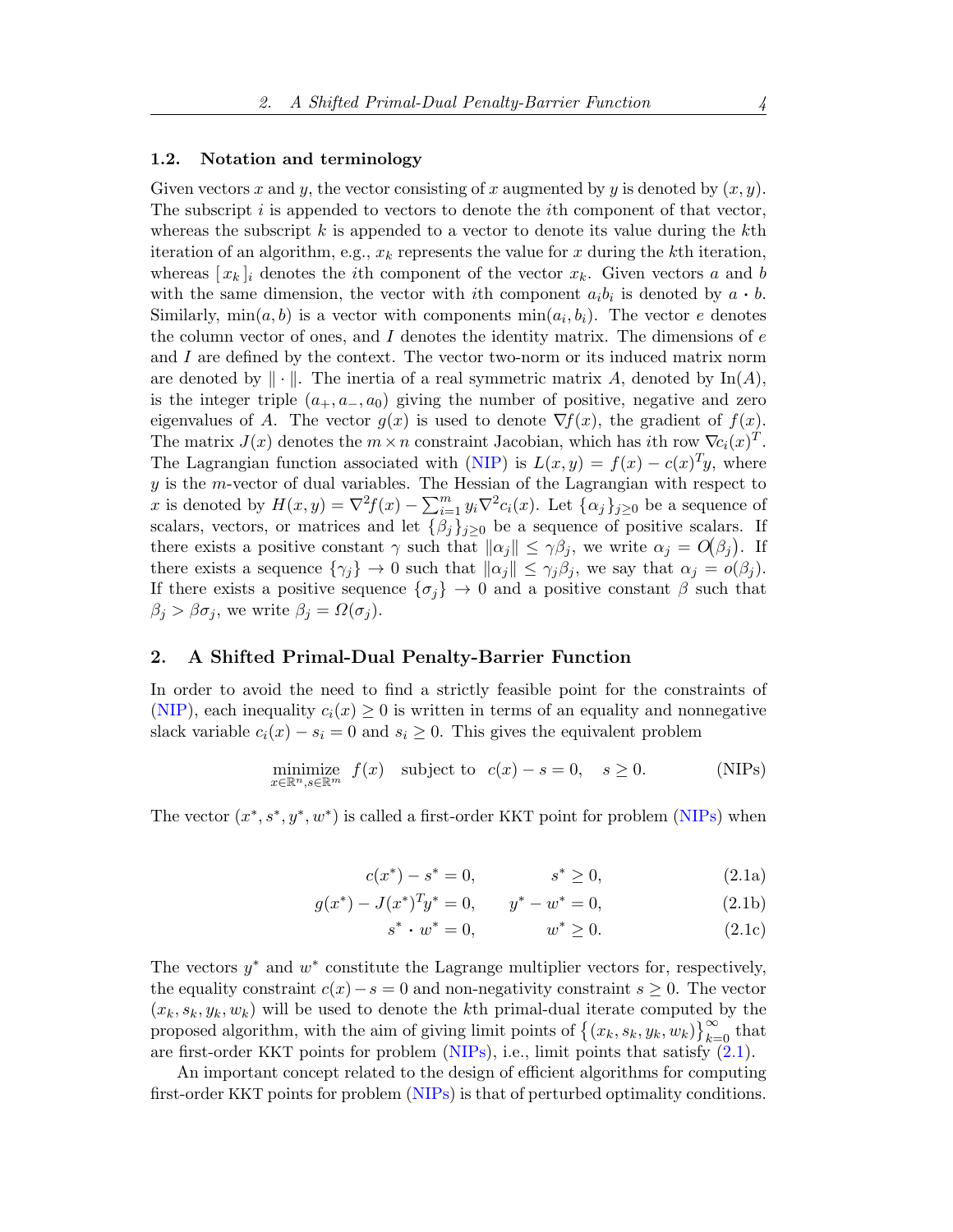An appropriate set of perturbed conditions for  $(2.1)$  is given by

<span id="page-5-0"></span>
$$
g(x) - J(x)^{T}y = 0, \t y - w = 0,c(x) - s = \mu^{P}(y^{E} - y), \t s > w = \mu^{B}(w^{E} - w), \t w \ge 0,
$$
\t(2.2)

where  $y^E \in \mathbb{R}^m$  is an estimate of a Lagrange multiplier vector for the constraint  $c(x) - s = 0$ ,  $w^E \in \mathbb{R}^m$  is an estimate of a Lagrange multiplier for the constraint  $s \geq 0$ , and the scalars  $\mu^P$  and  $\mu^B$  are positive penalty and barrier parameters, respectively. (The interpretation of  $\mu^P$  and  $\mu^B$  as penalty and barrier parameters is discussed below.) In the neighborhood of a first-order KKT point it is well-known that computing the search direction as the solution of the Newton equations for a zero of the perturbed optimality conditions provides the favorable local convergence rate associated with Newton's method. At the same time, to ensure convergence to a first-order KKT point from an arbitrary starting point, an algorithm must include a strategy for deciding when one iterate is preferable to another. These considerations motivate the formulation of the new shifted primal-dual penalty-barrier function

$$
M(x, s, y, w; y^{E}, w^{E}, \mu^{P}, \mu^{B}) = f(x) - (c(x) - s)^{T} y^{E}
$$
  
\n
$$
+ \frac{1}{2\mu^{P}} ||c(x) - s||^{2} + \frac{1}{2\mu^{P}} ||c(x) - s + \mu^{P}(y - y^{E})||^{2}
$$
  
\n(C)  
\n(D)  
\n
$$
- \sum_{i=1}^{m} \mu^{B} w_{i}^{E} \ln (s_{i} + \mu^{B}) - \sum_{i=1}^{m} \mu^{B} w_{i}^{E} \ln (w_{i}(s_{i} + \mu^{B})) + \sum_{i=1}^{m} w_{i}(s_{i} + \mu^{B}).
$$
  
\n(E) (G)

It is shown in Section [5.3](#page-25-0) that in the neighborhood of a minimizer of [\(NIPs\)](#page-4-0) satisfying certain second-order optimality conditions, the Newton equations for a zero of the perturbed optimality conditions [\(2.2\)](#page-5-0) are equivalent to the Newton equations for a minimizer of M. Also, it is shown in Section [3](#page-6-0) that if the parameters  $y^E, w^E, \mu^P$ , and  $\mu^B$  are updated appropriately, then stationary points of M have properties that may be used in the formulation of a globally convergent algorithm for [\(NIPs\)](#page-4-0).

Let S and W denote diagonal matrices with diagonal entries s and  $w$  (i.e.,  $S = \text{diag}(s)$  and  $W = \text{diag}(w)$  such that  $s_i + \mu^B > 0$  and  $w_i > 0$ . Define the positive-definite matrices

$$
D_P = \mu^P I \quad \text{and} \quad D_B = (S + \mu^B I) W^{-1},
$$

and auxiliary vectors

$$
\pi^Y = \pi^Y(x, s) = y^E - \frac{1}{\mu^P} (c(x) - s)
$$
 and  $\pi^W = \pi^W(s) = \mu^B (S + \mu^B I)^{-1} w^E$ .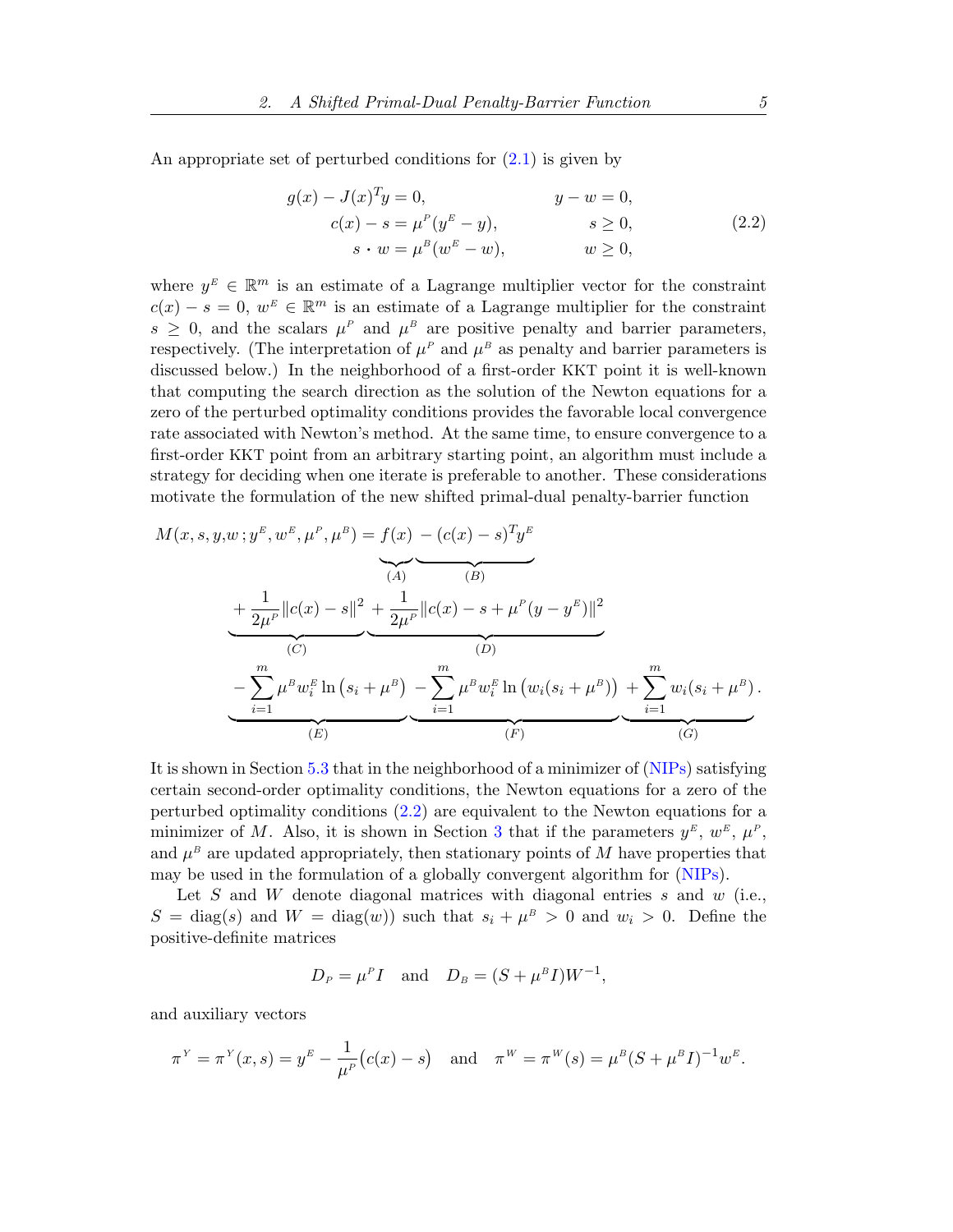Then  $\nabla M(x, s, y, w; y^E, w^E, \mu^P, \mu^B)$  may be written as

<span id="page-6-2"></span>
$$
\nabla M = \begin{pmatrix} g - J^T(\pi^Y + (\pi^Y - y)) \\ (\pi^Y - y) + (\pi^Y - \pi^W) + (w - \pi^W)) \\ -D_P(\pi^Y - y) \\ -D_B(\pi^W - w) \end{pmatrix},
$$
(2.3)

with  $q = q(x)$  and  $J = J(x)$ . The purpose of writing the gradient  $\nabla M$  in this form is to highlight the quantities  $\pi^{Y} - y$  and  $\pi^{W} - w$ , which are important in the analysis. Similarly, the penalty-barrier function Hessian  $\nabla^2 M(x, s, y, w; y^E, w^E, \mu^P, \mu^B)$ is written in the form

<span id="page-6-3"></span>
$$
\nabla^2 M = \begin{pmatrix} H + 2J^T D_P^{-1} J & -2J^T D_P^{-1} & J^T & 0 \\ -2D_P^{-1} J & 2(D_P^{-1} + D_B^{-1} W^{-1} \Pi^W) & -I & I \\ J & -I & D_P & 0 \\ 0 & I & 0 & D_B W^{-1} \Pi^W \end{pmatrix}, (2.4)
$$

where  $H = H(x, \pi^Y + (\pi^Y - y))$  and  $\Pi^W = \text{diag}(\pi^W)$ .

In developing algorithms, the goal is to achieve rapid convergence to a solution of [\(NIPs\)](#page-4-0) without the need for  $\mu^P$  and  $\mu^B$  to go to zero. The underlying mechanism for ensuring convergence is the minimization of  $M$  for fixed parameters. A suitable line-search method is proposed in the next section.

# <span id="page-6-0"></span>3. Minimizing the Shifted Primal-Dual Penalty-Barrier Function

This section concerns the minimization of M for fixed parameters  $y^E, w^E, \mu^P$  and  $\mu^B$ . In this case the notation can be simplified by omitting the reference to  $y^E, w^E$ ,  $\mu^P$  and  $\mu^B$  when writing M,  $\nabla M$  and  $\nabla^2 M$ .

### 3.1. The algorithm

<span id="page-6-1"></span>The method for minimizing M with fixed parameters is given as Algorithm [1.](#page-7-0) At the start of iteration k, given the primal-dual iterate  $v_k = (x_k, s_k, y_k, w_k)$ , the search direction  $\Delta v_k = (\Delta x_k, \Delta s_k, \Delta y_k, \Delta w_k)$  is computed by solving the linear system of equations

$$
H_k^M \Delta v_k = -\nabla M(v_k),\tag{3.1}
$$

where  $H_k^M$  is a positive-definite approximation of the matrix  $\nabla^2 M(x_k, s_k, y_k, w_k)$ . (The definition of  $H_k^M$  and the properties of the equations [\(3.1\)](#page-6-1) are discussed in Section [5.](#page-21-0)) Once  $\Delta v_k$  has been computed, a line search is used to compute a step length  $\alpha_k$ , such that the next iterate  $v_{k+1} = v_k + \alpha_k \Delta v_k$  sufficiently decreases the function M and keeps important quantities positive (see Steps  $7-12$  of Algorithm [1\)](#page-7-0).

The analysis of subsection [3.2](#page-7-1) below establishes that under typical assumptions, limit points  $(x^*, s^*, y^*, w^*)$  of the sequence  $\{(x_k, s_k, y_k, w_k)\}_{k=0}^{\infty}$  generated by minimizing M for fixed  $y^E, w^E, \mu^P$ , and  $\mu^B$  satisfy  $\nabla M(x^*, s^*, y^*, w^*) = 0$ . However, the ultimate purpose is to use Algorithm [1](#page-7-0) as the basis of a practical algorithm for the solution of problem [\(NIPs\)](#page-4-0). The slack-variable reset used in Step [14](#page-7-0) of Algorithm [1](#page-7-0) plays a crucial role in the properties of this more general algorithm (an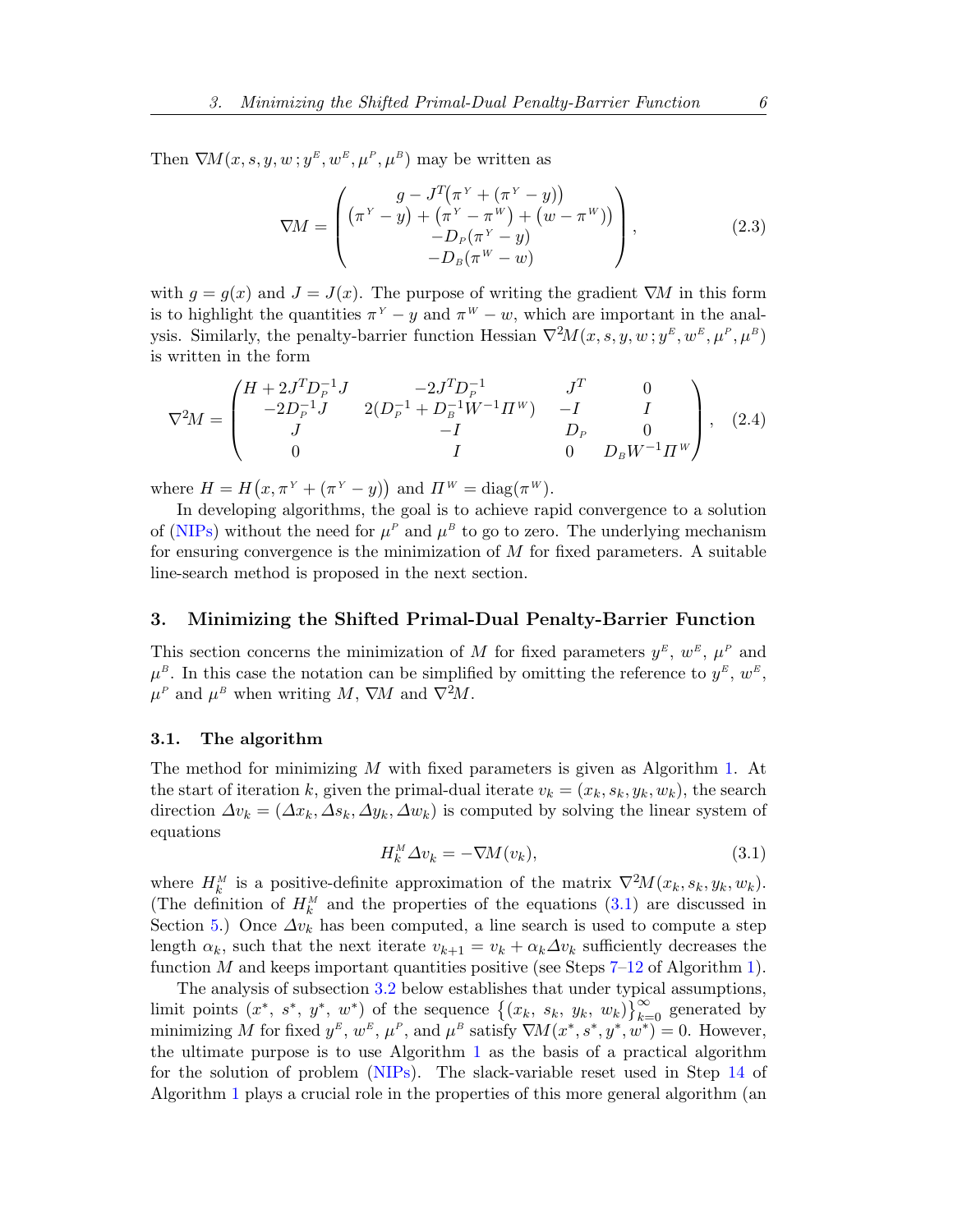<span id="page-7-6"></span>analogous slack-variable reset is used in Gill et al. [\[21\]](#page-35-11)). The specific update can be motivated by noting that  $\hat{s}_{k+1}$ , as defined in Step [13](#page-7-0) of Algorithm [1,](#page-7-0) is the unique minimizer, with respect to s, of the sum of the terms  $(B)$ ,  $(C)$ ,  $(D)$ , and  $(G)$  in the definition of the function  $M$ . In particular, it follows from Step [13](#page-7-0) and Step [14](#page-7-0) of Algorithm [1](#page-7-0) that the value of  $s_{k+1}$  computed in Step [14](#page-7-0) satisfies

$$
s_{k+1} \ge \widehat{s}_{k+1} = c(x_{k+1}) - \mu^P(y^E + \frac{1}{2}(w_{k+1} - y_{k+1})),
$$

which implies, after rearrangement, that

<span id="page-7-2"></span>
$$
c(x_{k+1}) - s_{k+1} \le \mu^P \left( y^E + \frac{1}{2} (w_{k+1} - y_{k+1}) \right). \tag{3.2}
$$

This inequality is crucial below when  $\mu^P$  and  $y^E$  are modified. In this situation, the inequality [\(3.2\)](#page-7-2) ensures that any limit point  $(x^*, s^*)$  of the sequence  $\{(x_k, s_k)\}$ satisfies  $c(x^*) - s^* \leq 0$  if  $y^E$  and  $w_{k+1} - y_{k+1}$  are bounded and  $\mu^P$  converges to zero. This is necessary to handle problems that are (locally) infeasible, which is a challenge for all methods for nonconvex optimization. The slack update never causes  $M$  to increase, which implies that  $M$  decreases monotonically (see Lemma [3.1\)](#page-8-0).

<span id="page-7-0"></span>**Algorithm 1** Minimizing M for fixed parameters  $y^E$ ,  $w^E$ ,  $\mu^P$ , and  $\mu^B$ .

1: procedure MERIT $(x_0, s_0, y_0, w_0)$ 2: **Restrictions:**  $s_0 + \mu^B e > 0$ ,  $w_0 > 0$  and  $w^E > 0$ ; 3: **Constants:**  $\{\eta, \gamma\} \in (0, 1);$ 4: Set  $v_0 \leftarrow (x_0, s_0, y_0, w_0);$ 5: while  $\|\nabla M(v_k)\| > 0$  do 6: Choose  $H_k^M \succ 0$ , and then compute the search direction  $\Delta v_k$  from [\(3.1\)](#page-6-1); 7: Set  $\alpha_k \leftarrow 1$ ; 8: loop 9: **if**  $s_k + \alpha_k \Delta s_k + \mu^B e > 0$  and  $w_k + \alpha_k \Delta w_k > 0$  **then** 10: if  $M(v_k + \alpha_k \Delta v_k) \leq M(v_k) + \eta \alpha_k \nabla M(v_k)^T \Delta v_k$  then break; 11:  $\operatorname{Set} \alpha_k \leftarrow \gamma \alpha_k;$ 12: Set  $v_{k+1} \leftarrow v_k + \alpha_k \Delta v_k$ ; 13: Set  $\hat{s}_{k+1} \leftarrow c(x_{k+1}) - \mu^p (y^p + \frac{1}{2})$  $\frac{1}{2}(w_{k+1} - y_{k+1})$ ; 14: Perform a slack reset  $s_{k+1} \leftarrow \max\{s_{k+1}, \hat{s}_{k+1}\};$ <br>15: Set  $v_{k+1} \leftarrow (x_{k+1}, s_{k+1}, y_{k+1}, w_{k+1});$ Set  $v_{k+1} \leftarrow (x_{k+1}, s_{k+1}, y_{k+1}, w_{k+1});$ 

#### <span id="page-7-1"></span>3.2. Convergence analysis

<span id="page-7-5"></span>The convergence analysis of Algorithm [1](#page-7-0) requires assumptions on the differentiability of f and c, the properties of the positive-definite matrix sequence  $\{H_k^M\}$  in [\(3.1\)](#page-6-1), and the sequence of computed iterates  $\{x_k\}$ .

Assumption 3.1. The functions  $f$  and  $c$  are twice continuously differentiable.

<span id="page-7-4"></span><span id="page-7-3"></span>**Assumption 3.2.** The sequence of matrices  ${H_k^M}_{k\geq0}$  used in [\(3.1\)](#page-6-1) are chosen to be uniformly positive definite and bounded in norm.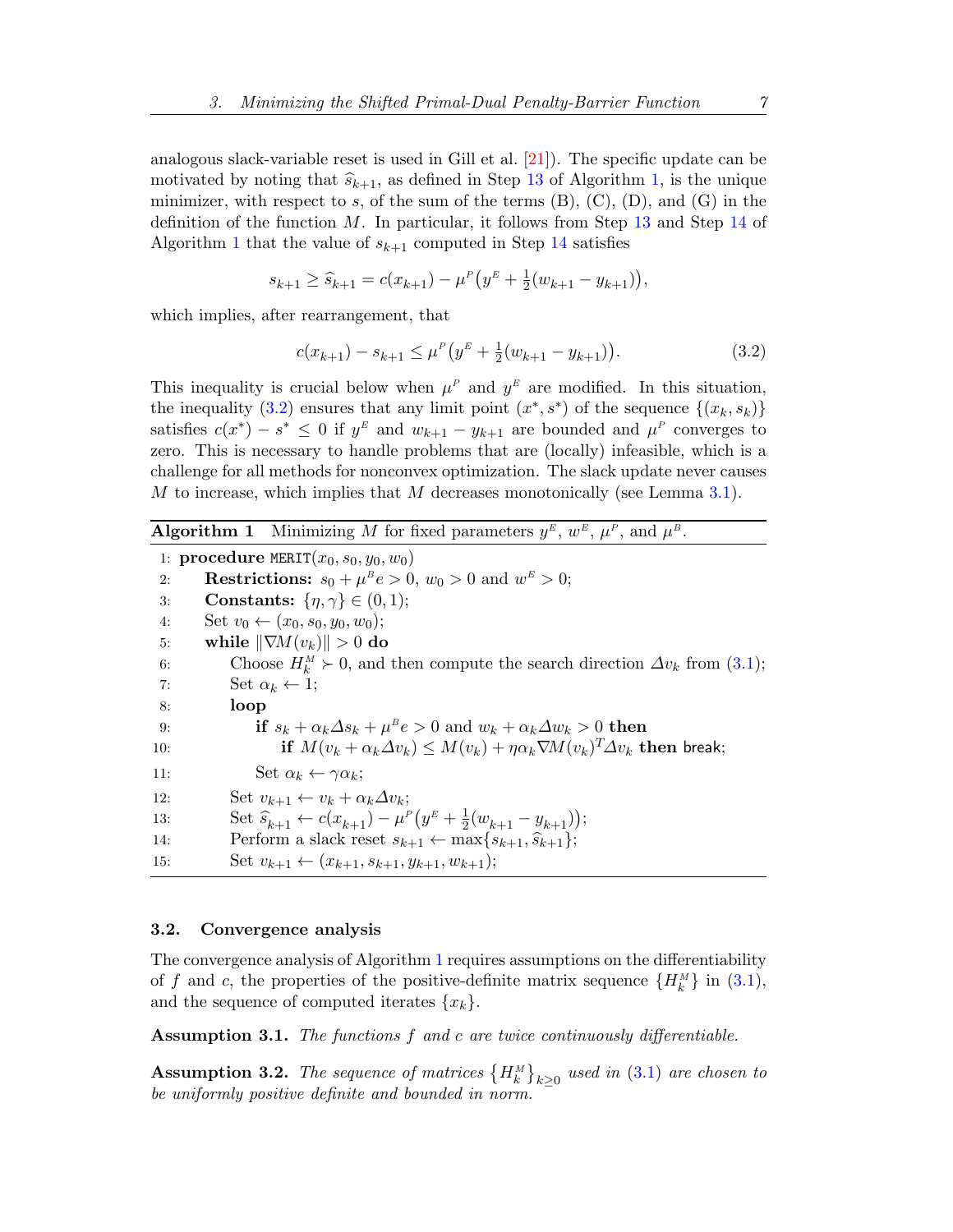**Assumption 3.3.** The sequence of iterates  $\{x_k\}$  is contained in a bounded set.

The first result shows that the merit function is monotonically decreasing. It is assumed throughout this section that Algorithm [1](#page-7-0) generates an infinite sequence, i.e.,  $\nabla M(v_k) \neq 0$  for all  $k \geq 0$ .

<span id="page-8-0"></span>**Lemma 3.1.** The sequence of iterates  $\{v_k\}$  satisfies  $M(v_{k+1}) < M(v_k)$  for all k.

**Proof.** The vector  $\Delta v_k$  is a descent direction for M at  $v_k$ , i.e.,  $\nabla M(v_k)^T \Delta v_k < 0$ , if  $\nabla M(v_k)$  is nonzero and the matrix  $H_k^M$  is positive definite. Since  $H_k^M$  is positive definite by Assumption [3.2](#page-7-3) and  $\nabla M(v_k)$  is assumed to be nonzero for all  $k \geq 0$ , the vector  $\Delta v_k$  is a descent direction for M at  $v_k$ . This property implies that the line search performed in Algorithm [1](#page-7-0) produces an  $\alpha_k$  such that the new point  $v_{k+1} = v_k + \alpha_k \Delta v_k$  satisfies  $M(v_{k+1}) < M(v_k)$ . If follows that the only way the desired result can not hold is if the slack-reset procedure of Step [14](#page-7-0) of Algorithm [1](#page-7-0) causes M to increase. The proof is complete if it can be shown that this cannot happen.

The vector  $\widehat{s}_{k+1}$  used in the slack reset is the unique minimizer of the sum of the terms  $(B)$ ,  $(C)$ ,  $(D)$ , and  $(G)$  defining the function M, so that the sum of these terms can not increase. Also, (A) is independent of s, so that its value does not change. The slack-reset procedure has the effect of possibly increasing the value of some of its components, which means that  $(E)$  and  $(F)$  in the definition of M can only decrease. In total, this implies that the slack reset can never increase the value of M, which completes the proof. П

<span id="page-8-6"></span>**Lemma 3.2.** The sequence of iterates  $\{v_k\} = \{(x_k, s_k, y_k, w_k)\}$  computed by Algorithm [1](#page-7-0) satisfies the following properties.

- <span id="page-8-2"></span>(i) The sequences  $\{s_k\}, \{c(x_k) - s_k\}, \{y_k\}, \text{ and } \{w_k\}$  are bounded.
- <span id="page-8-3"></span>(ii) For all i it holds that

<span id="page-8-1"></span>
$$
\liminf_{k\geq 0} [s_k + \mu^B e]_i > 0 \quad \text{and} \quad \liminf_{k\geq 0} [w_k]_i > 0.
$$

- <span id="page-8-4"></span>(iii) The sequences  $\{\pi^Y(x_k, s_k)\}, \{\pi^W(s_k)\}, \text{ and } \{\nabla M(v_k)\}\$ are bounded.
- <span id="page-8-5"></span>(iv) There exists a scalar  $M_{\text{low}}$  such that  $M(x_k, s_k, y_k, w_k) \geq M_{\text{low}} > -\infty$  for all k.

**Proof.** For a proof by contradiction, assume that  $\{s_k\}$  is unbounded. Since  $s_k$  +  $\mu^B e > 0$  by construction, there exists a subsequence S and component i such that

$$
\lim_{k \in S} [s_k]_i = \infty \text{ and } [s_k]_i \ge [s_k]_j \text{ for all } j \text{ and } k \in S. \tag{3.3}
$$

Next it will be shown that M must go to infinity on  $S$ . It follows from  $(3.3)$ , Assumption [3.3,](#page-7-4) and the continuity of c that the term  $(A)$  in the definition of M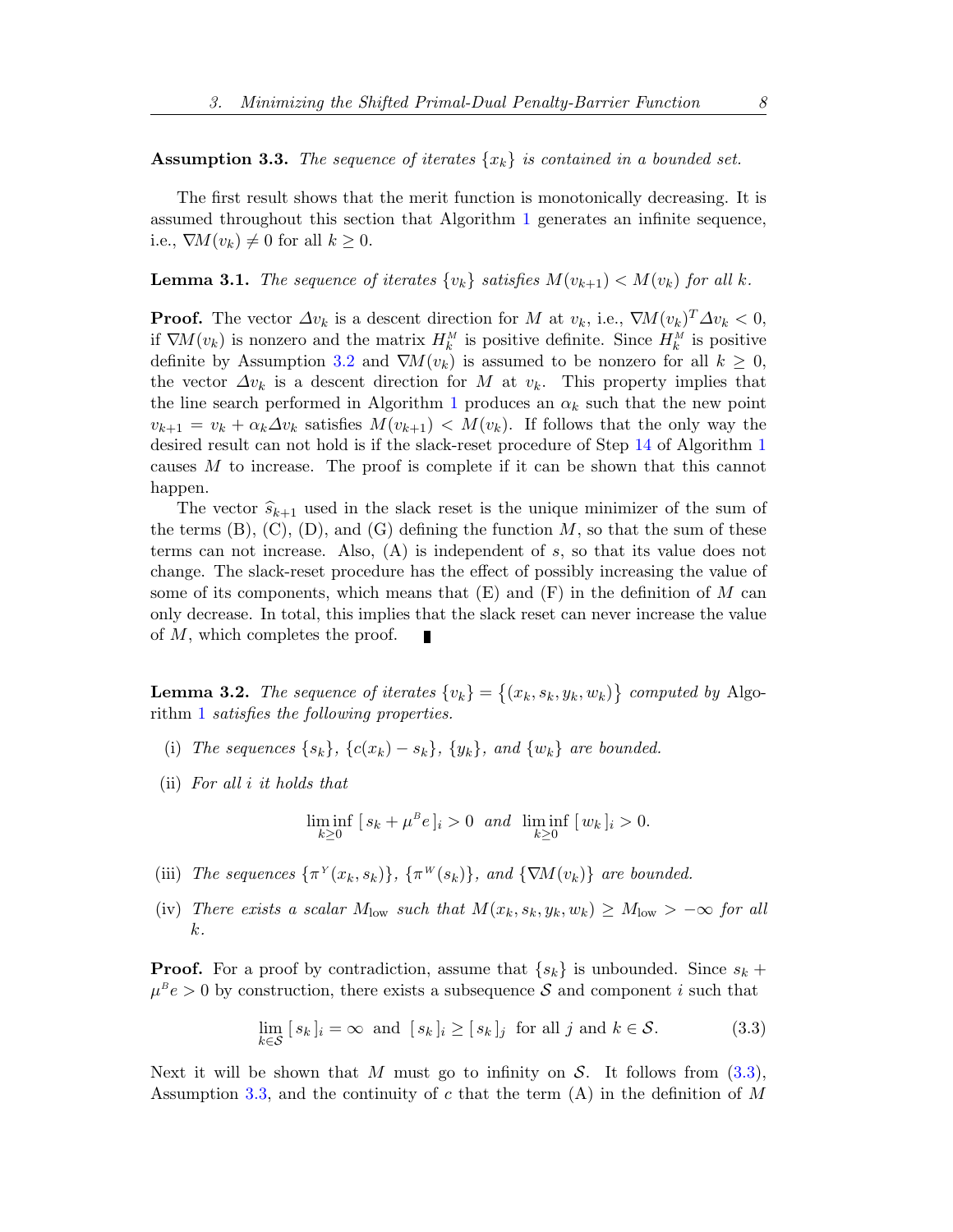is bounded below for all k, that (B) cannot go to  $-\infty$  any faster than  $||s_k||$  on S, and that (C) converges to  $\infty$  on S at the same rate as  $||s_k||^2$ . It is also clear that (D) is bounded below by zero. On the other hand, (E) goes to  $-\infty$  on S at the rate  $-\ln([s_k]_i + \mu^B)$ . Next, note that (G) is bounded below. Now, if (F) is bounded below on S, then the previous argument proves that M converges to infinity on  $S$ , which contradicts Lemma [3.1.](#page-8-0) Otherwise, if  $(F)$  goes to  $-\infty$  on S there must exist a subsequence  $S_1 \subseteq S$  and a component j (say) such that

$$
\lim_{k \in \mathcal{S}_1} \left[ s_k + \mu^B e \right]_j [w_k]_j = \infty \quad \text{and} \tag{3.4}
$$

<span id="page-9-1"></span><span id="page-9-0"></span>
$$
[s_k + \mu^B e]_j[w_k]_j \ge [s_k + \mu^B e]_l[w_k]_l \text{ for all } l \text{ and } k \in S_1.
$$
 (3.5)

Using these properties and the fact that  $w_k > 0$  and  $s_k + \mu^B e > 0$  for all k by construction in Step [9](#page-7-0) of Algorithm [1,](#page-7-0) it follows that (G) converges to  $\infty$  faster than (F) converges to  $-\infty$ . Thus, M converges to  $\infty$  on  $S_1$ , which contradicts Lemma [3.1.](#page-8-0) We have thus proved that  $\{s_k\}$  is bounded, which is the first part of result [\(i\)](#page-8-2). The second part of (i), i.e., the uniform boundedness of  ${c(x_k) - s_k}$ , follows from the first result, the continuity of  $c$ , and Assumption [3.3.](#page-7-4)

Next, the third bound in part [\(i\)](#page-8-2) will be established, i.e.,  $\{y_k\}$  is bounded. For a proof by contradiction, assume that there exists some subsequence  $S$  and component i such that

$$
\lim_{k \in S} \left| [y_k]_i \right| = \infty \text{ and } \left| [y_k]_i \right| \ge \left| [y_k]_j \right| \text{ for all } j \text{ and } k \in S. \tag{3.6}
$$

Using arguments as in the previous paragraph and the result established above that  ${s_k}$  is bounded, it follows that  $(A)$ ,  $(B)$  and  $(C)$  are bounded below over all k, and that (D) converges to  $\infty$  on S at the rate of  $[y_k]_i^2$  because it has already been shown that  $\{s_k\}$  is bounded. Using the uniform boundedness of  $\{s_k\}$  a second time and  $w<sup>E</sup> > 0$ , it may be deduced that (E) is bounded below. If (F) is bounded below on  $S$ , then as  $(G)$  is bounded below by zero we would conclude, in totality, that  $\lim_{k \in \mathcal{S}} M(v_k) = \infty$ , which contradicts Lemma [3.1.](#page-8-0) Thus, (F) must converge to  $-\infty$ , which guarantees the existence of a subsequence  $S_1 \subseteq S$  and a component, say j, that satisfies [\(3.4\)](#page-9-0) and [\(3.5\)](#page-9-1). For such  $k \in S_1$  and j it holds that (G) converges to  $\infty$  faster than (F) converges to  $-\infty$ , so that  $\lim_{k \in S_1} M(v_k) = \infty$  on  $S_1$ , which contradicts Lemma [3.1.](#page-8-0) Thus,  $\{y_k\}$  is bounded.

We now prove the final bound in part [\(i\)](#page-8-2), i.e., that  $\{w_k\}$  is bounded. For a proof by contradiction, assume that the set is unbounded, which implies—using that  $w_k > 0$  holds by construction of the line search in Step [9](#page-7-0) of Algorithm [1—](#page-7-0)the existence of a subsequence  $S$  and a component i such that

<span id="page-9-3"></span><span id="page-9-2"></span>
$$
\lim_{k \in \mathcal{S}} [w_k]_i = \infty \text{ and } [w_k]_i \ge [w_k]_j \text{ for all } j \text{ and } k \in \mathcal{S}.
$$
 (3.7)

It follows that there exists a subsequence  $S_1 \subseteq S$  and set  $\mathcal{J} \subseteq \{1, 2, ..., m\}$ satisfying

$$
\lim_{k \in S_1} [w_k]_j = \infty \text{ for all } j \in \mathcal{J} \text{ and } \{ [w_k]_j : j \notin \mathcal{J} \text{ and } k \in S_1 \} \text{ is bounded.}
$$
\n(3.8)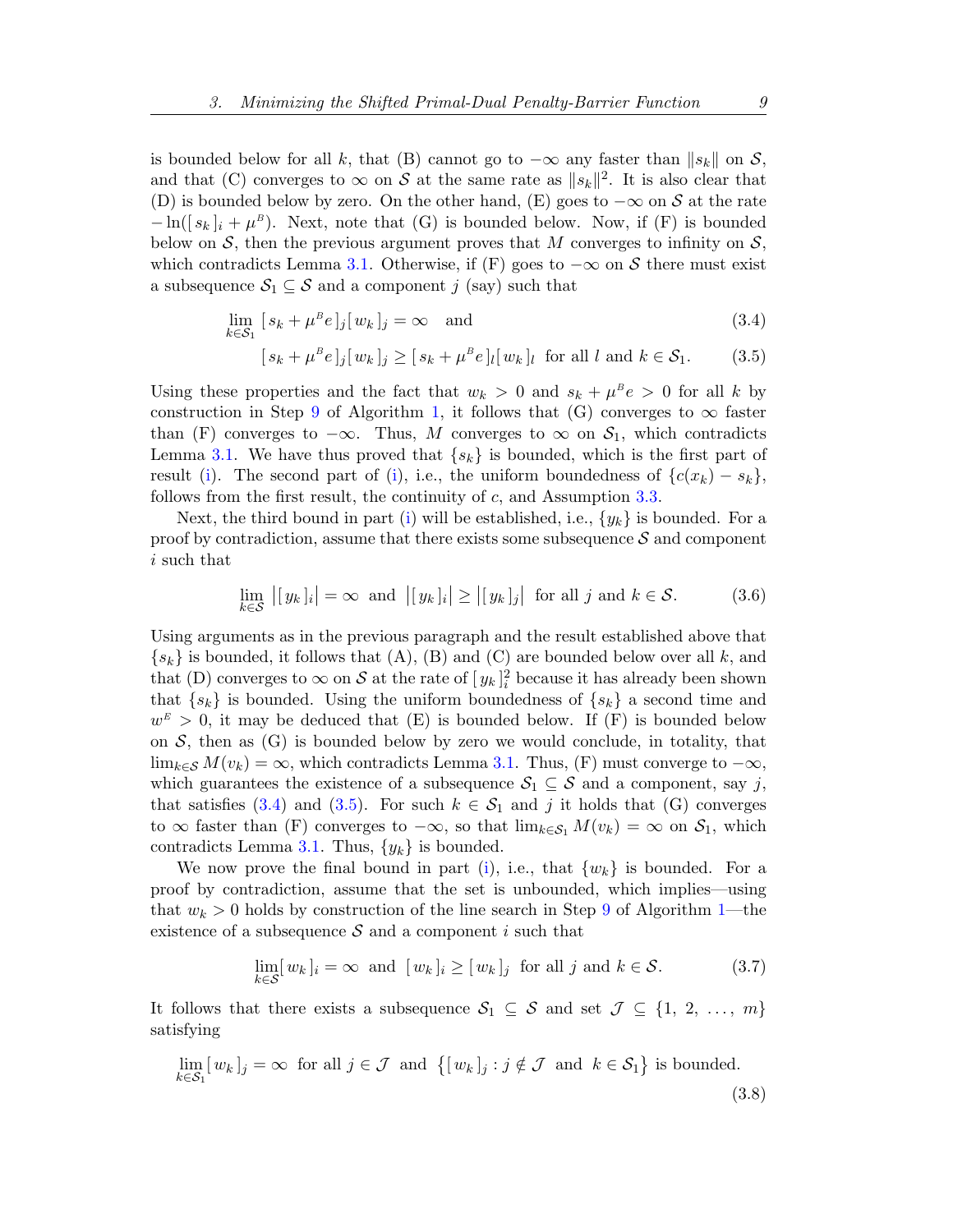Next, using similar arguments as above and boundedness of  $\{y_k\}$ , we know that  $(A)$ , (B), (C), and (D) are bounded. Next, the sum of (E) and (F) is

<span id="page-10-0"></span>(E) + (F) = 
$$
-\mu^B \sum_{j=1}^m w_j^E (2 \ln([s_k + \mu^B e]_j) + \ln([w_k]_j)).
$$
 (3.9)

Combining this with the definition of (G) and the result of Lemma [3.1,](#page-8-0) shows that

<span id="page-10-2"></span><span id="page-10-1"></span>
$$
[w_k]_j[s_k + \mu^B e]_j = O\big(\ln([w_k]_i)\big) \text{ for all } 1 \le j \le m,
$$
 (3.10)

which can be seen to hold as follows. It follows from  $(3.7)$ , the boundedness of  $\{s_k\}$ ,  $w^E > 0$ , and [\(3.9\)](#page-10-0) that (E) + (F) is bounded below by  $-\mu^B w_i^E \ln([w_k]_i)$  for all sufficiently large  $k \in \mathcal{S}$ . Combining this with the boundedness of (A), (B), (C), and  $(D)$ , implies that  $(3.10)$  must hold, because otherwise the merit function M would converge to infinity on  $S$ , contradicting Lemma [3.1.](#page-8-0) Thus,  $(3.10)$  holds.

Using  $w_k > 0$  (which holds by construction) and the monotonicity of  $\ln(\cdot)$ , it follows from  $(3.10)$  that there exists a positive constant  $\kappa_1$  such that

$$
\ln\left(\left[s_k + \mu^B e\right]_j\right) \le \ln\left(\frac{\kappa_1 \ln(\left[w_k\right]_i)}{\left[w_k\right]_j}\right) = \ln(\kappa_1) + \ln\left(\ln(\left[w_k\right]_i)\right) - \ln(\left[w_k\right]_j)\tag{3.11}
$$

for all  $1 \leq j \leq m$  and sufficiently large k. Then, a combination of [\(3.9\)](#page-10-0), the boundedness of  $\{s_k\},\ (3.8),\ w^E > 0$  $\{s_k\},\ (3.8),\ w^E > 0$  $\{s_k\},\ (3.8),\ w^E > 0$ , and the bound  $(3.11)$  implies the existence of positive constants  $\kappa_2$  and  $\kappa_3$  satisfying

$$
\begin{aligned} \text{(E)} + (\text{F}) &\geq -\kappa_2 - \mu^B \sum_{j \in \mathcal{J}} w_j^E \big( 2 \ln( [s_k + \mu^B e]_j) + \ln( [w_k]_j) \big) \\ &\geq -\kappa_2 - \mu^B \sum_{j \in \mathcal{J}} w_j^E \big( 2 \ln(\kappa_i) + 2 \ln \big( \ln( [w_k]_i) \big) - \ln( [w_k]_j) \big) \\ &\geq -\kappa_3 - \mu^B \sum_{j \in \mathcal{J}} w_j^E \big( 2 \ln \big( \ln( [w_k]_i) \big) - \ln( [w_k]_j) \big) \end{aligned} \tag{3.12}
$$

for all sufficiently large k. With the aim of bounding the summation in  $(3.12)$ , define

<span id="page-10-3"></span>
$$
\alpha = \frac{[w^{E}]_{i}}{4||w^{E}||_{1}} > 0,
$$

which is well-defined because  $w^E > 0$ . It follows from  $(3.7)$  and  $(3.8)$  that

$$
2\ln\left(\ln\left(\left[w_k\right]_i\right)\right) - \ln\left(\left[w_k\right]_j\right) \leq \alpha \ln\left(\left[w_k\right]_i\right)
$$

for all  $j \in \mathcal{J}$  and sufficiently large  $k \in \mathcal{S}_1$ . This bound,  $(3.12)$ , and  $w^E > 0$  imply that

$$
\begin{aligned} &\text{(E)} + \text{(F)}\\ &\geq -\kappa_3 - \mu^B w_i^E \big( 2\ln\big(\ln([w_k]_i)\big) - \ln([w_k]_i)\big) - \mu^B \sum_{j \in \mathcal{J}, j \neq i} w_j^E \big( 2\ln\big(\ln([w_k]_i)\big) - \ln([w_k]_j)\big) \\ &\geq -\kappa_3 - \mu^B w_i^E \big( 2\ln\big(\ln([w_k]_i)\big) - \ln([w_k]_i)\big) - \mu^B \sum_{j \in \mathcal{J}, j \neq i} w_j^E \alpha \ln([w_k]_i) \\ &\geq -\kappa_3 - \mu^B w_i^E \big( 2\ln\big(\ln([w_k]_i)\big) - \ln([w_k]_i)\big) - \mu^B \alpha \ln([w_k]_i) \|w^E\|_1 \end{aligned}
$$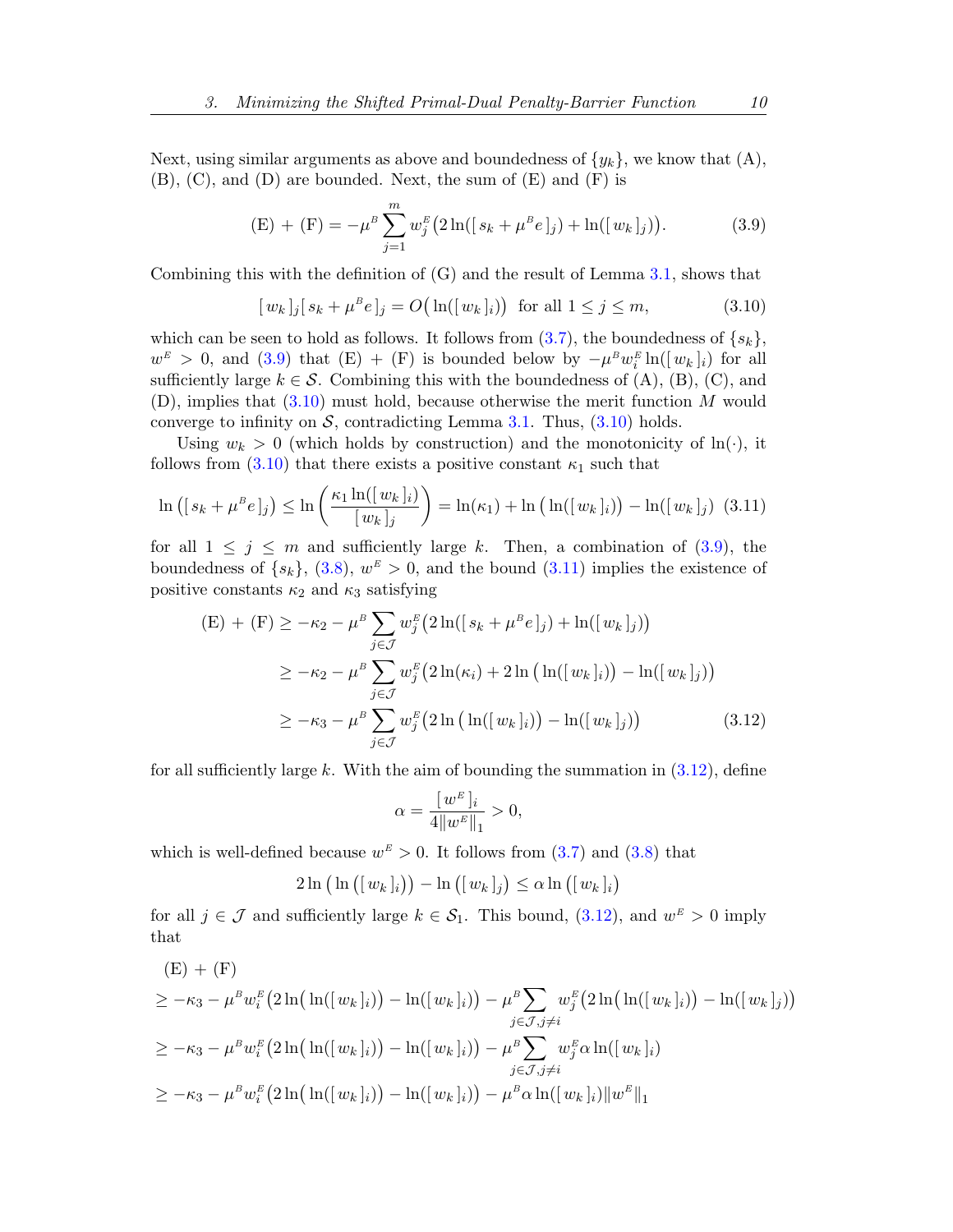for all sufficiently large  $k \in S_1$ . Combining this inequality with the choice of  $\alpha$  and

$$
2\ln(\ln(\lfloor w_k \rfloor_i)) - \ln(\lfloor w_k \rfloor_i) \leq -\frac{1}{2}\ln(\lfloor w_k \rfloor_i)
$$

for all sufficiently large  $k \in S$  (this follows from  $(3.7)$ ), we obtain

$$
\begin{aligned} \text{(E)} + \text{(F)} &\geq -\kappa_3 + \frac{1}{2}\mu^B w_i^E \ln(\{w_k\}_i) - \mu^B \alpha \ln(\{w_k\}_i) \|w^E\|_1 \\ &\geq -\kappa_3 + \mu^B \left(\frac{1}{2} w_i^E - \alpha \|w^E\|_1\right) \ln(\{w_k\}_i) \\ &= -\kappa_3 + \frac{1}{4} \mu^B \ln(\{w_k\}_i) \end{aligned}
$$

for all sufficiently large  $k \in S_1$ . In particular, this inequality and [\(3.7\)](#page-9-2) together give

$$
\lim_{k \in \mathcal{S}_1} (E) + (F) = \infty.
$$

It has already been established that the terms  $(A)$ ,  $(B)$ ,  $(C)$ , and  $(D)$  are bounded, and it is clear that  $(G)$  is bounded below by zero. It follows that M converges to infinity on  $S_1$ . As this contradicts Lemma [3.1,](#page-8-0) it must hold that  $\{w_k\}$  is bounded.

Part [\(ii\)](#page-8-3) is also proved by contradiction. Suppose that  $\{[s_k + \mu^B e]_i\} \to 0$  on some subsequence S and for some component i. As before,  $(A)$ ,  $(B)$ ,  $(C)$ , and  $(D)$ are all bounded from below over all k. We may also use  $w<sup>E</sup> > 0$  and the fact that  $\{s_k\}$  and  $\{w_k\}$  were proved to be bounded in part [\(i\)](#page-8-2) to conclude that (E) and (F) converge to  $\infty$  on S. Also, as already shown, the term (G) is bounded below. In summary, it has been shown that  $\lim_{k \in \mathcal{S}} M(v_k) = \infty$ , which contradicts Lemma [3.1,](#page-8-0) and therefore establishes that  $\liminf [s_k + \mu e]_i > 0$  for all i. A similar argument may be used to prove that  $\liminf [w_k]_i > 0$  for all i, which completes the proof.

Consider part [\(iii\)](#page-8-4). The sequence  $\{\pi^Y(x_k, s_k)\}\$ is bounded as a consequence of part [\(i\)](#page-8-2) and the fact that  $y^E$  and  $\mu^P$  are fixed. Similarly, the sequence  $\{\pi^W(s_k)\}\$ is bounded as a consequence of part [\(ii\)](#page-8-3) and the fact that  $w<sup>E</sup>$  and  $\mu<sup>B</sup>$  are fixed. Lastly, the sequence  $\{\nabla M(x_k, s_k, y_k)\}\$ is bounded as a consequence of parts [\(i\)](#page-8-2) and [\(ii\)](#page-8-3), the uniform boundedness just established for  $\{\pi^Y(x_k, s_k)\}\$  and  $\{\pi^W(s_k)\}\$ , Assumption [3.1,](#page-7-5) Assumption [3.3,](#page-7-4) and the fact that  $y^E$ ,  $w^E$ ,  $\mu^P$ , and  $\mu^B$  are fixed.

For part [\(iv\)](#page-8-5) it will be shown that each term in the definition of  $M$  is bounded below. Term (A) is bounded below because of Assumption [3.1](#page-7-5) and Assumption [3.2.](#page-7-3) Term (B) is bounded below as a consequence of part [\(i\)](#page-8-2) and the fact that  $y<sup>E</sup>$  is kept fixed. Terms (C) and (D) are both nonnegative, hence, trivially bounded below. Terms (E) and (F) are bounded below because  $\mu^B$  and  $w^E > 0$  are held fixed, and part [\(i\)](#page-8-2). Finally, it follows from part [\(ii\)](#page-8-3) that (G) is positive. The existence of the lower bound  $M_{\text{low}}$  now follows. Г

Certain results hold when the gradients of M are bounded away from zero.

<span id="page-11-1"></span>**Lemma 3.3.** If there exists a positive scalar  $\epsilon$  and a subsequence S satisfying

<span id="page-11-0"></span>
$$
\|\nabla M(v_k)\| \ge \epsilon \quad \text{for all} \quad k \in \mathcal{S},\tag{3.13}
$$

then the following results must hold.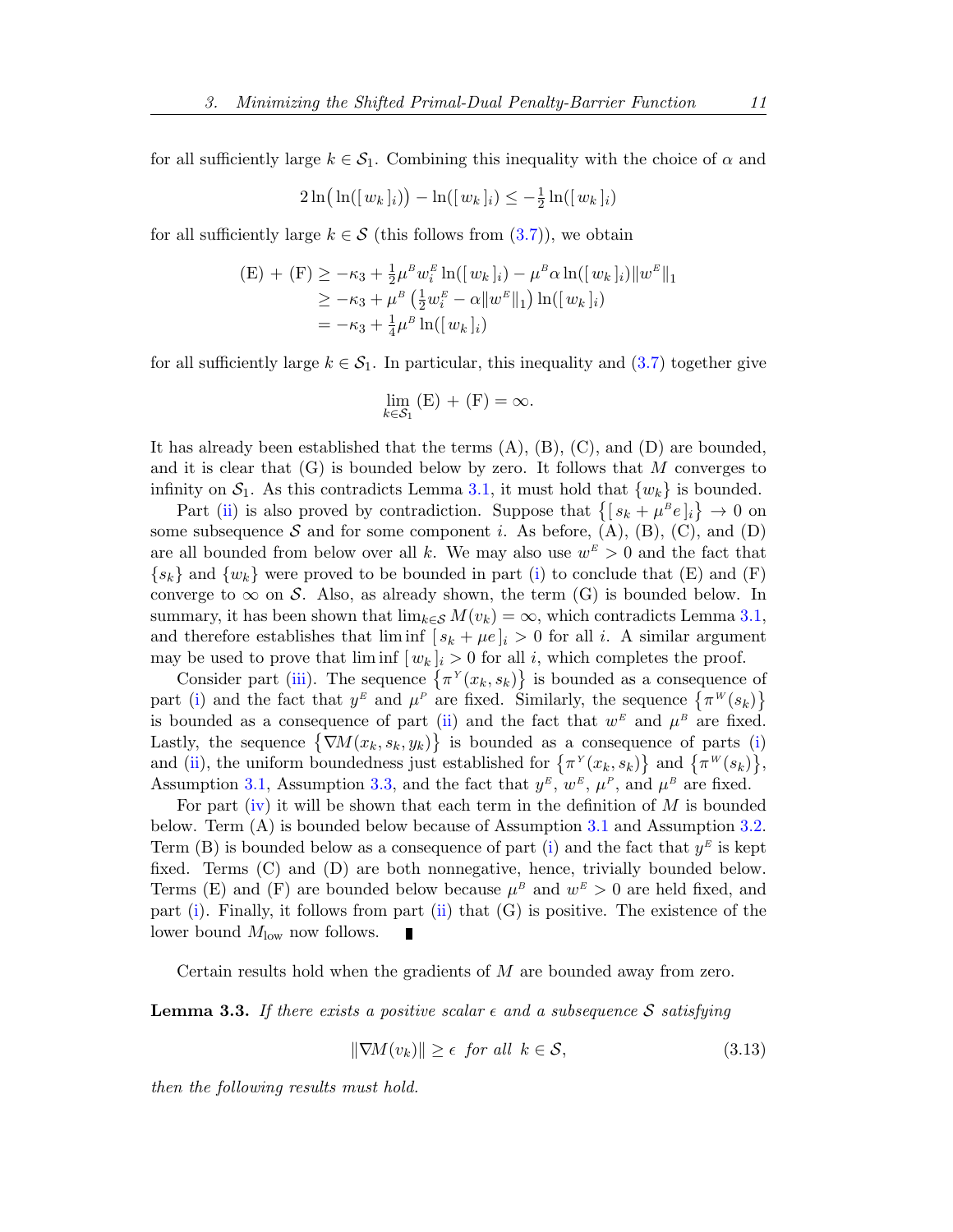- <span id="page-12-7"></span><span id="page-12-0"></span>(i) The set  $\{\Vert \Delta v_k \Vert\}_{k \in \mathcal{S}}$  is bounded above and bounded away from zero.
- <span id="page-12-1"></span>(ii) There exists a positive scalar  $\delta$  such that  $\nabla M(v_k)^T \Delta v_k \leq -\delta$  for all  $k \in \mathcal{S}$ .
- <span id="page-12-3"></span>(iii) There exist a positive scalar  $\alpha_{\min}$  such that, for all  $k \in \mathcal{S}$ , the Armijo condition in Step [10](#page-7-0) of Algorithm [1](#page-7-0) is satisfied with  $\alpha_k \geq \alpha_{\min}$ .

Proof. Part [\(i\)](#page-12-0) follows from [\(3.13\)](#page-11-0), Assumption [3.2,](#page-7-3) Lemma [3.2\(](#page-8-6)[iii\)](#page-8-4), and the fact that  $\Delta v_k$  is computed from [\(3.1\)](#page-6-1). For part [\(ii\)](#page-12-1), first observe from (3.1) that

$$
\nabla M(v_k)^T \Delta v_k = -\Delta v_k^T H_k^M \Delta v_k \le -\lambda_{\min}(H_k^M) \|\Delta v_k\|_2^2. \tag{3.14}
$$

The existence of  $\delta$  in part [\(ii\)](#page-12-1) now follows from [\(3.14\)](#page-12-2), Assumption [3.2,](#page-7-3) and part [\(i\)](#page-12-0).

For part [\(iii\)](#page-12-3), a standard result of unconstrained optimization [\[33\]](#page-36-3) is that the Armijo condition is satisfied for all

<span id="page-12-4"></span><span id="page-12-2"></span>
$$
\alpha_k = \Omega \left( \frac{-\nabla M(v_k)^T \Delta v_k}{\|\Delta v_k\|^2} \right). \tag{3.15}
$$

This result requires the Lipschitz continuity of  $\nabla M(v)$ , which holds as a consequence of Assumption [3.1](#page-7-5) and Lemma [3.2\(](#page-8-6)[ii\)](#page-8-3). The existence of the positive  $\alpha_{\min}$  of part [\(iii\)](#page-12-3) now follows from  $(3.15)$ , and parts  $(i)$  and  $(ii)$ .

The main convergence result follows.

<span id="page-12-6"></span>**Theorem 3.1.** Under Assumptions [3.1–](#page-7-5)[3.3](#page-7-4), the sequence of iterates  $\{v_k\}$  satisfies  $\lim_{k\to\infty} \nabla M(v_k) = 0.$ 

**Proof.** The proof is by contradiction. Suppose there exists a constant  $\epsilon > 0$  and a subsequence S such that  $\|\nabla M(v_k)\| \geq \epsilon$  for all  $k \in S$ . It follows from Lemma [3.1](#page-8-0) and Lemma [3.2\(](#page-8-6)[iv\)](#page-8-5) that  $\lim_{k\to\infty} M(v_k) = M_{\min} > -\infty$ . Using this result and the fact that the Armijo condition is satisfied for all  $k$  (see Step [10](#page-7-0) in Algorithm [1\)](#page-7-0), it must follow that

$$
\lim_{k \to \infty} \alpha_k \nabla M(v_k)^T \Delta v_k = 0,
$$

which implies that  $\lim_{k \in \mathcal{S}} \alpha_k = 0$  from Lemma [3.3](#page-11-1)[\(ii\)](#page-12-1). This result and Lemma [3.3\(](#page-11-1)[iii\)](#page-12-3) imply that the inequality constraints enforced in Step [9](#page-7-0) of Algorithm [1](#page-7-0) must have restricted the step length. In particular, there must exist a subsequence  $S_1 \subseteq S$  and a component i such that either

$$
[s_k + \alpha_k \Delta s_k + \mu^B e]_i > 0
$$
 and  $[s_k + (1/\gamma)\alpha_k \Delta s_k + \mu^B e]_i \leq 0$  for  $k \in S_1$ 

<span id="page-12-5"></span>or

$$
[w_k + \alpha_k \Delta w_k]_i > 0 \text{ and } [w_k + (1/\gamma)\alpha_k \Delta w_k]_i \le 0 \text{ for } k \in \mathcal{S}_1,
$$
 (3.16)

where  $\gamma \in (0,1)$  is the Armijo parameter of Algorithm [1.](#page-7-0) As the argument used for both cases is the same, it may be assumed, without loss of generality, that [\(3.16\)](#page-12-5) occurs. It follows from Lemma [3.2\(](#page-8-6)[ii\)](#page-8-3) that there exists some positive  $\epsilon$  such that

$$
\epsilon < w_{k+1} = w_k + \alpha_k \Delta w_k = w_k + (1/\gamma)\alpha_k \Delta w_k - (1/\gamma)\alpha_k \Delta w_k + \alpha_k \Delta w_k
$$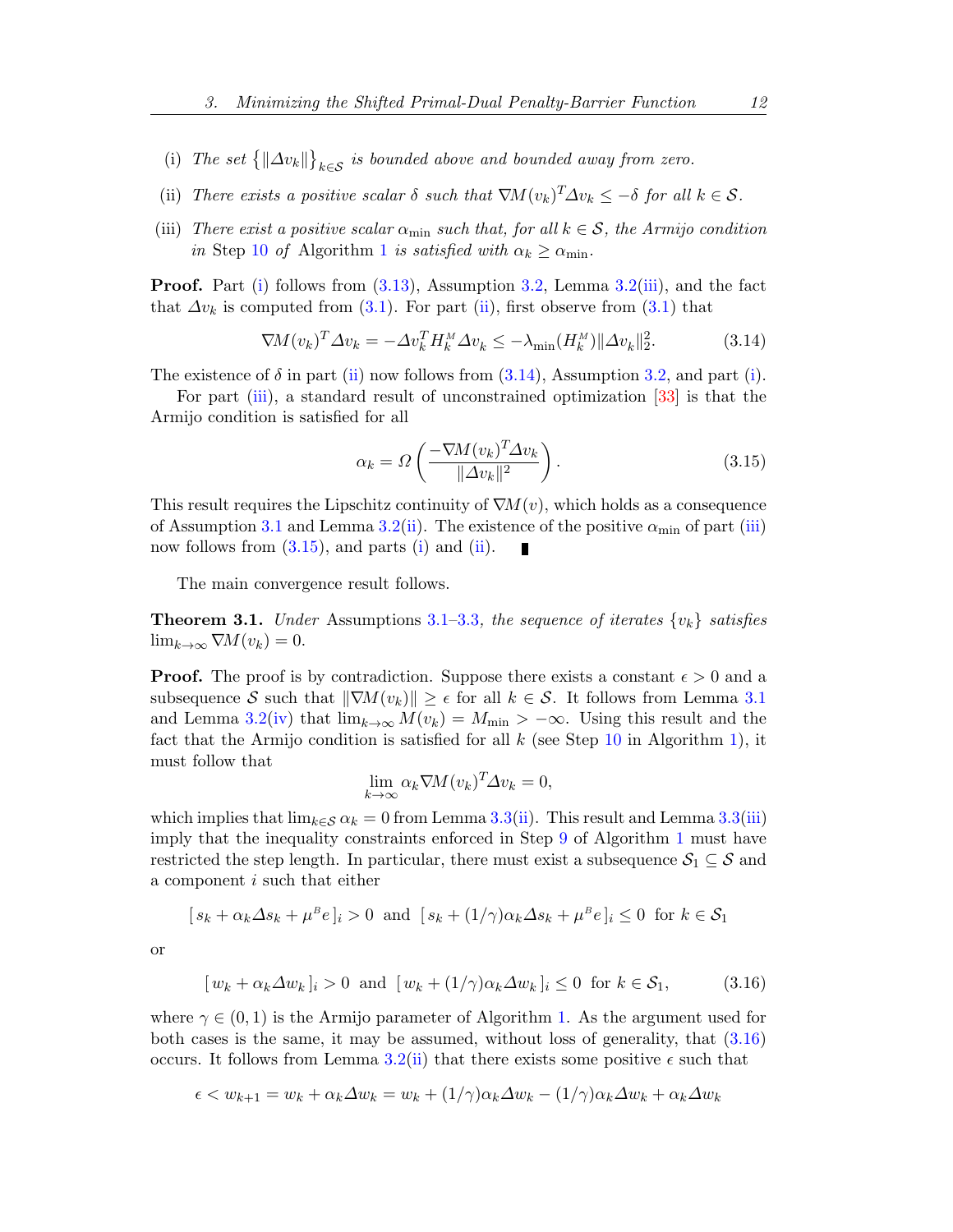for all sufficiently large k, so that with  $(3.16)$  it must hold that

$$
w_k + (1/\gamma)\alpha_k \Delta w_k > \epsilon + (1/\gamma)\alpha_k \Delta w_k - \alpha_k \Delta w_k = \epsilon + \alpha_k \Delta w_k (1/\gamma - 1) > 0
$$

for all sufficiently large  $k \in \mathcal{S}_1$ , where the last inequality follows from  $\lim_{k \in \mathcal{S}} \alpha_k = 0$ and Lemma [3.3\(](#page-11-1)[i\)](#page-12-0). This contradicts [\(3.16\)](#page-12-5) for all sufficiently large  $k \in S_1$ .

# <span id="page-13-0"></span>4. Solving the Nonlinear Optimization Problem

In this section a method for solving the nonlinear optimization problem [\(NIPs\)](#page-4-0) is formulated and analyzed. The method builds upon the algorithm presented in Section [3](#page-6-0) for minimizing the shifted primal-dual penalty-barrier function.

#### 4.1. The algorithm

The proposed method is given in Algorithm [2.](#page-15-0) It combines Algorithm [1](#page-7-0) with strategies for adjusting the parameters that define the merit function, which were fixed in Algorithm [1.](#page-7-0) The proposed strategy uses the distinction between O-iterations, M-iterations, and F-iterations, which are described below.

The definition of an O-iteration is based on the optimality conditions for problem [\(NIPs\)](#page-4-0). Progress towards optimality at  $v_{k+1} = (x_{k+1}, s_{k+1}, y_{k+1}, w_{k+1})$  is defined in terms of the following feasibility, stationarity, and complementarity measures:

$$
\chi_{\text{feas}}(v_{k+1}) = ||c(x_{k+1}) - s_{k+1}||,
$$
  
\n
$$
\chi_{\text{stay}}(v_{k+1}) = \max(||g(x_{k+1}) - J(x_{k+1})^T y_{k+1}||, ||y_{k+1} - w_{k+1}||),
$$
 and  
\n
$$
\chi_{\text{comp}}(v_{k+1}, \mu_k^B) = ||\min(q_1(v_{k+1}), q_2(v_{k+1}, \mu_k^B))||,
$$

where

$$
q_1(v_{k+1}) = \max(|\min(s_{k+1}, w_{k+1}, 0)|, |s_{k+1} \cdot w_{k+1}|) \text{ and}
$$
  

$$
q_2(v_{k+1}, \mu_k^B) = \max(\mu_k^B e, |\min(s_{k+1} + \mu_k^B e, w_{k+1}, 0)|, |(s_{k+1} + \mu_k^B e) \cdot w_{k+1}|).
$$

A first-order KKT point  $v_{k+1}$  for problem [\(NIPs\)](#page-4-0) satisfies  $\chi(v_{k+1}, \mu_k^B) = 0$ , where

<span id="page-13-2"></span>
$$
\chi(v,\mu) = \chi_{\text{feas}}(v) + \chi_{\text{stny}}(v) + \chi_{\text{comp}}(v,\mu). \tag{4.1}
$$

With these definitions in hand, the kth iteration is designated as an O-iteration if  $\chi(v_{k+1}, \mu_k^B) \leq \chi_k^{\max}$ , where  $\{\chi_k^{\max}\}\$ is a monotonically decreasing positive sequence. At an O-iteration the parameters are updated as  $y_{k+1}^E = y_{k+1}$ ,  $w_{k+1}^E = w_{k+1}$  and  $\chi_{k+1}^{\max} = \frac{1}{2}$  $\frac{1}{2}\chi_k^{\text{max}}$  (see Step [10\)](#page-15-0). These updates ensure that  $\{\chi_k^{\text{max}}\}$  converges to zero if infinitely many O-iterations occur. The point  $v_{k+1}$  is called an O-iterate.

<span id="page-13-1"></span>If the condition for an O-iteration does not hold, a test is made to determine if  $v_{k+1} = (x_{k+1}, s_{k+1}, y_{k+1}, w_{k+1})$  is an approximate first-order solution of the problem

minimize 
$$
M(v; y_k^E, w_k^E, \mu_k^P, \mu_k^B)
$$
. (4.2)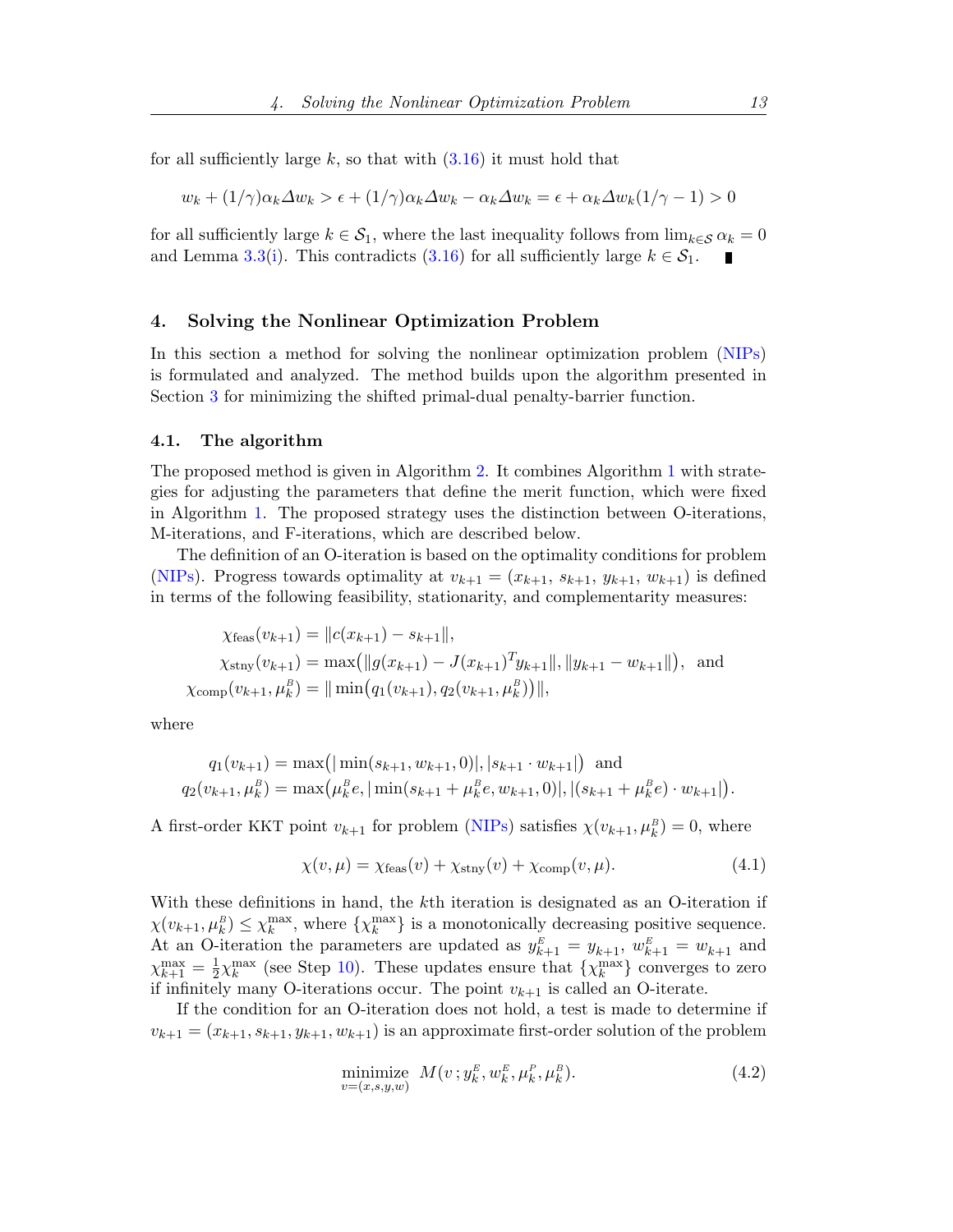<span id="page-14-13"></span>In particular, the k<sup>th</sup> iteration is called an M-iteration if  $v_{k+1}$  satisfies

$$
\|\nabla_x M(v_{k+1}\,; y_k^E, w_k^E, \mu_k^P, \mu_k^B)\|_{\infty} \le \tau_k,\tag{4.3a}
$$

<span id="page-14-10"></span><span id="page-14-0"></span>
$$
\|\nabla_s M(v_{k+1}; y_k^E, w_k^E, \mu_k^P, \mu_k^B)\|_{\infty} \le \tau_k,\tag{4.3b}
$$

$$
\|\nabla_y M(v_{k+1}\,; y_k^E, w_k^E, \mu_k^P, \mu_k^B)\|_{\infty} \le \tau_k \|D_{k+1}^P\|_{\infty}, \text{ and } (4.3c)
$$

$$
\|\nabla_w M(v_{k+1}\,; y_k^E, w_k^E, \mu_k^P, \mu_k^B)\|_{\infty} \le \tau_k \|D_{k+1}^B\|_{\infty},\tag{4.3d}
$$

where  $\tau_k$  is a positive tolerance,  $D_{k+1}^P = \mu_k^P I$ , and  $D_{k+1}^B = (S_{k+1} + \mu_k^B I)W_{k+1}^{-1}$ . (See Lemma [4.3](#page-17-0) for a justification of  $(4.3)$ .) In this case  $v_{k+1}$  is called an M-iterate because it is an approximate first-order solution of  $(4.2)$ . The multiplier estimates  $y_{k+1}^E$  and  $w_{k+1}^E$  are defined by the safeguarded values

$$
y_{k+1}^{E} = \max(-y_{\max}e, \min(y_{k+1}, y_{\max}e)) \text{ and } w_{k+1}^{E} = \min(w_{k+1}, w_{\max}e) \quad (4.4)
$$

for some positive constants  $y_{\text{max}}$  and  $w_{\text{max}}$ . Next, Step [13](#page-15-0) checks if the condition

<span id="page-14-12"></span><span id="page-14-11"></span><span id="page-14-9"></span><span id="page-14-8"></span><span id="page-14-7"></span><span id="page-14-1"></span>
$$
\chi_{\text{feas}}(v_{k+1}) \le \tau_k \tag{4.5}
$$

holds. If the condition holds, then  $\mu_{k+1}^p \leftarrow \mu_k^p$ ; otherwise,  $\mu_{k+1}^p \leftarrow \frac{1}{2} \mu_k^p$  to place more emphasis on satisfying the constraint  $c(x) - s = 0$  in subsequent iterations. Similarly, Step [17](#page-15-0) checks the inequalities

$$
\chi_{\text{comp}}(v_{k+1}, \mu_k^B) \le \tau_k \quad \text{and} \quad s_{k+1} \ge -\tau_k e. \tag{4.6}
$$

If these conditions hold, then  $\mu_{k+1}^B \leftarrow \mu_k^B$ ; otherwise,  $\mu_{k+1}^B \leftarrow \frac{1}{2} \mu_k^B$  to place more emphasis on achieving complementarity in subsequent iterations.

An iteration that is not an O- or M-iteration is called an F-iteration. In an F-iteration none of the merit function parameters are changed, so that progress is measured solely in terms of the reduction in the merit function.

#### 4.2. Convergence analysis

Convergence of the iterates is established using the properties of the *complementary* approximate KKT  $(CAKKT)$  condition proposed by Andreani, Martínez and Svaiter [\[2\]](#page-34-6), as described next.

<span id="page-14-2"></span>Definition 4.1. (CAKKT condition) A feasible point  $(x^*, s^*)$  (i.e., a point such that  $s^* \geq 0$  and  $c(x^*) - s^* = 0$ ) is said to satisfy the CAKKT condition if there exists a sequence  $\{(x_j, s_j, u_j, z_j)\}\$  with  $\{x_j\} \to x^*$  and  $\{s_j\} \to s^*$  such that

$$
\{g(x_j) - J(x_j)^T u_j\} \to 0,\tag{4.7a}
$$

$$
\{u_j - z_j\} \to 0,\tag{4.7b}
$$

<span id="page-14-6"></span><span id="page-14-5"></span><span id="page-14-4"></span><span id="page-14-3"></span> $\{z_j\} \geq 0$ , and (4.7c)

$$
\{z_j \cdot s_j\} \to 0. \tag{4.7d}
$$

Any  $(x^*, s^*)$  satisfying these conditions is called a CAKKT point.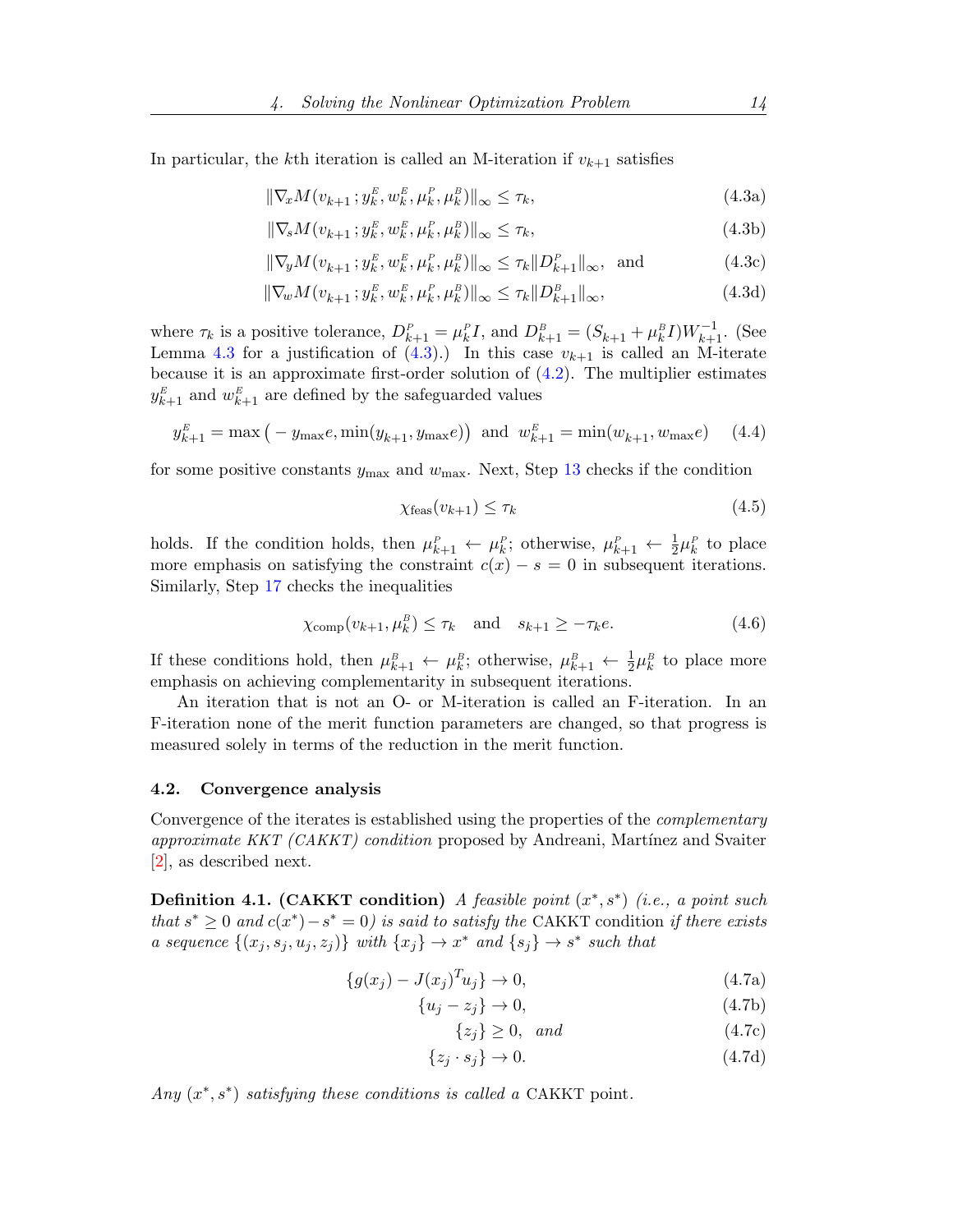<span id="page-15-3"></span><span id="page-15-0"></span>

|  |  |  | <b>Algorithm 2</b> A shifted primal-dual penalty-barrier method. |  |
|--|--|--|------------------------------------------------------------------|--|
|--|--|--|------------------------------------------------------------------|--|

1: **procedure**  $PDE(x_0, s_0, y_0, w_0)$ 2: **Restrictions:**  $s_0 > 0$  and  $w_0 > 0$ ; 3: **Constants:**  $\{\eta, \gamma\} \subset (0, 1)$  and  $\{y_{\text{max}}, w_{\text{max}}\} \subset (0, \infty)$ ; 4: Choose  $y_0^E, w_0^E > 0$ ;  $\chi_0^{\max} > 0$ ; and  $\{\mu_0^P, \mu_0^B\} \subset (0, \infty)$ ; 5: Set  $v_0 = (x_0, s_0, y_0, w_0); k \leftarrow 0;$ 6: while  $\|\nabla M(v_k)\| > 0$  do 7:  $(y^E, w^E, \mu^P, \mu^B) \leftarrow (y^E_k, w^E_k, \mu^P_k, \mu^B_k);$ 8: Compute  $v_{k+1} = (x_{k+1}, s_{k+1}, y_{k+1}, w_{k+1})$  in Steps 6-15 of Algorithm [1;](#page-7-0) 9: **if**  $\chi(v_{k+1}, \mu_k^B) \leq \chi_k^{\max}$ then [O-iterate] 10:  $(\chi_{k+1}^{\max}, y_{k+1}^E, w_{k+1}^E, \mu_{k+1}^P, \mu_{k+1}^B, \tau_{k+1}) \leftarrow (\frac{1}{2})$  $\frac{1}{2}\chi_k^{\max}, y_{k+1}, w_{k+1}, \mu_k^P, \mu_k^B, \tau_k);$ 11: **else if**  $v_{k+1}$  satisfies  $(4.3)$  then [M-iterate] 12: Set  $(\chi_{k+1}^{\max}, \tau_{k+1}) = (\chi_k^{\max}, \frac{1}{2})$  $(\frac{1}{2}\tau_k)$ ; Set  $y_{k+1}^E$  and  $w_{k+1}^E$  using  $(4.4)$ ; 13: if  $\chi_{\text{feas}}(v_{k+1}) \leq \tau_k$  then  $\mu_{k+1}^P \leftarrow \mu_k^P$  else  $\mu_{k+1}^P \leftarrow \frac{1}{2} \mu_k^P$  end if 14: **if**  $\chi_{\text{comp}}(v_{k+1}, \mu_k^B) \leq \tau_k$  and  $s_{k+1} \geq -\tau_k e$  **then** 15:  $\mu$  $\mu_{k+1}^B \leftarrow \mu_k^B;$ 16: else 17: µ  $s_{k+1}^B \leftarrow \frac{1}{2}\mu_k^B$ ; Reset  $s_{k+1}$  so that  $s_{k+1} + \mu_{k+1}^B e > 0$ ; 18: else [F-iterate] 19:  $(\chi_{k+1}^{\max}, y_{k+1}^E, w_{k+1}^E, \mu_{k+1}^P, \mu_{k+1}^B, \tau_{k+1}) \leftarrow (\chi_k^{\max}, y_k^E, w_k^E, \mu_k^P, \mu_k^B, \tau_k);$ 

The CAKKT condition is a sequential optimality condition that holds for every local minimizer. Compared to other sequential conditions, it is relatively tight, i.e., there are relatively few CAKKT points that are not local minimizers. The mechanism for relating a CAKKT point to a KKT point is given by CAKKT-regularity, which is the weakest known constraint qualification that ensures the following result holds.

<span id="page-15-2"></span>Theorem 4.1. (Andreani et al. [\[1,](#page-34-7) Theorem 4.3]) If  $(x^*, s^*)$  is a CAKKT point that satisfies CAKKT-regularity, then  $(x^*, s^*)$  is a first-order KKT point for [\(NIPs\)](#page-4-0).

The first part of the analysis concerns the conditions under which limit points of the sequence  $\{(x_k, s_k)\}\$ are CAKKT points. As the results are tied to the different iteration types, to facilitate referencing of the iterations during the analysis we define

> $\mathcal{O} = \{k : \text{iteration } k \text{ is an } \text{O-iteration}\},\$  $\mathcal{M} = \{k : \text{iteration } k \text{ is an M-iteration}\},\$ and  $\mathcal{F} = \{k : \text{iteration } k \text{ is an } F\text{-iteration}\}.$

The first part of the analysis establishes that limit points of the sequence of Oiterates are CAKKT points.

<span id="page-15-1"></span>**Lemma 4.1.** If  $|0| = \infty$  there exists at least one limit point  $(x^*, s^*)$  of the infinite sequence  $\{(x_{k+1}, s_{k+1})\}_{k\in\mathcal{O}}$  and any such limit point is a CAKKT point.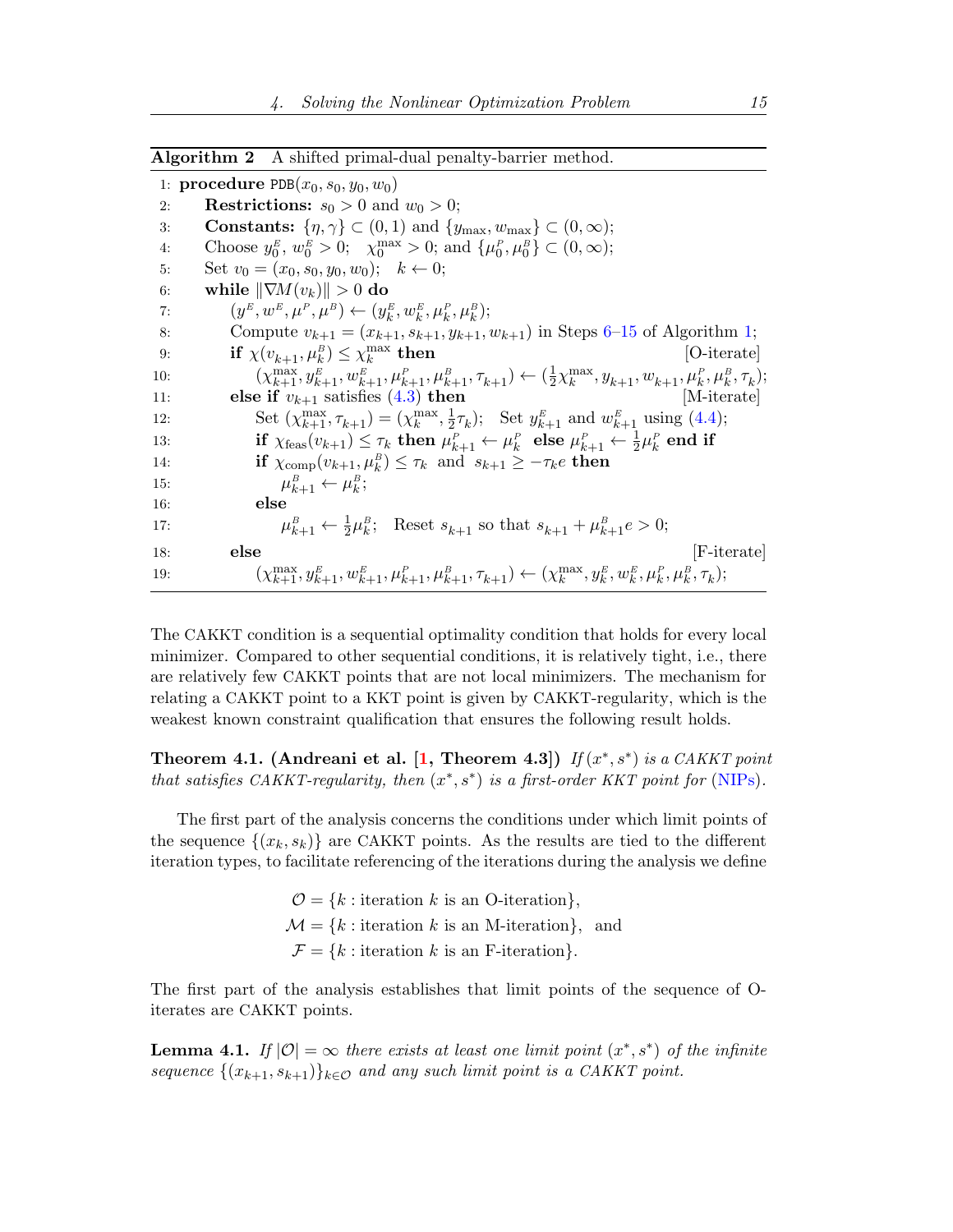Proof. Assumption [3.3](#page-7-4) implies that there must exist at least one limit point of  ${x_{k+1}}_{k\in\mathcal{O}}$ . If  $x^*$  is such a limit point, Assumption [3.1](#page-7-5) implies the existence of  $\mathcal{K} \subseteq \mathcal{O}$  such that  $\{x_{k+1}\}_{k \in \mathcal{K}} \to x^*$  and  $\{c(x_{k+1})\}_{k \in \mathcal{K}} \to c(x^*)$ . As  $|\mathcal{O}| = \infty$ , the updating strategy of Algorithm [2](#page-15-0) gives  $\{\chi_k^{\max}\}\to 0$ . Furthermore, as  $\chi(v_{k+1}, \mu_k^B) \le$  $\chi_k^{\max}$  for all  $k \in \mathcal{K} \subseteq \mathcal{O}$ , and  $\chi_{\text{feas}}(v_{k+1}) \leq \chi(v_{k+1}, \mu_k^B)$  for all k, it follows that  $\{\chi_{\text{feas}}(v_{k+1})\}_{k\in\mathcal{K}} \to 0$ , i.e.,  $\{c(x_{k+1}) - s_{k+1}\}_{k\in\mathcal{K}} \to 0$ . With the definition  $s^* =$  $c(x^*)$ , it follows that  $\{s_{k+1}\}_{k\in\mathcal{K}} \to \lim_{k\in\mathcal{K}} c(x_{k+1}) = c(x^*) = s^*$ , which implies that  $(x^*, s^*)$  is feasible for the general constraints because  $c(x^*) - s^* = 0$ . The remaining feasibility condition  $s^* \geq 0$  is proved componentwise. Let  $i \in \{1, 2, ..., m\}$ , and define

$$
Q_1 = \{k : [q_1(v_{k+1})]_i \leq [q_2(v_{k+1}, \mu_k^B)]_i\} \text{ and } Q_2 = \{k : [q_2(v_{k+1}, \mu_k^B)]_i < [q_1(v_{k+1})]_i\},
$$

where  $q_1$  and  $q_2$  are used in the definition of  $\chi_{\text{comp}}$ . If the set  $\mathcal{K} \cap \mathcal{Q}_1$  is infinite, then it follows from the inequalities  $\{\chi_{\text{comp}}(v_{k+1}, \mu_k^B)\}_{k \in \mathcal{K}} \leq \{\chi(v_{k+1}, \mu_k^B)\}_{k \in \mathcal{K}} \leq$  $\{\chi_k^{\max}\}_{k\in\mathcal{K}} \to 0$  that  $[s^*]_i = \lim_{\mathcal{K}\cap\mathcal{Q}_1}[s_{k+1}]_i \geq 0$ . Using a similar argument, if the set  $\mathcal{K} \cap \mathcal{Q}_2$  is infinite, then  $[s^*]_i = \lim_{\mathcal{K} \cap \mathcal{Q}_2} [s_{k+1}]_i = \lim_{\mathcal{K} \cap \mathcal{Q}_2} [s_{k+1} + \mu_k^B e]_i \geq 0$ , where the second equality uses the limit  $\{\mu_k^B\}_{k \in \mathcal{K} \cap \mathcal{Q}_2} \to 0$  that follows from the definition of  $\mathcal{Q}_2$ . Combining these two cases implies that  $[s^*]_i \geq 0$ , as claimed. It follows that the limit point  $(x^*, s^*)$  is feasible.

It remains to show that  $(x^*, s^*)$  is a CAKKT point. Consider the sequence  $(x_{k+1},$  $\bar{s}_{k+1}, y_{k+1}, w_{k+1}$ <sub>k∈K</sub> as a candidate for the sequence used in Definition [4.1](#page-14-2) to verify that  $(x^*, s^*)$  is a CAKKT point, where

$$
[\bar{s}_{k+1}]_i = \begin{cases} [s_{k+1}]_i & \text{if } k \in \mathcal{Q}_1, \\ [s_{k+1} + \mu_k^B e]_i & \text{if } k \in \mathcal{Q}_2, \end{cases}
$$
(4.8)

for each  $i \in \{1, 2, ..., m\}$ . If  $\mathcal{O} \cap \mathcal{Q}_2$  is finite, then it follows from the definition of  $\bar{s}_{k+1}$  and the limit  $\{s_{k+1}\}_{k\in\mathcal{K}} \to s^*$  that  $\{[\bar{s}_{k+1}]_i\}_{k\in\mathcal{K}} \to [s^*]_i$ . On the other hand, if  $\mathcal{O} \cap \mathcal{Q}_2$  is infinite, then the definitions of  $\mathcal{Q}_2$  and  $\chi_{\text{comp}}(v_{k+1}, \mu_k^B)$ , together with the limit  $\{\chi_{\text{comp}}(v_{k+1}, \mu_k^B)\}_{k \in \mathcal{K}} \to 0$  imply that  $\{\mu_k^B\} \to 0$ , giving  $\{\left[\bar{s}_{k+1}\right]_i\}_{k \in \mathcal{K}} \to [s^*]_i$ . As the choice of i was arbitrary, these cases taken together imply that  $\{\bar{s}_{k+1}\}_{k\in\mathcal{K}} \to$  $s^*$ .

The next step is to show that  $\{(x_{k+1}, \bar{s}_{k+1}, y_{k+1}, w_{k+1})\}_{k\in\mathcal{K}}$  satisfies the con-ditions required by Definition [4.1.](#page-14-2) It follows from the limit  $\{\chi(v_{k+1}, \mu_k^B)\}_{k \in \mathcal{K}} \to 0$ established above that  $\{\chi_{\text{stny}}(v_{k+1}) + \chi_{\text{comp}}(v_{k+1}, \mu_k^B)\}_{k \in \mathcal{K}} \leq \{\chi(v_{k+1}, \mu_k^B)\}_{k \in \mathcal{K}} \to 0.$ This implies that  $\{g_{k+1} - J_{k+1}^T y_{k+1}\}_{k \in \mathcal{K}} \to 0$  and  $\{y_{k+1} - w_{k+1}\}_{k \in \mathcal{K}} \to 0$ , which establishes that conditions [\(4.7a\)](#page-14-3) and [\(4.7b\)](#page-14-4) hold. Step [9](#page-7-0) of Algorithm [1](#page-7-0) enforces the nonnegativity of  $w_{k+1}$  for all k, which implies that [\(4.7c\)](#page-14-5) is satisfied for  $\{w_k\}_{k\in\mathcal{K}}$ . Finally, it must be shown that [\(4.7d\)](#page-14-6) holds, i.e., that  $\{w_{k+1} \cdot \bar{s}_{k+1}\}_{k \in \mathcal{K}} \to 0$ . Consider the *i*th components of  $s_k$ ,  $\bar{s}_k$  and  $w_k$ . If the set  $K \cap \mathcal{Q}_1$  is infinite, the definitions of  $\bar{s}_{k+1}, q_1(v_{k+1})$  and  $\chi_{\text{comp}}(v_{k+1}, \mu_k^B)$ , together with the limit  $\{\chi_{\text{comp}}(v_{k+1}, \mu_k^B)\}_{k \in \mathcal{K}} \to$ 0 imply that  $\{[w_{k+1} \cdot \bar{s}_{k+1}]_i\}_{k\cap Q_1}$   $\to$  0. Similarly, if the set  $\mathcal{K} \cap Q_2$  is infinite, then the definitions of  $\bar{s}_{k+1}$ ,  $q_2(v_{k+1}, \mu_k^B)$  and  $\chi_{\text{comp}}(v_{k+1}, \mu_k^B)$ , together with the limit  $\{\chi_{\text{comp}}(v_{k+1}, \mu_k^B)\}_{k \in \mathcal{K}} \to 0$  imply that  $\{[w_{k+1} \cdot \bar{s}_{k+1}]_i\}_{k \in \mathcal{K} \cap \mathcal{Q}_2} \to 0$ . These two cases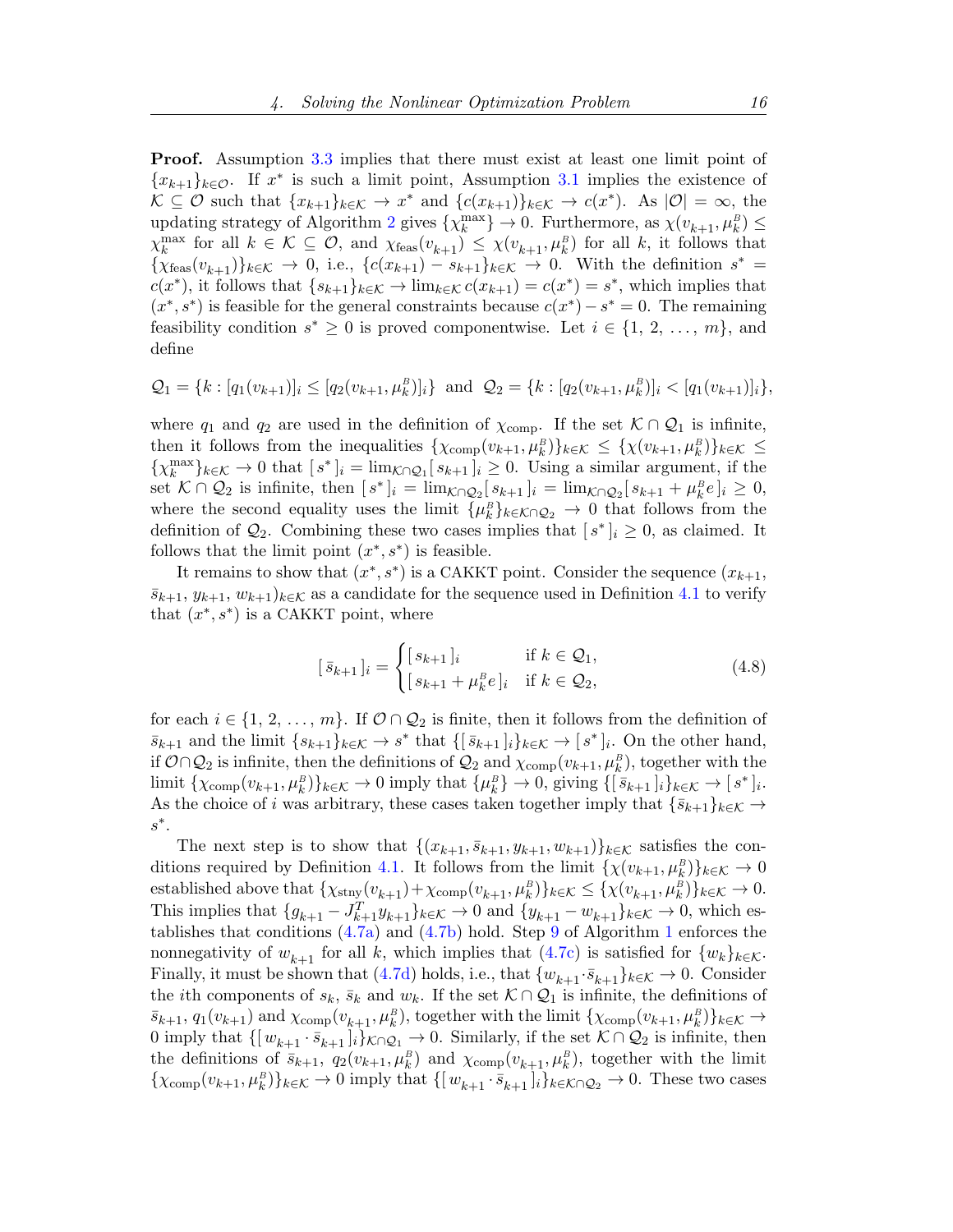lead to the conclusion that  $\{w_{k+1} \cdot \bar{s}_{k+1}\}_{k \in \mathcal{K}} \to 0$ , which implies that condition  $(4.7d)$  is satisfied. This concludes the proof that  $(x^*, s^*)$  is a CAKKT point.

In the complementary case  $|\mathcal{O}| < \infty$ , it will be shown that every limit point of  $\{(x_{k+1}, s_{k+1})\}_{k\in\mathcal{M}}$  is infeasible with respect to the constraint  $c(x)-s=0$  but solves the least-infeasibility problem

<span id="page-17-1"></span>
$$
\underset{x,s}{\text{minimize}} \quad \frac{1}{2} \|c(x) - s\|_2^2 \quad \text{subject to} \quad s \ge 0. \tag{4.9}
$$

The first-order KKT conditions for problem [\(4.9\)](#page-17-1) are

$$
J(x^*)^T (c(x^*) - s^*) = 0, \qquad s^* \ge 0,
$$
\n(4.10a)

<span id="page-17-8"></span><span id="page-17-7"></span><span id="page-17-2"></span>
$$
s^* \cdot (c(x^*) - s^*) = 0, \qquad c(x^*) - s^* \le 0. \tag{4.10b}
$$

<span id="page-17-5"></span>These conditions define an infeasible stationary point.

Definition 4.2. (Infeasible stationary point) The pair  $(x^*, s^*)$  is an infeasible stationary point if  $c(x^*) - s^* \neq 0$  and  $(x^*, s^*)$  satisfies the optimality conditions  $(4.10).$  $(4.10).$ 

The first result shows that the set of M-iterations is infinite whenever the set of O-iterations is finite.

<span id="page-17-4"></span>Lemma 4.2. If  $|\mathcal{O}| < \infty$ , then  $|\mathcal{M}| = \infty$ .

**Proof.** The proof is by contradiction. Suppose that  $|M| < \infty$ , in which case  $|\mathcal{O} \cup \mathcal{M}| < \infty$ . It follows from the definition of Algorithm [2](#page-15-0) that  $k \in \mathcal{F}$  for all k sufficiently large, which implies that there must exist an iteration index  $k_F$  such that

<span id="page-17-3"></span>
$$
k \in \mathcal{F}
$$
,  $y_k^E = y^E$ , and  $(\tau_k, w_k^E, \mu_k^P, \mu_k^P) = (\tau, w^E, \mu^P, \mu^P) > 0$  (4.11)

for all  $k \geq k_F$ . This means that the iterates computed by Algorithm [2](#page-15-0) are the same as those computed by Algorithm [1](#page-7-0) for all  $k \geq k_F$ . In this case Theorem [3.1,](#page-12-6) Lemma [3.2\(](#page-8-6)[i\)](#page-8-2), and Lemma 3.2([ii\)](#page-8-3) can be applied to show that  $(4.3)$  is satisfied for all  $k$  sufficiently large. This would mean, in view of Step [11](#page-15-0) of Algorithm [2,](#page-15-0) that  $k \in \mathcal{M}$  for all sufficiently large  $k \geq k_F$ , which contradicts [\(4.11\)](#page-17-3) since  $\mathcal{F} \cap \mathcal{M} = \emptyset$ . Ī

The next lemma justifies the use of the quantities on the right-hand side of [\(4.3\)](#page-14-0). In order to simplify the notation, we introduce the quantities

<span id="page-17-6"></span>
$$
\pi_{k+1}^Y = y_k^E - \frac{1}{\mu_k^P} \left( c(x_{k+1}) - s_{k+1} \right) \text{ and } \pi_{k+1}^W = \mu_k^B (S_{k+1} + \mu_k^B I)^{-1} w_k^E \tag{4.12}
$$

<span id="page-17-0"></span>with  $S_{k+1} = \text{diag}(s_{k+1})$  associated with the gradient of the merit function in [\(2.3\)](#page-6-2).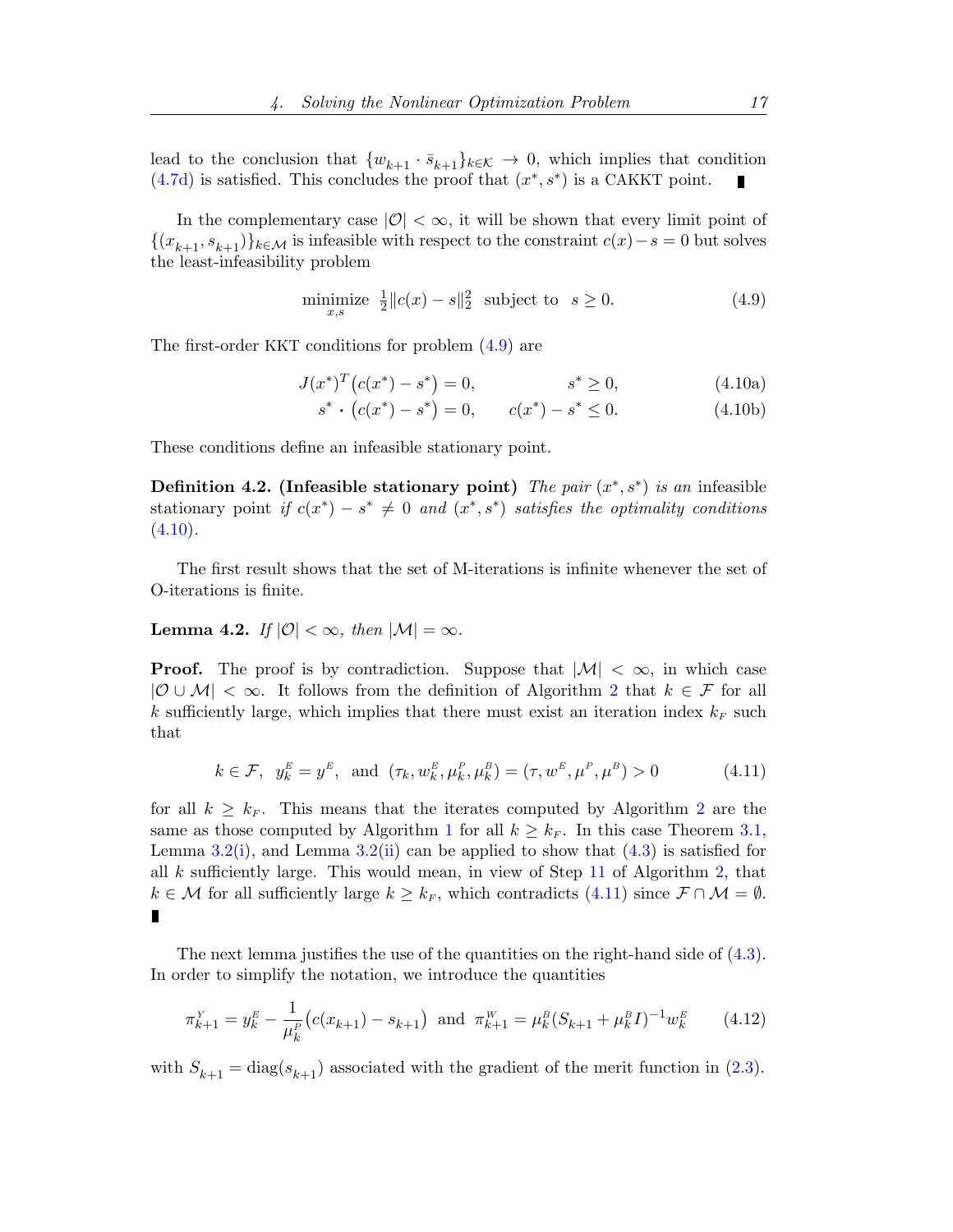# **Lemma 4.3.** If  $|\mathcal{M}| = \infty$  then

$$
\lim_{k \in \mathcal{M}} |\pi_{k+1}^Y - y_{k+1}| = \lim_{k \in \mathcal{M}} |\pi_{k+1}^W - w_{k+1}| = \lim_{k \in \mathcal{M}} |\pi_{k+1}^Y - \pi_{k+1}^W| = \lim_{k \in \mathcal{M}} |y_{k+1} - w_{k+1}| = 0.
$$

**Proof.** It follows from  $(2.3)$ ,  $(4.3c)$  and  $(4.3d)$  that

$$
|\pi_{k+1}^Y - y_{k+1}| \le \tau_k \quad \text{and} \quad |\pi_{k+1}^W - w_{k+1}| \le \tau_k. \tag{4.13}
$$

As  $|\mathcal{M}| = \infty$  by assumption, Step [12](#page-15-0) of Algorithm [2](#page-15-0) implies that  $\lim_{k \to \infty} \tau_k = 0$ . Combining this with [\(4.13\)](#page-18-0) establishes the first two limits in the result. The limit  $\lim_{k\to\infty} \tau_k = 0$  may then be combined with [\(2.3\)](#page-6-2), [\(4.13\)](#page-18-0) and [\(4.3b\)](#page-14-9) to show that

<span id="page-18-1"></span><span id="page-18-0"></span>
$$
\lim_{k \in \mathcal{M}} |\pi_{k+1}^Y - \pi_{k+1}^W| = 0,
$$
\n(4.14)

which is the third limit in the result. Finally, as  $\lim_{k\to\infty} \tau_k = 0$ , it follows from the limit  $(4.14)$  and bounds  $(4.13)$  that

$$
0 = \lim_{k \in \mathcal{M}} |\pi_{k+1}^Y - \pi_{k+1}^W| = \lim_{k \in \mathcal{M}} |(\pi_{k+1}^Y - y_{k+1}) + (y_{k+1} - w_{k+1}) + (w_{k+1} - \pi_{k+1}^W)|
$$
  
= 
$$
\lim_{k \in \mathcal{M}} |y_{k+1} - w_{k+1}|.
$$

This establishes the last of the four limits.  $\blacksquare$ 

The next lemma shows that if the set of O-iterations is finite, then any limit point of the sequence  $\{(x_{k+1}, s_{k+1})\}_{k\in\mathcal{M}}$  is infeasible with respect to  $c(x) - s = 0$ .

<span id="page-18-5"></span>**Lemma 4.4.** If  $|0| < \infty$ , then every limit point  $(x^*, s^*)$  of the iterate subsequence  $\{(x_{k+1}, s_{k+1})\}_{k \in \mathcal{M}} \text{ satisfies } c(x^*) - s^* \neq 0.$ 

**Proof.** Let  $(x^*, s^*)$  be a limit point of (the necessarily infinite) sequence  $\mathcal{M}$ , i.e., there exists a subsequence  $\mathcal{K} \subseteq \mathcal{M}$  such that  $\lim_{k \in \mathcal{K}} (x_{k+1}, s_{k+1}) = (x^*, s^*)$ . For a proof by contradiction, assume that  $c(x^*) - s^* = 0$ , which implies that

<span id="page-18-4"></span><span id="page-18-2"></span>
$$
\lim_{k \in \mathcal{K}} \|c(x_{k+1}) - s_{k+1}\| = 0. \tag{4.15}
$$

A combination of the assumption that  $|0| < \infty$ , the result of Lemma [4.2,](#page-17-4) and the updates of Algorithm [2,](#page-15-0) establishes that  $\lim_{k\to\infty} \tau_k = 0$  and

<span id="page-18-3"></span>
$$
\chi_k^{\text{max}} = \chi^{\text{max}} > 0 \text{ for all sufficiently large } k \in \mathcal{K}.
$$
 (4.16)

Using  $|0| < \infty$  together with Lemma [4.3,](#page-17-0) the fact that  $K \subseteq \mathcal{M}$ , and Step [9](#page-7-0) of the line search of Algorithm [1](#page-7-0) gives

$$
\lim_{k \in \mathcal{K}} \|y_{k+1} - w_{k+1}\| = 0, \text{ and } w_{k+1} > 0 \text{ for all } k \ge 0.
$$
 (4.17)

Next, it can be observed from the definitions of  $\pi_{k+1}^Y$  and  $\nabla_x M$  that

$$
g_{k+1} - J_{k+1}^T y_{k+1} = g_{k+1} - J_{k+1}^T (2\pi_{k+1}^Y + y_{k+1} - 2\pi_{k+1}^Y)
$$
  
=  $g_{k+1} - J_{k+1}^T (2\pi_{k+1}^Y - y_{k+1}) - 2J_{k+1}^T (y_{k+1} - \pi_{k+1}^Y)$   
=  $\nabla_x M(v_{k+1}; y_k^E, w_k^E, \mu_k^B, \mu_k^B) - 2J_{k+1}^T (y_{k+1} - \pi_{k+1}^Y),$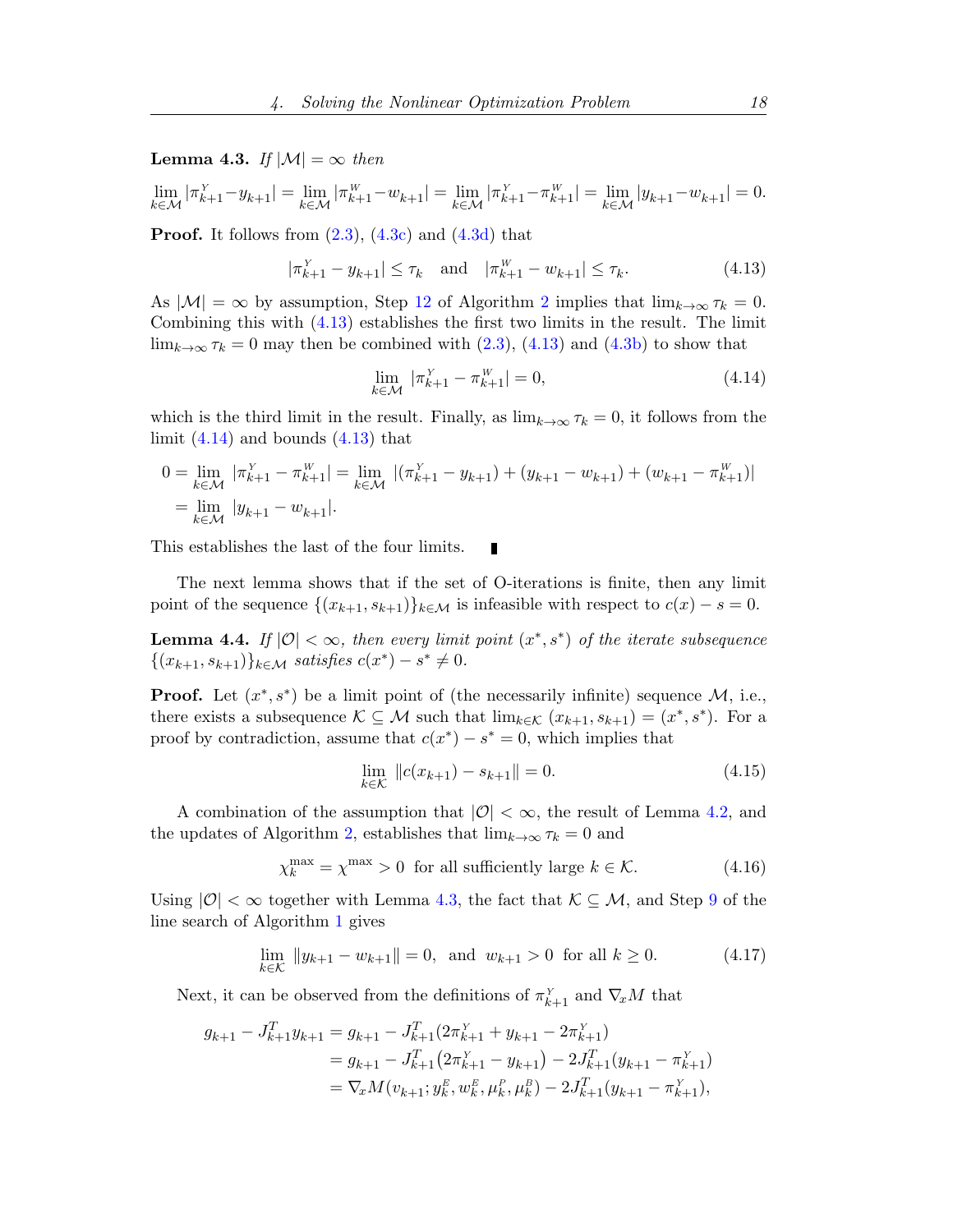<span id="page-19-2"></span>which combined with  $\{x_{k+1}\}_{k\in\mathcal{K}} \to x^*$ ,  $\lim_{k\to\infty} \tau_k = 0$ , [\(4.3a\)](#page-14-10), and Lemma [4.3](#page-17-0) gives

$$
\lim_{k \in \mathcal{K}} (g_{k+1} - J_{k+1}^T y_{k+1}) = 0.
$$
\n(4.18)

Next, we show that  $s^* \geq 0$ , which will imply that  $(x^*, s^*)$  is feasible because of the assumption that  $c(x^*) - s^* = 0$ . The line search (Algorithm [1,](#page-7-0) Steps [7–12\)](#page-7-0) gives  $s_{k+1} + \mu_k^B e > 0$  for all k. If  $\lim_{k \to \infty} \mu_k^B = 0$ , then  $s^* = \lim_{k \in \mathcal{K}} s_{k+1} \ge -\lim_{k \in \mathcal{K}} \mu_k^B e =$ 0. On the other hand, if  $\lim_{k\to\infty}\mu_k^B\neq 0$ , then Step [17](#page-15-0) of Algorithm [2](#page-15-0) is executed a finite number of times,  $\mu_k^B = \mu^B > 0$  and  $(4.6)$  holds for all  $k \in \mathcal{M}$  sufficiently large. Taking limits over  $k \in \mathcal{M}$  in [\(4.6\)](#page-14-11) and using  $\lim_{k \to \infty} \tau_k = 0$  gives  $s^* \geq 0$ .

The proof that  $\lim_{k \in \mathcal{K}} \chi_{\text{comp}}(v_{k+1}, \mu_k^B) = 0$  involves two cases.

**Case 1:**  $\lim_{k\to\infty} \mu_k^B \neq 0$ . In this case  $\mu_k^B = \mu^B > 0$  for all sufficiently large k. Combining this with  $|\mathcal{M}| = \infty$  and the update to  $\tau_k$  in Step [17](#page-15-0) of Algorithm [2,](#page-15-0) it must be that [\(4.6\)](#page-14-11) holds for all sufficiently large  $k \in \mathcal{K}$ , i.e., that  $\chi_{\text{comp}}(v_{k+1}, \mu_k^B) \leq \tau_k$  for all sufficiently large  $k \in \mathcal{K}$ . As  $\lim_{k \to \infty} \tau_k = 0$ , we have  $\lim_{k \in \mathcal{K}} \chi_{\text{comp}}(v_{k+1}, \mu_k^B) = 0$ .

**Case 2:**  $\lim_{k \to \infty} \mu_k^B = 0$ . Lemma [4.3](#page-17-0) implies that  $\lim_{k \in \mathcal{K}} (\pi_{k+1}^W - w_{k+1}) = 0$ . The sequence  $\{S_{k+1} + \mu_k^B I\}_{k \in \mathcal{K}}$  is bounded because  $\{\mu_k^B\}$  is positive and monotonically decreasing and  $\lim_{k \in \mathcal{K}} s_{k+1} = s^*$ , which means by the definition of  $\pi_{k+1}^W$  that

$$
0 = \lim_{k \in \mathcal{K}} (S_{k+1} + \mu_k^B I)(\pi_{k+1}^W - w_{k+1}) = \lim_{k \in \mathcal{K}} (\mu_k^B w_k^E - (S_{k+1} + \mu_k^B I)w_{k+1}). \tag{4.19}
$$

<span id="page-19-1"></span>Moreover, as  $|\mathcal{O}| < \infty$  and  $w_k > 0$  for all k by construction, the updating strategy for  $w_k^E$  in Algorithm [2](#page-15-0) guarantees that  $\{w_k^E\}$  is bounded over all k (see [\(4.4\)](#page-14-1)). It then follows from [\(4.19\)](#page-19-0), the uniform boundedness of  $\{w_k^E\}$ , and  $\lim_{k\to\infty}\mu_k^B=0$ that

<span id="page-19-0"></span>
$$
0 = \lim_{k \in \mathcal{K}} \left( [s_{k+1}]_i + \mu_k^B \right) [w_{k+1}]_i.
$$
 (4.20)

There are two subcases.

**Subcase 2a:**  $[s^*]_i > 0$  for some *i*. As  $\lim_{k \in \mathcal{K}} [s_{k+1}]_i = [s^*]_i > 0$  and  $\lim_{k \to \infty} \mu_k^B =$ 0, it follows from [\(4.20\)](#page-19-1) that  $\lim_{k \in \mathcal{K}} [w_{k+1}]_i = 0$ . Combining these limits allows us to conclude that  $\lim_{k \in \mathcal{K}} [q_1(v_{k+1})]_i = 0$ , which is the desired result for this case.

**Subcase 2b:**  $[s^*]_i = 0$  for some i. In this case, it follows from the limits  $\lim_{k \to \infty} \mu_k^B =$ 0 and [\(4.20\)](#page-19-1),  $w_{k+1} > 0$  (see Step [9](#page-7-0) of Algorithm [1\)](#page-7-0), and the limit  $\lim_{k \in \mathcal{K}} [s_{k+1}]_i =$  $[s^*]_i = 0$  that  $\lim_{k \in \mathcal{K}} [q_2(v_{k+1}, \mu_k^B)]_i = 0$ , which is the desired result for this case. As one of the two subcases above must occur for each component  $i$ , it follows that  $\lim_{k \in \mathcal{K}} \chi_{\text{comp}}(v_{k+1}, \mu_k^B) = 0$ , which completes the proof for Case 2.

Under the assumption  $c(x^*) - s^* = 0$  it has been shown that [\(4.15\)](#page-18-2), [\(4.17\)](#page-18-3), [\(4.18\)](#page-19-2), and the limit  $\lim_{k \in \mathcal{K}} \chi_{\text{comp}}(v_{k+1}, \mu_k^B) = 0$  hold. Collectively, these results imply that  $\lim_{k \in \mathcal{K}} \chi(v_{k+1}, \mu_k^B) = 0$ . This limit, together with the inequality [\(4.16\)](#page-18-4) and the condition checked in Step [9](#page-15-0) of Algorithm [2,](#page-15-0) gives  $k \in \mathcal{O}$  for all  $k \in \mathcal{K} \subseteq \mathcal{M}$ sufficiently large. This is a contradiction because  $\mathcal{O} \cap \mathcal{M} = \emptyset$ , which establishes the desired result that  $c(x^*) - s^* \neq 0$ . ×

<span id="page-19-3"></span>The next result shows that if the number of O-iterations is finite then all limit points of the set of M-iterations are infeasible stationary points.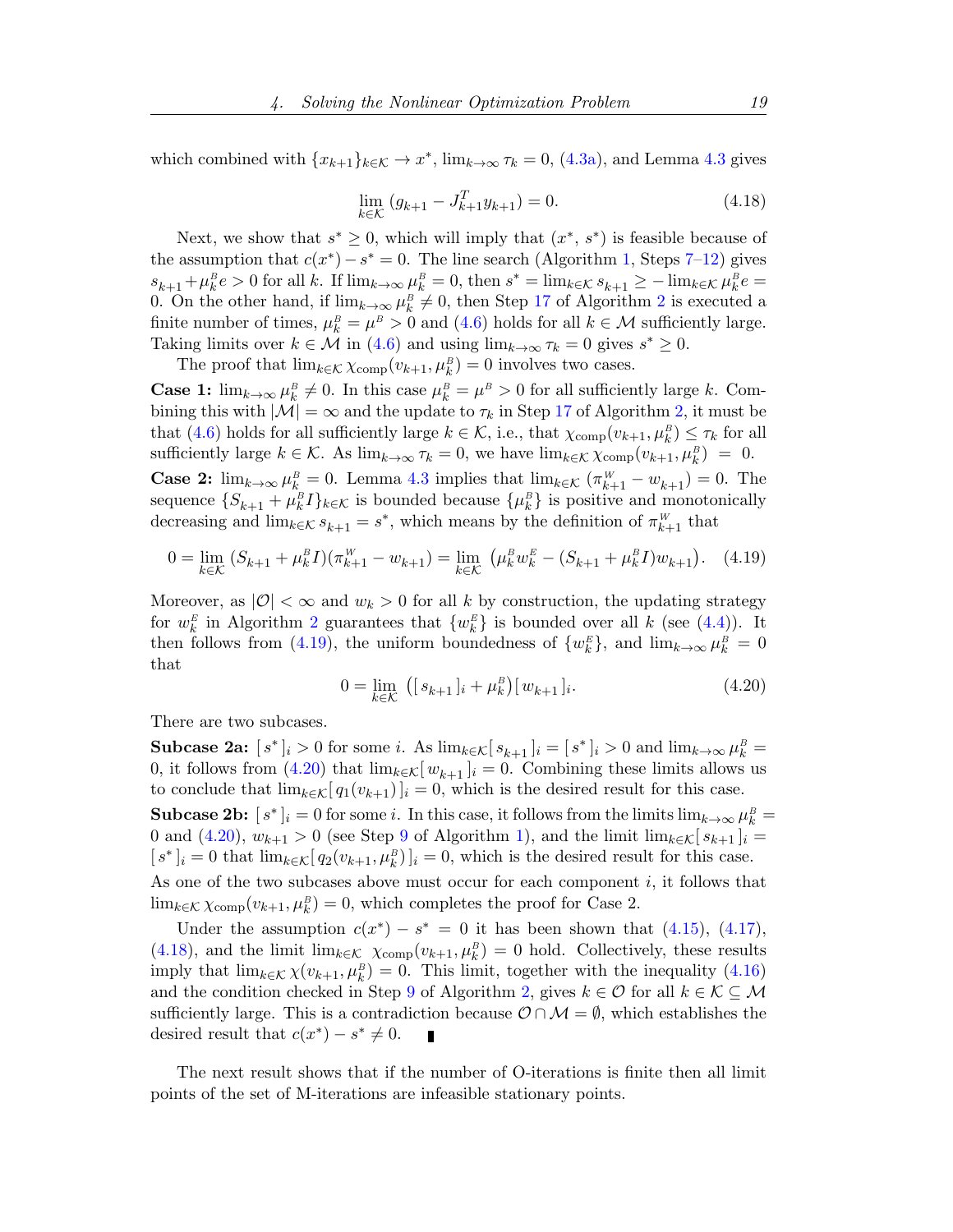**Lemma 4.5.** If  $|0| < \infty$ , then there exists at least one limit point  $(x^*, s^*)$  of the infinite sequence  $\{(x_{k+1}, s_{k+1})\}_{k\in\mathcal{M}}$ , and any such limit point is an infeasible stationary point as given by Definition [4.2](#page-17-5).

**Proof.** If  $|0| < \infty$  then Lemma [4.2](#page-17-4) implies that  $|M| = \infty$ . Moreover, the updating strategy of Algorithm [2](#page-15-0) forces  $\{y_k^E\}$  and  $\{w_k^E\}$  to be bounded (see [\(4.4\)](#page-14-1)). The next step is to show that  $\{s_{k+1}\}_{k\in\mathcal{M}}$  is bounded.

For a proof by contradiction, suppose that  $\{s_{k+1}\}_k \in \mathcal{M}$  is unbounded. It follows that there must be a component i and a subsequence  $\mathcal{K} \subseteq \mathcal{M}$  for which  $\{ [s_{k+1}]_i \}_{k \in \mathcal{K}} \to \infty$ . This implies that  $\{ [\pi_{k+1}^W]_i \}_{k \in \mathcal{K}} \to 0$  (see [\(4.12\)](#page-17-6)) because  $\{w_k^E\}$ is bounded and  $\{\mu_k^B\}$  is positive and monotonically decreasing. These results to-gether with Lemma [4.3](#page-17-0) give  $\{\lceil \pi_{k+1}^Y \rceil_i\}_{k \in \mathcal{K}} \to 0$ . However, this limit, together with the boundedness of  $\{y_k^E\}$  and the assumption that  $\{[s_{k+1}]_i\}_{k\in\mathcal{K}} \to \infty$  implies that  $\{[ c(x_{k+1}) ]_i \}_{k \in \mathcal{K}} \to \infty$ , which is impossible when Assumption [3.3](#page-7-4) and Assump-tion [3.1](#page-7-5) hold. Thus, it must be the case that  $\{s_{k+1}\}_k \in \mathcal{M}$  is bounded.

The boundedness of  $\{s_{k+1}\}_{k\in\mathcal{M}}$  and Assumption [3.3](#page-7-4) ensure the existence of at least one limit point of  $\{(x_{k+1}, s_{k+1})\}_{k \in \mathcal{M}}$ . If  $(x^*, s^*)$  is any such limit point, there must be a subsequence  $\mathcal{K} \subseteq \mathcal{M}$  such that  $\{(x_{k+1}, s_{k+1})\}_{k \in \mathcal{K}} \to (x^*, s^*)$ . It remains to show that  $(x^*, s^*)$  is an infeasible stationary point (i.e., that  $(x^*, s^*)$  satisfies the optimality conditions  $(4.10a)$ – $(4.10b)$ ).

As  $|0| < \infty$ , it follows from Lemma [4.4](#page-18-5) that  $c(x^*) - s^* \neq 0$ . Combining this with  $\{\tau_k\} \to 0$ , which holds because  $\mathcal{K} \subseteq \mathcal{M}$  is infinite (on such iterations  $\tau_{k+1} \leftarrow \frac{1}{2}\tau_k$ ), it follows that the condition [\(4.5\)](#page-14-12) of Step [13](#page-15-0) of Algorithm [2](#page-15-0) will not hold for all sufficiently large  $k \in \mathcal{K} \subseteq \mathcal{M}$ . The subsequent updates ensure that  $\{\mu_k^P\} \to 0$ , which, combined with [\(3.2\)](#page-7-2), the boundedness of  $\{y_k^E\}$ , and Lemma [4.3,](#page-17-0) gives

$$
\left\{c(x_{k+1}) - s_{k+1}\right\}_{k \in \mathcal{K}} \le \left\{\mu_k^P(y_k^E + \frac{1}{2}(w_{k+1} - y_{k+1})\right\}_{k \in \mathcal{K}} \to 0.
$$

This implies that  $c(x^*) - s^* \leq 0$  and the second condition in [\(4.10b\)](#page-17-8) holds.

The next part of the proof is to establish that  $s^* \geq 0$ , which is the inequality condition of  $(4.10a)$ . The test in Step [14](#page-15-0) of Algorithm [2](#page-15-0) (i.e., testing whether  $(4.6)$ ) holds) is checked infinitely often because  $|\mathcal{M}| = \infty$ . If [\(4.6\)](#page-14-11) is satisfied finitely many times, then the update  $\mu_{k+1}^B = \frac{1}{2}$  $\frac{1}{2}\mu_k^B$  forces  $\{\mu_{k+1}^B\} \to 0$ . Combining this with  $s_{k+1} + \mu_k^B e > 0$ , which is enforced by Step [9](#page-7-0) of Algorithm [1,](#page-7-0) shows that  $s^* \geq 0$ , as claimed. On the other hand, if [\(4.6\)](#page-14-11) is satisfied for all sufficiently large  $k \in \mathcal{M}$ , then  $\mu_{k+1}^B = \mu^B > 0$  for all sufficiently large k and  $\lim_{k \in \mathcal{K}} \chi_{\text{comp}}(v_{k+1}, \mu_k^B) = 0$  because  $\{\tau_k\} \to 0$ . It follows from these two facts that  $s^* \geq 0$ , as claimed.

For a proof of the equality condition of  $(4.10a)$  observe that the gradients must satisfy  $\{\nabla_x M(v_{k+1}\,; y_k^E, w_k^E, \mu_k^P, \mu_k^B)\}_{k\in\mathcal{K}} \to 0$  because condition  $(4.3)$  is satisfied for all  $k \in \mathcal{M}$  (cf. Step [11](#page-15-0) of Algorithm [2\)](#page-15-0). Multiplying  $\nabla_x M(v_{k+1}; y_k^E, w_k^E, \mu_k^P, \mu_k^B)$  by  $\mu_k^P$ , and applying the definition of  $\pi_{k+1}^Y$  from [\(4.12\)](#page-17-6) yields

$$
\{\mu_k^P g(x_{k+1}) - J(x_{k+1})^T (\mu_k^P \pi_{k+1}^Y + \mu_k^P (\pi_{k+1}^Y - y_{k+1}))\}_{k \in \mathcal{K}} \to 0.
$$

Combining this with  $\{x_{k+1}\}_{k\in\mathcal{K}} \to x^*$ ,  $\{\mu_k^P\} \to 0$ , and the result of Lemma [4.3](#page-17-0) yields

$$
\{-J(x_{k+1})^T(\mu_k^P \pi_{k+1}^Y)\}_{k \in \mathcal{K}} = \{-J(x_{k+1})^T(\mu_k^P y_k^E - c(x_{k+1}) + s_{k+1})\}_{k \in \mathcal{K}} \to 0.
$$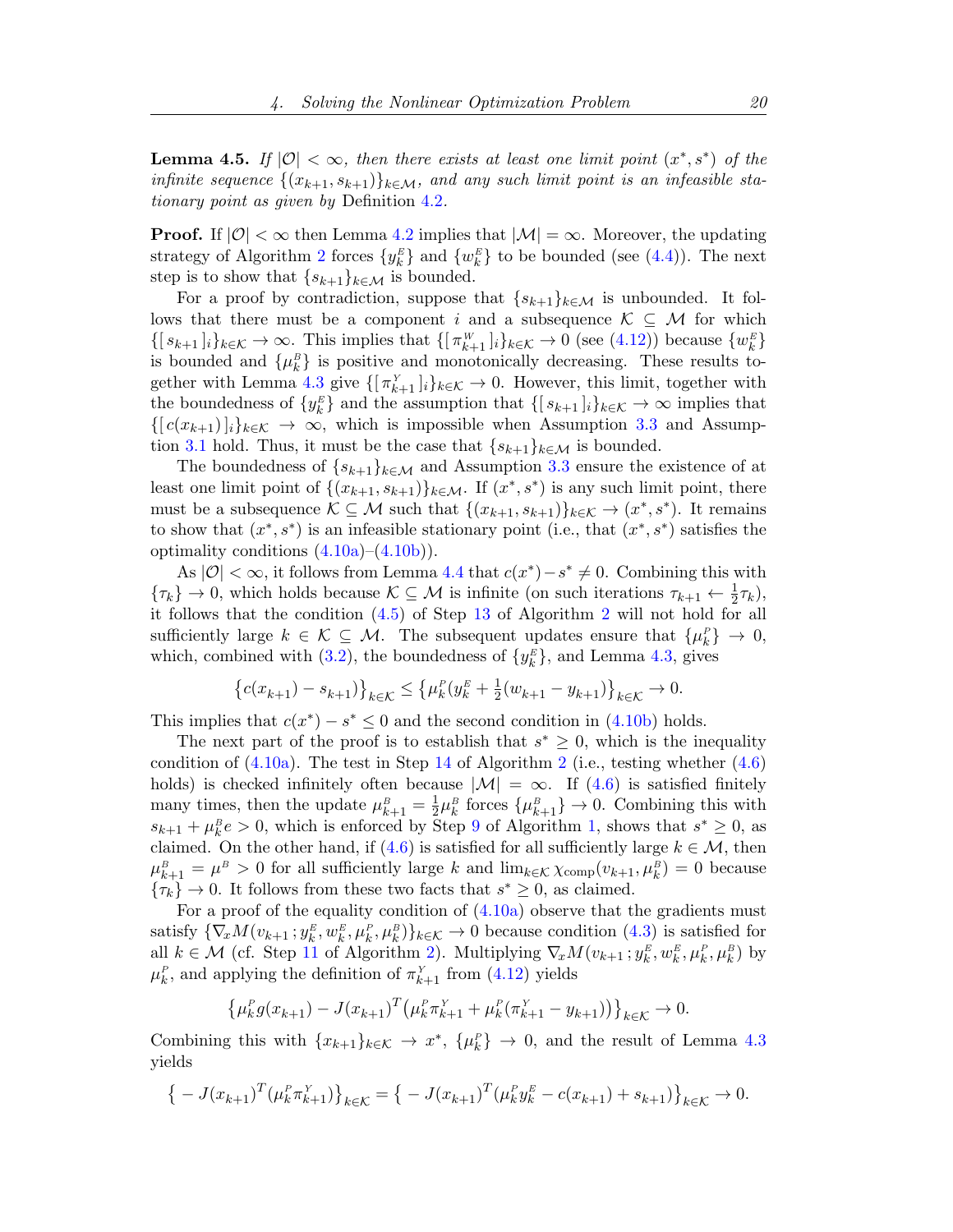Using this limit in conjunction with the boundedness of  $\{y_k^E\}$ , the fact that  $\{\mu_k^P\} \to$ 0, and  $\{(x_{k+1}, s_{k+1}\}_{k\in\mathcal{K}} \to (x^*, s^*)$  establishes that the first condition of  $(4.10a)$ holds.

It remains to show that the complementarity condition of [\(4.10b\)](#page-17-8) holds. From Lemma [4.3](#page-17-0) it must be the case that  $\{\pi_{k+1}^W - \pi_{k+1}^Y\}_{k \in \mathcal{K}} \to 0$ . Also, the limiting value does not change if the sequence is multiplied (term by term) by the bounded sequence  $\{\mu_k^P(S_{k+1} + \mu_k^B I)\}_{k \in \mathcal{K}}$  (recall that  $\{s_{k+1}\}_{k \in \mathcal{K}} \to s^*$ ). This yields

$$
\left\{\mu_k^B \mu_k^F w_k^E - \mu_k^P (S_{k+1} + \mu_k^B I) y_k^E + (S_{k+1} + \mu_k^B I)(c(x_{k+1}) - s_{k+1})\right\}_{k \in \mathcal{K}} \to 0.
$$

This limit, together with the limits  $\{\mu_k^P\} \to 0$  and  $\{s_{k+1}\}_{k \in \mathcal{K}} \to s^*$ , and the boundedness of  $\{y_k^E\}$  and  $\{w_k^E\}$  implies that

<span id="page-21-1"></span>
$$
\{(S_{k+1} + \mu_k^B I)(c(x_{k+1}) - s_{k+1})\}_{k \in \mathcal{K}} \to 0.
$$
\n(4.21)

As  $c(x^*) - s^* \neq 0$ , there must exist a constraint index i such that  $[c(x^*) - s^*]_i \neq 0$ . Combining this with  $\{(x_{k+1}, s_{k+1})\}_{k\in\mathcal{K}} \to (x^*, s^*)$  and  $(4.21)$  shows that  $\{[s_{k+1}]_i$  +  $\{\mu_k^B\}_{k\in\mathcal{K}}\to 0$ . As s<sup>\*</sup> is nonnegative, it follows that  $\{\mu_k^B\}_{k\in\mathcal{K}}\to 0$ , However, as  $\{\mu_k^B\}$ is a monotonically decreasing sequence, it must hold that  $\{\mu_k^B\} \to 0$ . Using this fact, [\(4.21\)](#page-21-1), and  $\{(x_{k+1}, s_{k+1})\}_{k \in \mathcal{K}} \to (x^*, s^*)$  it follows that  $s^* \cdot (c(x^*) - s^*) = 0$ , and the first condition in [\(4.10b\)](#page-17-8) holds. This completes the proof.

The overall convergence result can now be established.

Theorem 4.2. Under Assumptions [3.1–](#page-7-5)[3.3](#page-7-4), one of the following occurs.

- <span id="page-21-2"></span>(i)  $|O| = \infty$ , limit points of  $\{(x_{k+1}, s_{k+1})\}_{k \in O}$  exist, and every such limit point  $(x^*, s^*)$  is a CAKKT point for problem [\(NIPs\)](#page-4-0). If, in addition, CAKKTregularity holds at  $(x^*, s^*)$ , then  $(x^*, s^*)$  is a KKT point for problem [\(NIPs](#page-4-0)).
- <span id="page-21-3"></span>(ii)  $|\mathcal{O}| < \infty$ ,  $|\mathcal{M}| = \infty$ , limit points of  $\{(x_{k+1}, s_{k+1})\}_{k \in \mathcal{M}}$  exist, and every such limit point  $(x^*, s^*)$  is an infeasible stationary point.

Proof. Part [\(i\)](#page-21-2) follows from Lemma [4.1](#page-15-1) and Theorem [4.1.](#page-15-2) Part [\(ii\)](#page-21-3) follows from Lemma [4.5.](#page-19-3) Also, it is clear that only one of these two cases must occur.

# <span id="page-21-0"></span>5. The Modified-Newton Equations

This section concerns the properties of the modified-Newton equations  $H_k^M \Delta v_k =$  $-\nabla M(v_k)$  of [\(3.1\)](#page-6-1). Subsection [5.1](#page-22-0) focuses on the properties of the modified-Newton matrix, while subsection [5.2](#page-24-0) discusses an efficient method for solving the resulting modified-Newton equations for the primal-dual search direction. Finally, subsection [5.3](#page-25-0) establishes the relationship between the computed search direction and a shifted variant of the conventional primal-dual path-following equations. As this section is concerned with details of only a single iteration, the notation is simplified by omitting the dependence on the iteration k. In particular, we write  $v = v_k$ ,  $y^{E} \ = \ y_{k}^{E}, \ w^{E} \ = \ w_{k}^{E}, \ \pi^{Y} \ = \ \pi_{k}^{Y}, \ \pi^{W} \ = \ \pi_{k}^{W}, \ \Delta v \ = \ \Delta v_{k}, \ c \ = \ c(x_{k}), \ J \ = \ J(x_{k}),$  $g = g(x_k)$ ,  $D_P = \mu_k^P I$ ,  $D_B = (S_k + \mu_k^B I) W_k^{-1}$ , and  $H^M = H_k^M$ .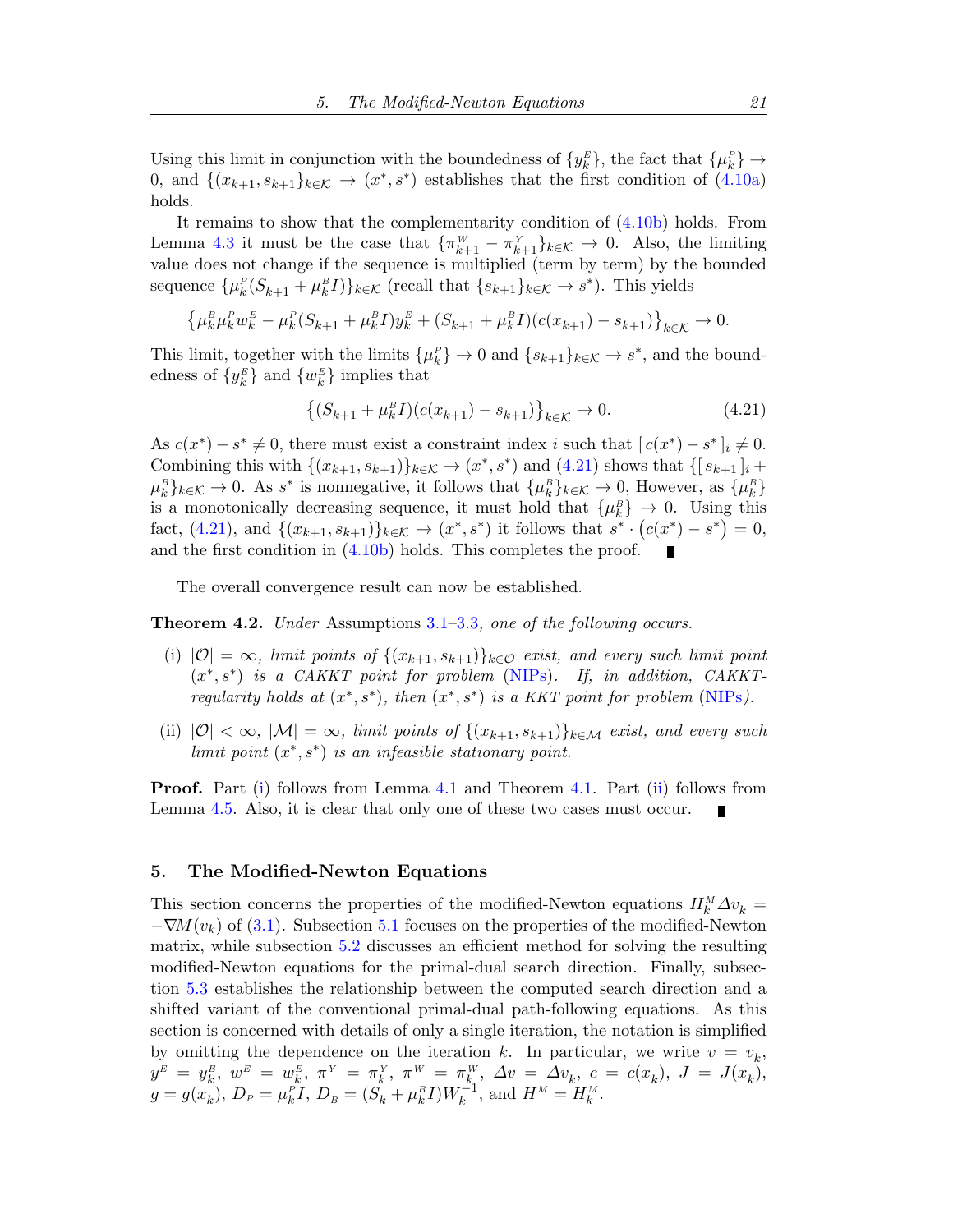# <span id="page-22-0"></span>5.1. Definition of the modified-Newton matrix

The choice of  $H^M$  in the equations  $H^M \Delta v = -\nabla M(v)$  is based on making two modifications to  $\nabla^2 M$ . The first involves substituting y for  $\pi^Y$  and w for  $\pi^W$  in [\(2.4\)](#page-6-3). (Lemma [4.3](#page-17-0) and the discussion of subsection [5.3](#page-25-0) below provide justification for this choice.) The second modification is to replace the modified Hessian  $H(x, y)$ by a symmetric H such that  $\hat{H} \approx H(x, y)$  and  $H^M$  is positive definite. These modifications give an  $H^M$  in the form

<span id="page-22-1"></span>
$$
H^{M} = \begin{pmatrix} \widehat{H} + 2J^{T}D_{P}^{-1}J & -2J^{T}D_{P}^{-1} & J^{T} & 0\\ -2D_{P}^{-1}J & 2(D_{P}^{-1} + D_{B}^{-1}) & -I & I\\ J & -I & D_{P} & 0\\ 0 & I & 0 & D_{B} \end{pmatrix}.
$$
 (5.1)

Practical conditions for the choice of a positive-definite  $\hat{H}$  are based on the next result.

**Theorem 5.1.** The matrix  $H^M$  in [\(5.1\)](#page-22-1) is positive definite if and only if

<span id="page-22-2"></span>
$$
\text{In}(K) = \text{In}(n, m, 0), \text{ where } K = \begin{pmatrix} \widehat{H} & J^T \\ J & -(D_B + D_P) \end{pmatrix}, \tag{5.2}
$$

which holds if and only if  $\widehat{H} + J^T(D_P + D_B)^{-1}J^T$  is positive definite.

**Proof.** Let  $\overline{H}$ ,  $\overline{J}$ ,  $\overline{D}$  and  $H_{ind}$  denote the matrices

$$
\bar{H} = \begin{pmatrix} \widehat{H} & 0 \\ 0 & 0 \end{pmatrix}, \quad \bar{J} = \begin{pmatrix} J & -I \\ 0 & I \end{pmatrix}, \quad \bar{D} = \begin{pmatrix} D_P & 0 \\ 0 & D_B \end{pmatrix}, \text{ and } H_{\text{ind}} = \begin{pmatrix} \bar{H} & \bar{J}^T \\ \bar{J} & -\bar{D} \end{pmatrix}.
$$
\n(5.3)

Defining the nonsingular matrices  $T_1$  and  $T_2$  such that

<span id="page-22-3"></span>
$$
T_1 = \begin{pmatrix} I & 0 \\ -\bar{D}^{-1}\bar{J} & I \end{pmatrix}
$$
 and  $T_2 = \begin{pmatrix} 0 & I \\ I & \bar{D}^{-1}\bar{J} \end{pmatrix}$ ,

and using Sylvester's law of inertia, yields

$$
\ln(H^M) = \ln(T_1^T H^M T_1) = \ln\begin{pmatrix} \bar{H} + \bar{J}^T \bar{D}^{-1} \bar{J} & 0\\ 0 & \bar{D} \end{pmatrix} = \ln(\bar{H} + \bar{J}^T \bar{D}^{-1} \bar{J}) + (2m, 0, 0)
$$

and

$$
\text{In}(H_{\text{ind}}) = \text{In}(T_2^T H_{\text{ind}} T_2) = \text{In}\begin{pmatrix} -\bar{D} & 0\\ 0 & \bar{H} + \bar{J}^T \bar{D}^{-1} \bar{J} \end{pmatrix} = \text{In}(\bar{H} + \bar{J}^T \bar{D}^{-1} \bar{J}) + (0, 2m, 0).
$$

These identities imply that  $H^M$  is positive definite if and only if the inertia of  $H_{ind}$ is  $(m + n, 2m, 0)$ . The inertia of  $H_{ind}$  may be determined from the factorization  $H_{\text{ind}} = S \Omega S^{T}$ , where

$$
S = \begin{pmatrix} 0 & 0 & I & 0 \\ I & 0 & 0 & 0 \\ -D_B & -I & 0 & I \\ 0 & I & 0 & 0 \end{pmatrix} \text{ and } \Omega = \begin{pmatrix} 0 & I & 0 & 0 \\ I & -D_B & 0 & 0 \\ 0 & 0 & \hat{H} & J^T \\ 0 & 0 & J & -(D_B + D_P) \end{pmatrix}.
$$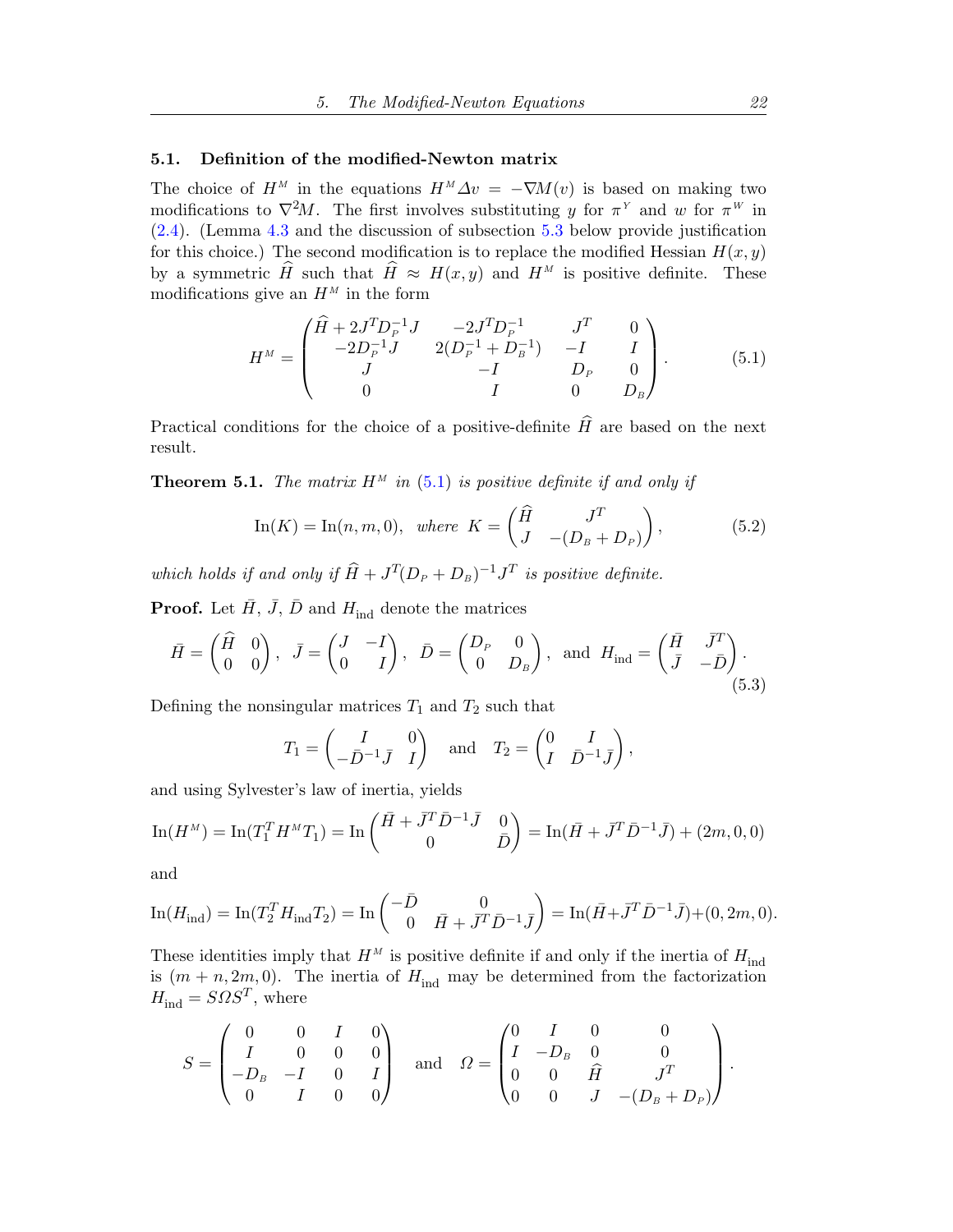<span id="page-23-6"></span>The matrix S is nonsingular, and Sylvester's law of inertia and  $[15, \text{Lemma } 4.1]$  $[15, \text{Lemma } 4.1]$  give

$$
\operatorname{In}(H_{\text{ind}}) = \operatorname{In}\begin{pmatrix} 0 & I \\ I & -D_B \end{pmatrix} + \operatorname{In}\begin{pmatrix} \widehat{H} & J^T \\ J & -(D_P + D_B) \end{pmatrix} = (m, m, 0) + \operatorname{In}(K).
$$

<span id="page-23-4"></span>If  $\text{In}(H_{\text{ind}}) = (m + n, 2m, 0)$  then it must be the case that  $\text{In}(K) = (n, m, 0)$ , as required. The condition on the inertia of  $\widehat{H} + J^T (D_P + D_B)^{-1} J^T$  follows from the identity

$$
\ln(K) = \ln(\widehat{H} + J^T (D_P + D_B)^{-1} J^T) + (0, m, 0)
$$
\n(5.4)

(see Forsgren and Gill [\[15,](#page-35-9) Lemma 4.1, p. 1143] for details).

There are a number of alternative approaches for choosing  $\widehat{H}$  based on computing a factorization of the  $(n + m)$  by  $(n + m)$  matrix K [\(5.2\)](#page-22-2) (see, e.g., Gill and Robinson [\[24,](#page-35-12) Section 4], Forsgren [\[14\]](#page-35-13), Forsgren and Gill [\[15\]](#page-35-9)), Gould [\[27\]](#page-35-14), Gill and Wong [\[25\]](#page-35-15), and Wächter and Biegler [\[37\]](#page-36-2)). All of these methods use  $H = H(x, y)$  if this gives a sufficiently positive-definite  $H^M$ . The next result shows that  $\hat{H} = H(x, y)$ gives a positive-definite  $H^M$  in a sufficiently small neighborhood of a solution satisfying second-order sufficient optimality conditions and strict complementarity.

<span id="page-23-5"></span>**Theorem 5.2.** The matrix  $H^M$  in [\(5.1\)](#page-22-1) with the choice  $\widehat{H} = H(x, y)$  is positive definite for all  $u = (x, s, y, w, y^E, w^E, \mu^P, \mu^B)$  sufficiently close to  $u^* = (x^*, s^*, y^*,$  $w^*, y^*, w^*, 0, 0$ , when  $(x^*, s^*, y^*, w^*)$  is a solution of problem [\(NIPs\)](#page-4-0) that satisfies second-order sufficient optimality conditions and strict complementarity.

**Proof.** Let H denote the matrix  $H(x, y)$ . The aim is to show that  $H + J<sup>T</sup>(D<sub>P</sub> +$  $(D_B)^{-1}J$  is positive definite under the assumptions made in the statement of the theorem. Let  $(x^*, s^*, y^*, w^*)$  be a solution of problem [\(NIPs\)](#page-4-0) that satisfies strict complementarity and second-order sufficiency optimality condition. It follows that

$$
\max\{s^*, w^*\} > 0 \quad \text{and} \tag{5.5}
$$

<span id="page-23-2"></span>
$$
pTH(x^*, y^*)p > 0 \text{ for all } p \neq 0 \text{ satisfying } J_A(x^*)p = 0,
$$
 (5.6)

where  $\mathcal{A} = \{i : [s^*]_i = 0\} = \{i : [c(x^*)]_i = 0\}$  and  $J_{\mathcal{A}}(x^*)$  denotes the submatrix of  $J(x^*)$  consisting of the rows with indices in A. If the rows of J are partitioned according to the active and inactive constraints, then

$$
H + J^T (D_P + D_B)^{-1} J = H + J_A^T \left( \mu^P I + (S_A + \mu^B I) W_A^{-1} \right)^{-1} J_A
$$
  
+ 
$$
J^T_{\mathcal{I}} \left( \mu^P I + (S_{\mathcal{I}} + \mu^B I) W_{\mathcal{I}}^{-1} \right)^{-1} J_{\mathcal{I}}, \quad (5.7)
$$

where  $\mathcal{I} = \{1, 2, ..., m\} \setminus \mathcal{A}$ , and  $S_{\mathcal{A}}$  and  $S_{\mathcal{I}}$  are the submatrices of S consisting of the rows and columns from the index set  $A$  and  $I$ , respectively, with a similar meaning for  $W_A$  and  $W_{\mathcal{I}}$ . If u and  $u^*$  are the quantities defined in the statement of the theorem, then the following limits hold:

$$
\lim_{u \to u^*} J(x) = J(x^*), \qquad \lim_{u \to u^*} H(x, y) = H(x^*, y^*), \text{ and} \qquad (5.8)
$$

<span id="page-23-3"></span><span id="page-23-1"></span><span id="page-23-0"></span>
$$
\lim_{u \to u^*} \left[ \mu^P I + (S_A + \mu^B I) W_A^{-1} \right]_{ii}^{-1} = \infty.
$$
\n(5.9)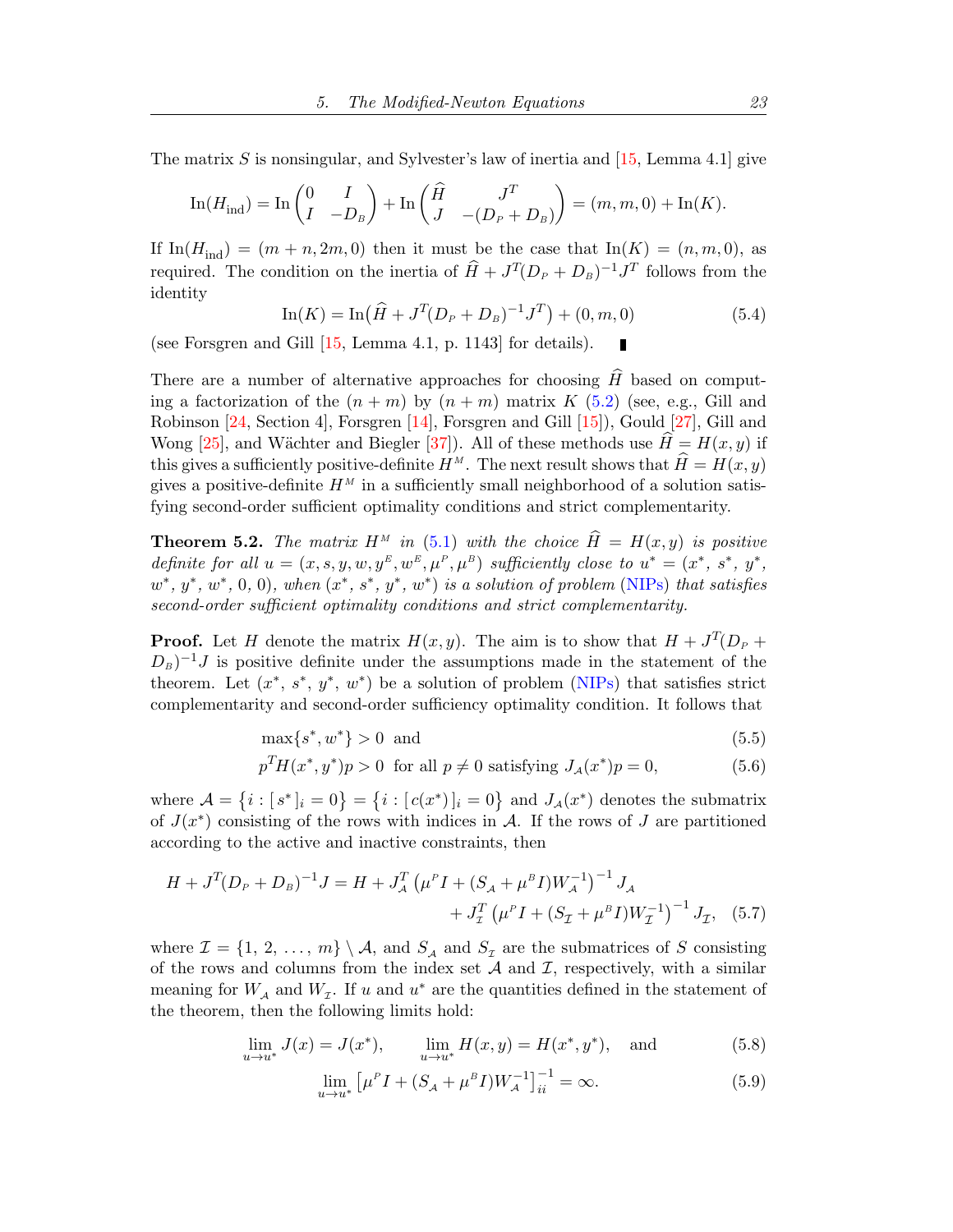<span id="page-24-4"></span>for all  $1 \leq i \leq m$ . Using [\(5.8\)](#page-23-0), [\(5.9\)](#page-23-1), [\(5.6\)](#page-23-2), and the same proof as in [\[23,](#page-35-16) Theorem 3.1], we can conclude that  $H + J_A^T (\mu^P I + (S_A + \mu^B I) W_A^{-1})^{-1} J_A$  is positive definite for all u sufficiently close to  $u^*$ . Combining this with the fact that the matrix  $J_{\mathcal{I}}^T(\mu^p I + (\mathcal{S}_{\mathcal{I}} + \mu^B I)W_{\mathcal{I}}^{-1})^{-1} J_{\mathcal{I}}$  is positive semidefinite, the definition [\(5.7\)](#page-23-3) implies that  $H + J^T(D_P + D_B)^{-1}J$  is positive definite for all u sufficiently close to  $u^*$ . Finally, combining this fact with  $(5.4)$  shows that the matrix  $H_{\text{ind}}$  of  $(5.3)$  satisfies  $\text{In}(H_{\text{ind}}) = (n+m, 2m, 0)$  for all u sufficiently close to  $u^*$ , which, together with Theorem [5.2,](#page-23-5) implies that  $H^M$  is positive definite for all u sufficiently close to  $u^*$ .

### <span id="page-24-0"></span>5.2. Solving the modified-Newton system

The modified-Newton system  $(3.1)$  defined with  $H<sup>M</sup>$  from  $(5.1)$  should not be solved directly because of the potential for numerical instability. Instead, an *equivalent* transformed system should be solved based on the transformation

$$
T = \begin{pmatrix} I & 0 & -2J^T D_P^{-1} & 0 \\ 0 & I & 2D_P^{-1} & -2D_B^{-1} \\ 0 & 0 & I & 0 \\ 0 & 0 & 0 & W \end{pmatrix}.
$$

As T is nonsingular, the modified-Newton direction  $\Delta v$  from [\(3.1\)](#page-6-1) satisfies

<span id="page-24-2"></span><span id="page-24-1"></span>
$$
TH^{M}\Delta v = -T\nabla M(x, s, y, w; y^{E}, w^{E}, \mu^{P}, \mu^{B}),
$$

which, upon multiplication and application of the identity  $WD_B = S + \mu^B I$ , yields

$$
\begin{pmatrix}\n\hat{H} & 0 & -J^T & 0 \\
0 & 0 & I & -I \\
J & -I & D_P & 0 \\
0 & W & 0 & S + \mu^B I\n\end{pmatrix}\n\begin{pmatrix}\n\Delta x \\
\Delta s \\
\Delta y \\
\Delta w\n\end{pmatrix} = -\n\begin{pmatrix}\ng - J^T y \\
y - w \\
c - s + \mu^P (y - y^E) \\
s \cdot w + \mu^B (w - w^E)\n\end{pmatrix}.
$$
\n(5.10)

The solution of this transformed system may be found by solving two sets of equations, one diagonal and the other of order  $n + m$ . To see this, first observe that the equations  $(5.10)$  may be written in the form

<span id="page-24-3"></span>
$$
\begin{pmatrix}\n\hat{H} & 0 & -J^T & 0 \\
0 & 0 & I & -I \\
J & -I & D_P & 0 \\
0 & I & 0 & D_B\n\end{pmatrix}\n\begin{pmatrix}\n\Delta x \\
\Delta s \\
\Delta y \\
\Delta w\n\end{pmatrix} = -\n\begin{pmatrix}\ng - J^T y \\
y - w \\
c - s + \mu^P (y - y^E) \\
W^{-1} (s \cdot w + \mu^B (w - w^E))\n\end{pmatrix}.
$$
\n(5.11)

The solution of  $(5.11)$  is given by

 $\Delta w = y - w + \Delta y$  and  $\Delta s = -W^{-1}(s \cdot (y + \Delta y) + \mu^B(y + \Delta y - w^E)),$  (5.12)

where  $\Delta x$  and  $\Delta y$  satisfy the equations

$$
\begin{pmatrix} \widehat{H} & -J^T \ J & D_P + D_B \end{pmatrix} \begin{pmatrix} \Delta x \\ \Delta y \end{pmatrix} = - \begin{pmatrix} g - J^T y \\ c - s + \mu^P (y - y^E) + W^{-1} (s \cdot y + \mu^B (y - w^E)) \end{pmatrix},
$$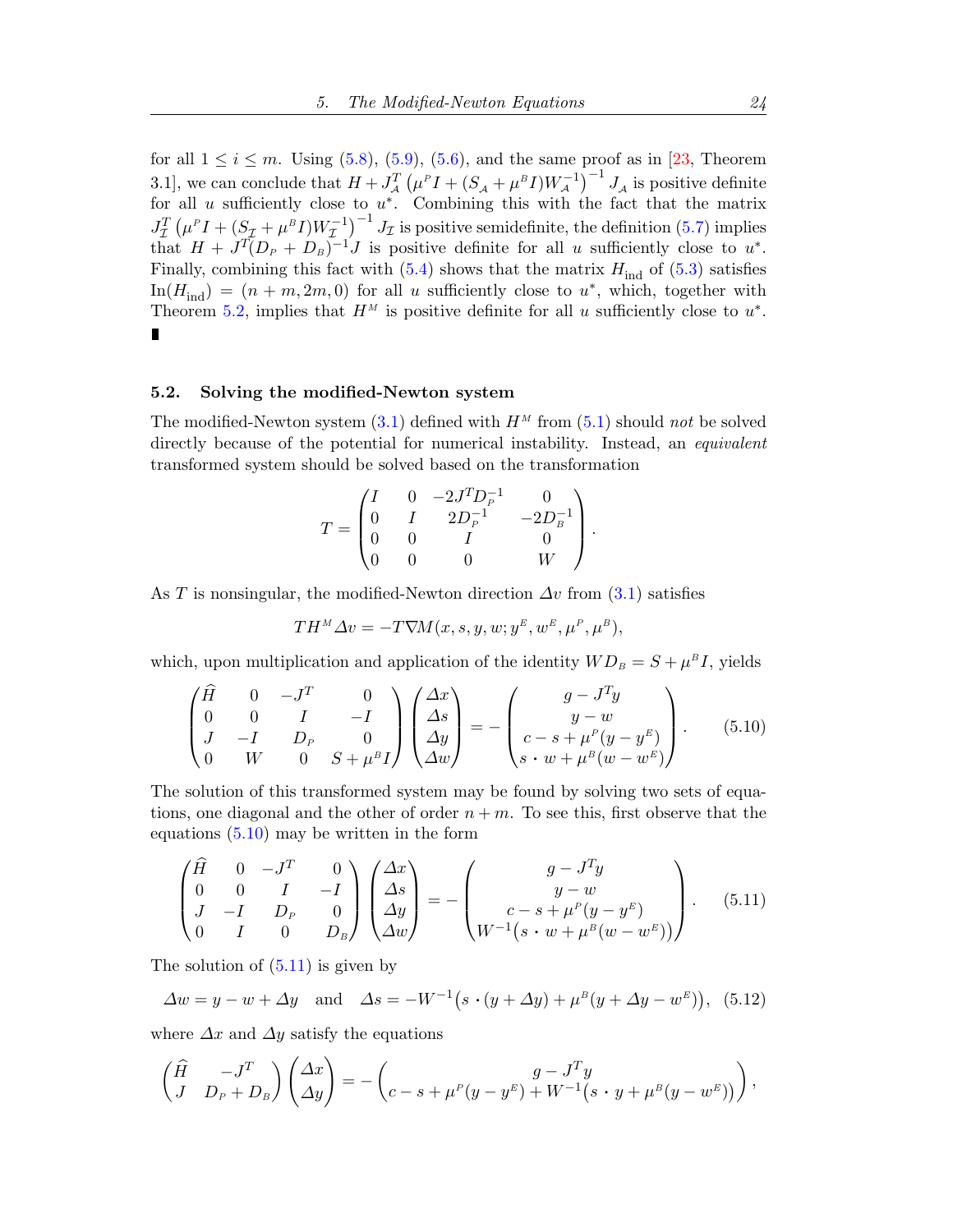or, equivalently, the symmetric equations

<span id="page-25-1"></span>
$$
\begin{pmatrix} \widehat{H} & J^T \\ J & -(D_P + D_B) \end{pmatrix} \begin{pmatrix} \Delta x \\ -\Delta y \end{pmatrix} = - \begin{pmatrix} g - J^T y \\ D_P (y - \pi^Y) + D_B (y - \pi^W) \end{pmatrix}.
$$
 (5.13)

Solving this  $(n+m)\times(n+m)$  symmetric system is the dominant cost of an iteration. The identity  $w + \Delta w = y + \Delta y$  implies that if the initial values satisfy  $y_0 = w_0$  and  $y_0^E = w_0^E$ , and the positive safeguarding values in [\(4.4\)](#page-14-1) satisfy  $y_{\text{max}} = w_{\text{max}}$ , then all subsequent iterates will satisfy  $w = y$ .

#### <span id="page-25-0"></span>5.3. Relationship to primal-dual path-following

Consider the perturbed optimality conditions [\(2.2\)](#page-5-0) and their associated primal-dual path-following equations

$$
F(x, s, y, w; y^{E}, w^{E}, \mu^{P}, \mu^{B}) = \begin{pmatrix} g(x) - J(x)^{T}y \\ y - w \\ c(x) - s + \mu^{P}(y - y^{E}) \\ s \cdot w + \mu^{B}(w - w^{E}) \end{pmatrix} = \begin{pmatrix} 0 \\ 0 \\ 0 \\ 0 \end{pmatrix}.
$$
 (5.14)

A zero  $(x, s, y, w)$  of F satisfying  $s > 0$  and  $w > 0$  approximates a solution to problem [\(NIPs\)](#page-4-0), with the approximation becoming increasingly accurate as both  $\mu^P(y - y^E) \to 0$  and  $\mu^B(w - w^E) \to 0$ . If  $v = (x, s, y, w)$  is a given approximate zero of F such that  $s + \mu^B e > 0$  and  $w > 0$ , the Newton equations for the change in variables  $\Delta v = (\Delta x, \Delta s, \Delta y, \Delta w)$  are given by  $F'(v) \Delta v = -F(v)$ , i.e.,

$$
\begin{pmatrix}\nH(x,y) & 0 & -J(x)^T & 0 \\
0 & 0 & I & -I \\
J(x) & -I & \mu^P I & 0 \\
0 & W & 0 & S + \mu^B I\n\end{pmatrix}\n\begin{pmatrix}\n\Delta x \\
\Delta s \\
\Delta y \\
\Delta w\n\end{pmatrix} = -\n\begin{pmatrix}\ng(x) - J(x)^T y \\
y - w \\
c(x) - s + \mu^P (y - y^E) \\
s \cdot w + \mu^B (w - w^E)\n\end{pmatrix}.
$$

These equations are identical to the modified-Newton equations [\(5.10\)](#page-24-1) for minimizing M when  $\widehat{H} = H(x, y)$ . Theorem [5.2](#page-23-5) shows that the choice  $\widehat{H} = H(x, y)$  is allowed in the neighborhood of a solution satisfying certain second-order optimality conditions, and it follows that the modified-Newton direction used in the proposed method is equivalent asymptotically to the shifted primal-dual path-following directions.

# <span id="page-25-2"></span>5.4. Infeasible shifted constraints

In Algorithm [2](#page-15-0) it is necessary to reduce the value of the barrier parameter  $\mu^B$ during an M-iteration if the slacks are not sufficiently feasible or the complementarity condition is not sufficiently satisfied (see Step [17](#page-15-0) of Algorithm [2\)](#page-15-0). In addition, as the initial values of  $\mu^P$  and  $\mu^B$  may be larger than the minimum values needed to give a positive-definite  $H_k^M$  [\(5.1\)](#page-22-1) at a solution, it is prudent to reduce  $\mu^P$  and  $\mu^B$  if a sequence of iterations occurs in which  $H_k^M$  is not positive definite. However, reducing the value of  $\mu^B$  reduces the value of the constraint shift, which may cause a slack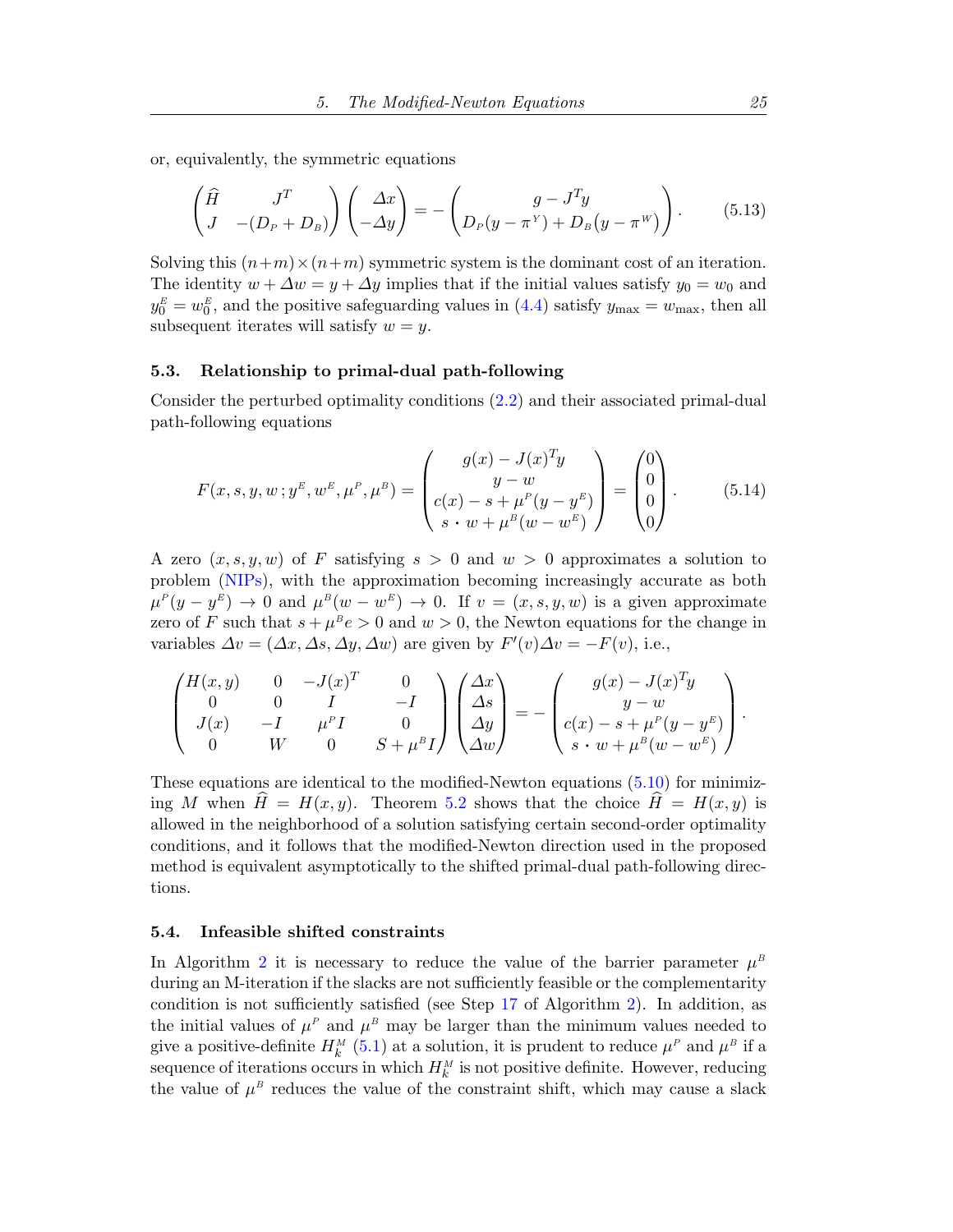<span id="page-26-3"></span>variable to become infeasible with respect to its shifted bound. In this section we define a minor modification of the method that treats this situation. For reasons discussed below, it is assumed that a barrier parameter  $\mu_i^B$  is associated with every constraint  $s_i \geq 0$ , i.e.,  $\mu^B$  is an *m*-vector with positive components. Suppose that  $\mu_i^B$  and  $\bar{\mu}_i^B$  denote a shift before and after it is reduced, with  $s_i + \mu_i^B > 0$  and  $s_i + \bar{\mu}_i^B \leq 0$ . The variable  $s_i$  can be returned to feasibility by imposing a temporary equality constraint  $s_i = 0$ . This constraint is enforced by the primal-dual augmented Lagrangian term until  $|c_i(x)|$  is sufficiently small that  $c_i(x) > -\overline{\mu}_i^B$ , at which point  $s_i$  is assigned the value  $s_i = c_i(x)$  and allowed to move. On being freed, the value of  $w_i$  is reinitialized as  $\max\{y_i, \epsilon\}$ , where  $\epsilon$  is a small positive constant. At a given iteration, if  $m_X$  slacks are fixed, then  $m_F = m - m_X$  slacks are free to move. In those iterations for which some of the slack variables are fixed, the problem being solved has the form

<span id="page-26-0"></span>
$$
\underset{x \in \mathbb{R}^n, s \in \mathbb{R}^m}{\text{minimize}} \quad f(x) \quad \text{subject to} \quad c(x) - s = 0, \quad L_X s = 0, \quad L_F s \ge 0,\tag{5.15}
$$

where  $L_X$  and  $L_F$  are  $m_X \times m$  and  $m_F \times m$  matrices formed from rows of the identity matrix  $I_m$  in such a way that  $L_X s$  and  $L_F s$  give the "fixed" and "free" components of s. While a slack is fixed, its associated barrier term is omitted from the shifted primal-dual merit function.

The shifted primal-dual modified-Newton equations for problem [\(5.15\)](#page-26-0) are given in [\(5.16\)](#page-26-1) and [\(5.17\)](#page-26-2) below (for details on how the equations are derived, see Gill, Kungurtsev and Robinson [\[20\]](#page-35-17)). In the following discussion,  $\mu^B$  denotes a vector of shifts with the appropriate values of  $\mu_i^B$  or  $\bar{\mu}_i^B$ . Any feasible s can be written uniquely as  $s = L_F^T s_F$ , where  $s_F$  is the  $n_F$  vector of free slacks. If  $w_F$  and  $w_X$  denote Lagrange multipliers for the constraints  $L_x s = 0$  and  $L_F s \geq 0$ , given x and s such that  $[s_F + \mu^B]_i > 0$ , the solution of the modified-Newton equations for problem [\(5.15\)](#page-26-0) can be written in terms of the quantities

$$
D_P = \mu^P I, \qquad \pi^Y = y^E - \frac{1}{\mu^P} (c(x) - s),
$$
  

$$
D_B = (S_F + D_\mu^B) W_F^{-1}, \qquad \pi_F^W = \mu^B \cdot (S_F + D_\mu^B)^{-1} w_F^E,
$$

where  $D_{\mu}^{B} = \text{diag}(\mu^{B}), S_{F} = \text{diag}(s_{F}), W_{F} = \text{diag}(w_{F}), \text{and } I_{F}$  is the identity matrix of order  $n_F$ . Given these definitions, the equations for  $\Delta s$ ,  $\Delta w_F$  and  $\Delta w_X$  analogous to  $(5.12)$  and  $(5.13)$  are given by

$$
\widehat{y} = y + \Delta y, \qquad \Delta s_F = -D_B \left( L_F \widehat{y} - \pi_F^W \right), \qquad \Delta s = L_F^T \Delta s_F,\tag{5.16a}
$$

<span id="page-26-2"></span><span id="page-26-1"></span>
$$
\Delta w_x = L_x \hat{y} - w_x,\tag{5.16b}
$$

$$
\hat{s} = s + \Delta s, \qquad \Delta w_F = -(S_F + D_\mu^B)^{-1} \left( w_F \cdot (L_F \hat{s} + \mu^B) - \mu^B \cdot w_F^E \right), \qquad (5.16c)
$$

where  $\Delta x$  and  $\Delta y$  satisfy the equations

$$
\begin{pmatrix} H & J^T \ J & -(D_P + \bar{D}_B) \end{pmatrix} \begin{pmatrix} \Delta x \\ -\Delta y \end{pmatrix} = - \begin{pmatrix} g - J^T y \\ D_P (y - \pi^Y) + \bar{D}_B (y - L_F^T \pi_F^W) \end{pmatrix}, \quad (5.17)
$$

with  $\bar{D}_B = L_F^T D_B L_F$ . Since the matrix  $D_P + \bar{D}_B$  is diagonal, the treatment of an infeasible shifted constraint requires no significant additional computation (cf.  $(5.13)$ .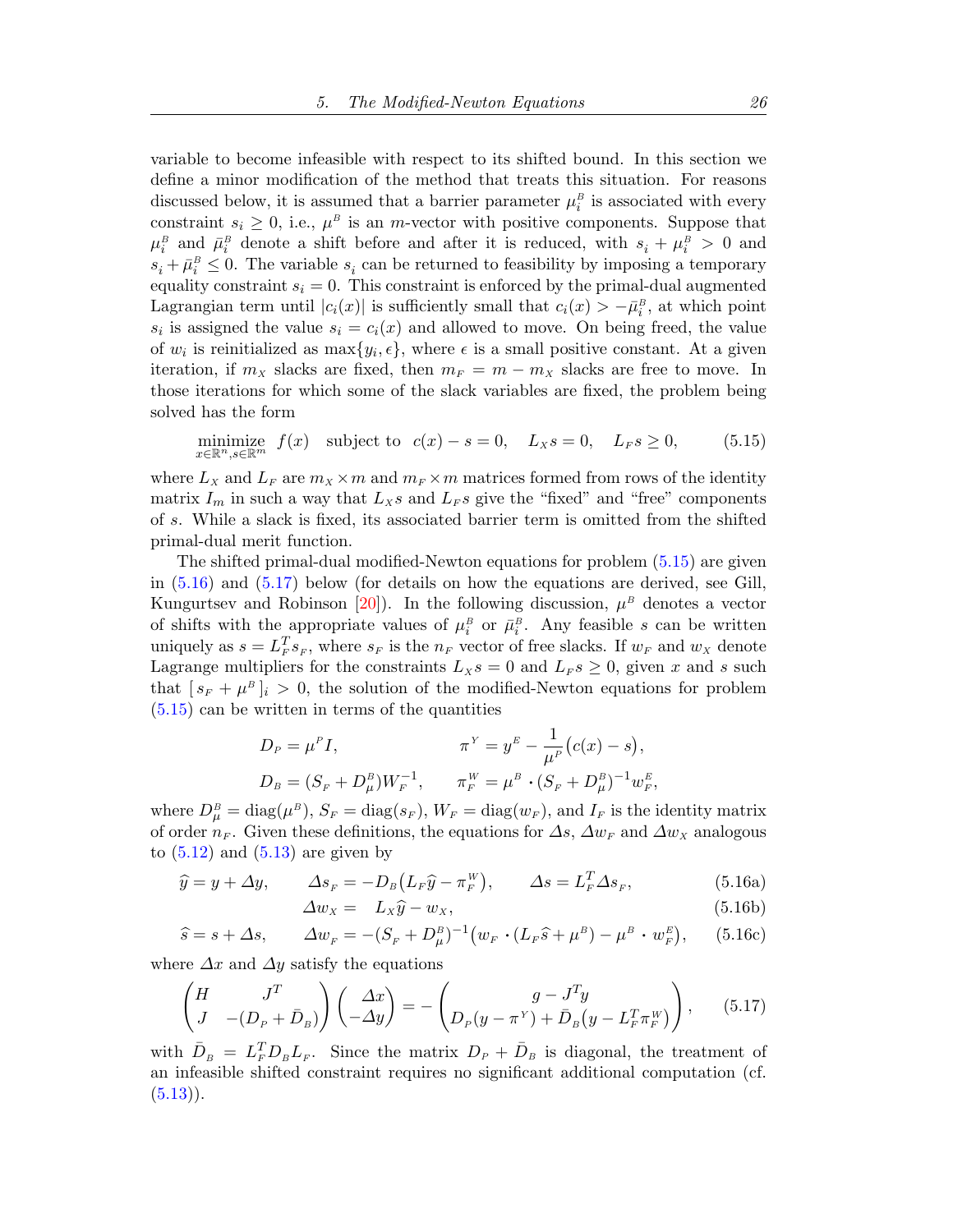### <span id="page-27-2"></span><span id="page-27-0"></span>6. Implementation Details and Numerical Testing

Numerical results are given for a simple Matlab implementation of PDB (Algorithm [2\)](#page-15-0). Results were obtained for 140 problems from the CUTEst test collection (see Bongartz et al. [\[3\]](#page-34-8) and Gould, Orban and Toint [\[28\]](#page-35-18)). The problems consist of the CUTEst implementations of all but two of the 126 problems from the Hock and Schittkowski (HS) test set  $[29]$ , and 16 problems from the COPS test set  $[9,11]$  $[9,11]$ . The two excluded problems are hs87, which is nonsmooth and hs99exp, which is poorly scaled.

#### 6.1. The implementation

Each CUTEst problem may be written in the form

<span id="page-27-1"></span>
$$
\text{minimize}_{x} \ f(x) \quad \text{subject to} \quad \begin{pmatrix} \ell^X \\ \ell^S \end{pmatrix} \le \begin{pmatrix} x \\ c(x) \end{pmatrix} \le \begin{pmatrix} u^X \\ u^S \end{pmatrix},\tag{6.1}
$$

where  $c: \mathbb{R}^n \mapsto \mathbb{R}^m$ ,  $f: \mathbb{R}^n \mapsto \mathbb{R}$ , and  $(\ell^X, \ell^S)$  and  $(u^X, u^S)$  are constant vectors of lower and upper bounds. In this format, a fixed variable or an equality constraint has the same value for its upper and lower bound. A variable or constraint with no upper or lower limit is indicated by a bound of  $\pm 10^{20}$ . For Algorithm PDB, each problem was converted to the equivalent form

minimize  
\nsubject to 
$$
f(x)
$$
\nsubject to 
$$
c(x) - s = 0, \quad L_x s = h_x, \quad \ell^s \le L_L s, \quad L_U s \le u^s,
$$
\n
$$
E_x x = b_x, \quad \ell^x \le E_L x, \quad E_U x \le u^x,
$$
\n(6.2)

where s is a vector of slack variables. The quantity  $E_X$  denotes an  $n_X \times n$  matrix formed from  $n_x$  independent rows of  $I_n$ . Similarly,  $E_L$  and  $E_U$  denote matrices formed from subsets of  $I_n$  such that  $E_x^T E_L = 0$ ,  $E_x^T E_y = 0$ , i.e., a variable is either fixed or free to move, possibly bounded by an upper or lower bound. Note that a variable  $x_j$  need not be subject to a lower or upper bound, or may be bounded below and above, in which case  $e_j$  is not a row of  $E_X$ ,  $E_L$  or  $E_U$ . Analogous definitions hold for  $L_X$ ,  $L_L$  and  $L_U$  as subsets of rows of  $I_m$  although a given  $s_j$  must be either fixed or restricted by an upper or lower bound, i.e., there are no unrestricted slacks. The bound constraints involving  $E_X$  and  $L_X$  are enforced explicitly as in Section [5.4.](#page-25-2) The modified-Newton equations for problem [\(6.2\)](#page-27-1) are derived by Gill, Kungurtsev and Robinson  $[20]$ . As is the case for problem  $(5.15)$  the principal work at each iteration is the solution of a perturbed reduced KKT system analogous to [\(5.17\)](#page-26-2).

The problem format [\(6.2\)](#page-27-1) must be extended to allow for the possibility of a variable or slack becoming infeasible with respect to its shifted bound. An infeasible slack variable is treated as in the previous section by temporarily fixing it on its bound. An infeasible variable is treated by imposing the bound indirectly using the primal-dual augmented Lagrangian. If  $x_j$  is infeasible with respect to  $\ell_j^X - \mu_j^B$ , the constraint  $x_j - \ell_j^X = 0$  is included as a temporary penalty term in  $M$ , i.e.,

$$
-v_j^{\rm E}(x_j-\ell_j^{\rm X})+\frac{1}{2\mu_j^{\rm A}}(x_j-\ell_j^{\rm X})^2+\frac{1}{2\mu_j^{\rm A}}\big(x_j-\ell_j^{\rm X}+\mu_j^{\rm A}(v_j-v_j^{\rm E})\big)^2,
$$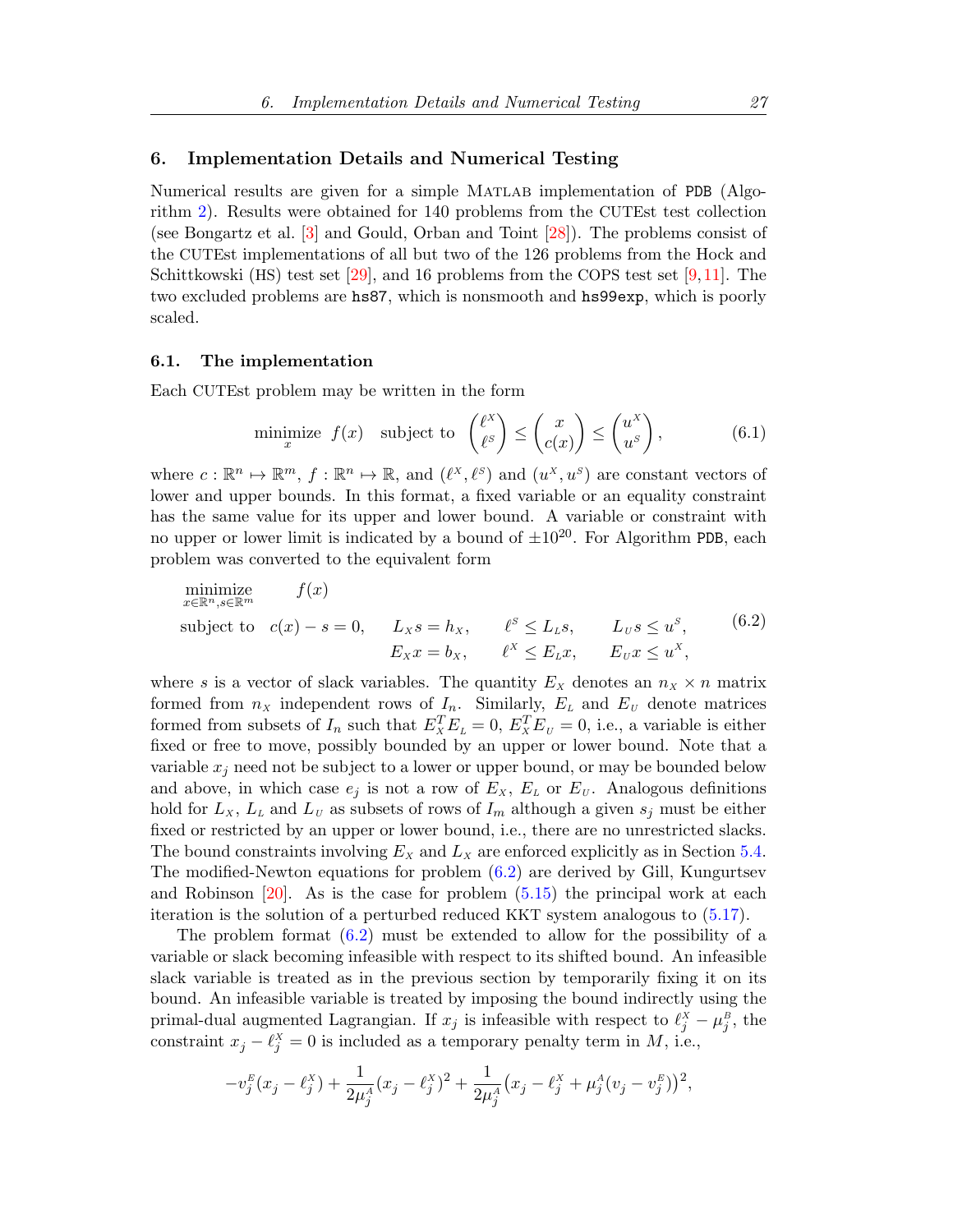<span id="page-28-2"></span>where  $v_j^E$  is an estimate of the multiplier for the constraint  $x_j = \ell_j^X$ , and  $\mu_j^A$  is a penalty parameter chosen so that  $\mu_j^A < \bar{\mu}_j^B$ . The initial values of  $v_j$  and  $v_j^E$  are  $v_j = z_j$ and  $v_j^E = z_j^E$ , where  $z_j > 0$  is the dual variable associated with the constraint  $x_j \geq$  $\ell_j^X$ . (These quantities appear in the perturbed primal-dual optimality conditions associated with problem format  $(6.2)$ ). While  $x_j$  is infeasible, its associated barrier term is omitted from the shifted primal-dual merit function. Once  $x_i$  returns to feasibility for the shifted bound, the shifted barrier term replaces the temporary penalty term in the definition of M with  $z_j$  and  $z_j^E$  initialized from  $v_j$  and  $v_j^E$ . For the purposes of deriving the KKT equations, this scheme implies that additional constraints  $Ax - b = 0$  are imposed, where A is a matrix of positive and negative rows of  $I_n$  and  $b_j$  is either  $\ell_j^X$  or  $-u_j^X$ . The effect of imposing the constraints  $Ax - b = 0$ is to add a diagonal matrix  $A^T D^A_\mu A = A^T \text{diag}(\mu^A) A$  to the H block of the reduced KKT equations analogous to [\(5.13\)](#page-25-1) (see Gill, Kungurtsev and Robinson [\[20\]](#page-35-17) for more details).

Two alternative methods were used to modify the H-block of a KKT matrix with fewer than  $n$  positive eigenvalues, with the choice of method depending on the size of the problem. For the HS problems,  $H$  was modified during the calculation of the  $LDL<sup>T</sup>$  factorization using the inertia controlling  $LDL<sup>T</sup>$  factorization of Forsgren [\[14\]](#page-35-13) and Forsgren and Gill [\[15\]](#page-35-9). For the COPS problems the Hessian was modified using the method of Wächter and Biegler [\[38,](#page-36-4) Algorithm IC, p. 36], which factors the KKT matrix with  $\delta I_n$  added to H. At any given iteration the  $\delta$  is increased from zero if necessary until the inertia of the KKT matrix is correct. Each (possibly perturbed) KKT matrix was factored using the Matlab built-in command LDL, which uses the routine MA57.

# 6.2. Algorithm parameters and termination conditions

The Matlab implementation was initialized with parameter values given in Table [1,](#page-28-0) which were chosen based on the empirical performance on the entire collection of problems. The primal-dual vector  $(x_0, y_0)$  was the default values supplied by CUTEst, although the code immediately projects  $x_0$  onto the feasible region to ensure feasibility with respect to the bounds on  $x$ . The iterates were terminated at a point satisfying the condition

<span id="page-28-1"></span>
$$
\|\chi(v_k)\|_{\infty} < \tau_{\text{stop}},\tag{6.3}
$$

<span id="page-28-0"></span>where  $\chi(v)$  is the optimality measure [\(4.1\)](#page-13-2) defined in terms of problem [\(6.2\)](#page-27-1).

Table 1: Control parameters and initial values for Algorithm PDB.

| Parameter                 | Value      | Parameter         | Value    | Parameter | Value    | Parameter          | Value      |
|---------------------------|------------|-------------------|----------|-----------|----------|--------------------|------------|
| $y_{\rm max}/w_{\rm max}$ | $1.0e + 5$ | $\tau_{\rm stop}$ | $1.0e-4$ | $\mu_0^*$ | 1.0      | $\chi_0^{\rm max}$ | $1.0e + 3$ |
|                           | $1.0e-2$   | $\tau_0$          | 0.5      | $\mu_0^-$ | $1.0e-4$ | $\sim$             | $1.0e-3$   |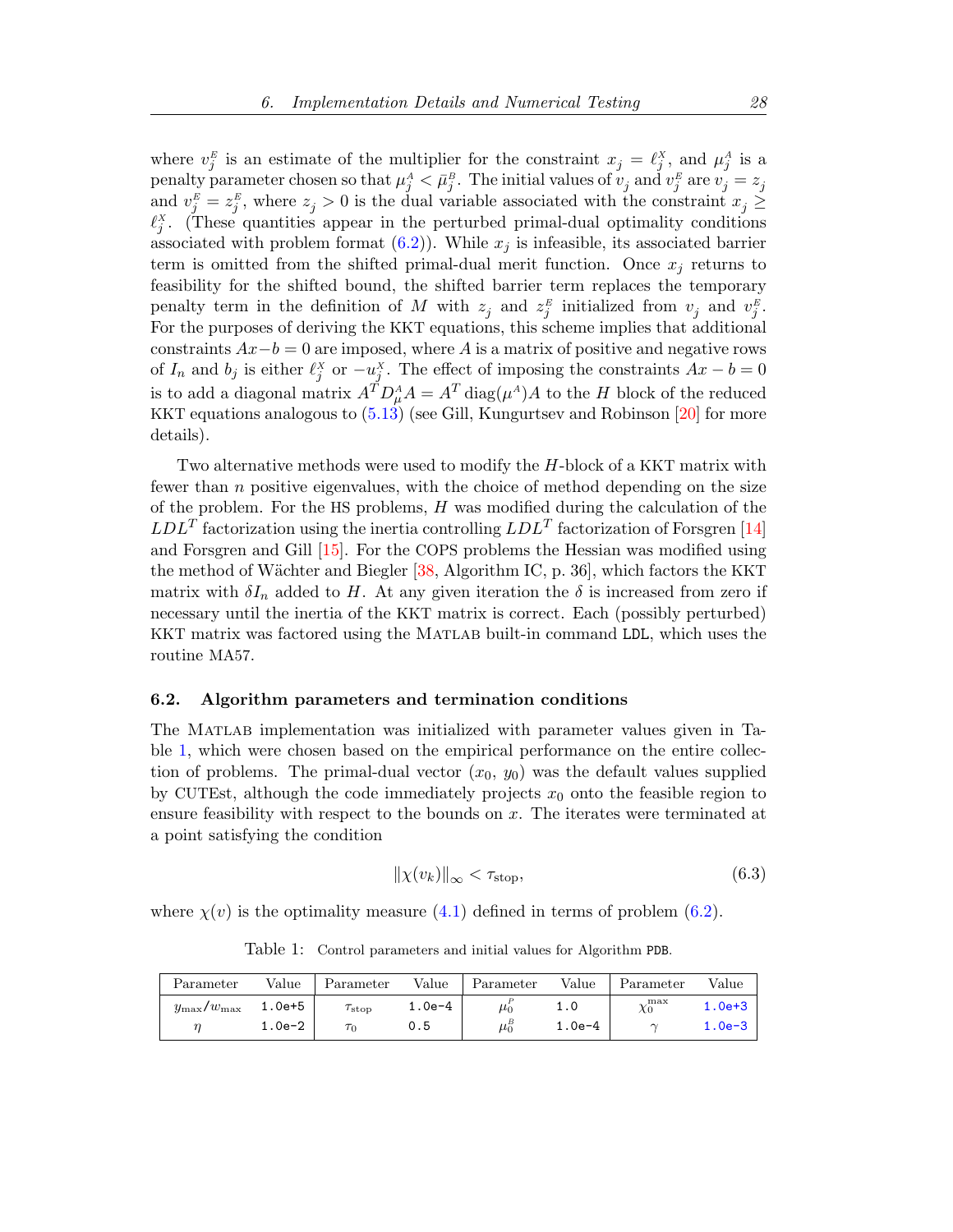#### <span id="page-29-1"></span>6.3. Numerical results

Figure [1](#page-30-0) gives the performance profiles and bar graphs that compare the number of function evaluations needed by PDB and the interior-point solver IPOPT [\[36,](#page-36-5) [38,](#page-36-4) [39\]](#page-36-6) on the CUTEst HS and COPS test problems. In each case, the left figure gives performance profiles for the total number of functions evaluations. (For a description of how performance profiles should be interpreted, see Dolan and Moré  $[10]$ .) The right figure gives the "outperforming factor" bar graphs proposed by Morales [\[31\]](#page-35-20). On the x-axis, each bar corresponds to a particular test problem, with the problems listed in ascending order for the HS problems and alphabetical order camshape, catmix, chain, channel, elec, gasoil, glider, marine, methanol, minsurfo, pinene, polygon, robotarm, rocket, steering, and torsion1 for the COPS problems. The *y*-axis indicates the factor  $(\log_2 \text{ scaled})$  by which one solver outperformed the other. A bar in the positive region indicates that PDB outperformed IPOPT. A negative dark gray bar means IPOPT performed better. A negative light gray bar denotes that PDB was unable to satisfy the termination criteria in 500 iterations. The results indicate that, overall, the simple Matlab code PDB usually requires fewer function evaluations than IPOPT, but is slightly less robust. Algorithm PDB was able to satisfy the optimality measure for 137 (98%) of the 140 test problems. In each of the three COPS "failures", glider, robotarm and rocket, the iterates were terminated at a point where the KKT matrix was nearly singular. In these three cases, respectively 100%, 99% and 98% of the iterations required the Hessian to be modified. For the 124 HS problems, a grand total of 90% of the iterations computed were O-iterates, and 7% of the iterations computed were F-iterates. An M-iterate was computed in only 55 of the iterations required to solve all 124 HS problems. Overall, 41 of the 124 problems required the Hessian of the Lagrangian to be modified. For the COPS problems a grand total of 72% of the iterations computed were O-iterates, 26% computed were F-iterates, and there were 16 M-iterations. The Hessian was modified in 73% of the iterates. The results illustrate the crucial importance of an effective modification scheme when the KKT matrix does not have the correct inertia.

<span id="page-29-0"></span>Tables [2](#page-29-0) and [3](#page-33-0) give the results of running algorithm PDB on the 158 CUTEst test problems. For each problem the table lists the number of general constraint functions  $("m")$ , the number of x variables  $("n")$ , the number of function evaluations ("fe"), and the number of outer iterations ("itns"). A run is considered to have failed if PDB could not satisfy the optimality condition [\(6.3\)](#page-28-1) in 500 iterations. The function and iteration entries for these "failed" runs are marked with an " $f$ ". The column with the heading " $H$  mods" gives the percentage of iterations for which the Hessian  $H(x, y)$  was modified to ensure the positive definiteness of  $H^M$  (see [5.1\)](#page-22-1). The columns "O-itns" and "F-itns" give the percentages of O-iterates and F-iterates required (see Algorithm [2\)](#page-15-0). The column with heading "M-itns" gives the total number of M-iterates required for each problem. (The M-iterates are not listed as a percentage of the total number of iterations because they generally constitute significantly less than 1% of the total iterations.)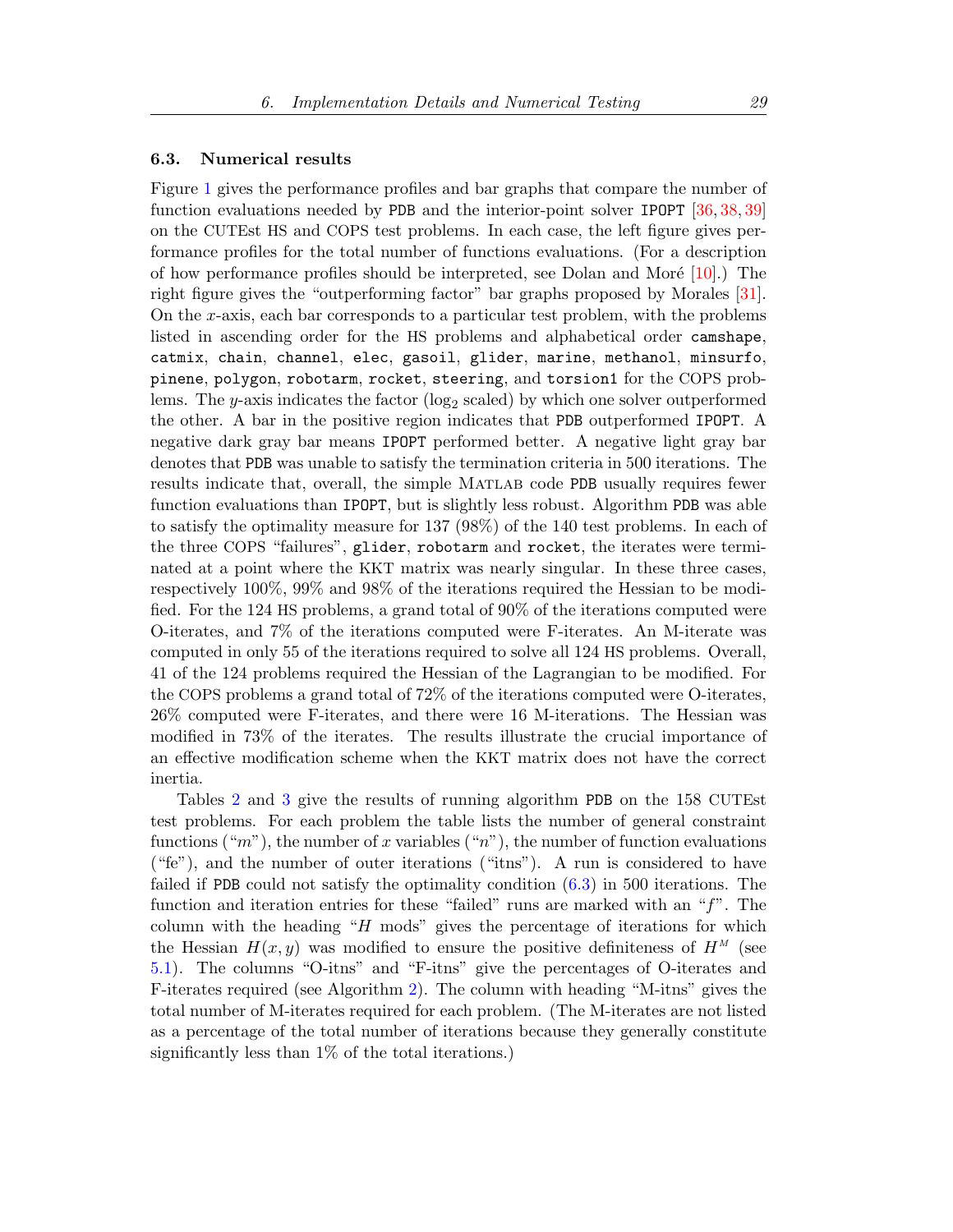<span id="page-30-0"></span>

Figure 1: Performance profiles and outperforming factors for function evaluations.

Table 2: Results for Algorithm PDB on 124 Hock-Schittkowski problems

| Problem | $\,m$        | $\boldsymbol{n}$ | fe  | itns | $H$ mods | $O{\text -}itns$ | F-itns | $M\text{-itns}$ |
|---------|--------------|------------------|-----|------|----------|------------------|--------|-----------------|
| hs1     | $\Omega$     | $\overline{2}$   | 26  | 23   | 0%       | 100%             | $0\%$  | 0               |
| hs2     | $\Omega$     | $\overline{2}$   | 8   | 8    | $0\%$    | 100%             | 0%     | $\Omega$        |
| hs3     | $\mathbf 0$  | $\overline{2}$   | 4   | 4    | 0%       | 100%             | 0%     | $\mathbf 0$     |
| hs3mod  | $\Omega$     | $\overline{2}$   | 5   | 5    | 0%       | 100%             | 0%     | $\mathbf 0$     |
| hs4     | $\Omega$     | $\overline{2}$   | 5   | 5    | 0%       | 100%             | 0%     | 0               |
| hs5     | $\mathbf 0$  | $\mathbf{2}$     | 6   | 6    | $0\%$    | 100%             | 0%     | $\mathbf 0$     |
| hs6     | $\mathbf{1}$ | $\overline{2}$   | 42  | 12   | $0\%$    | 100%             | 0%     | $\Omega$        |
| hs7     | $\mathbf{1}$ | $\overline{2}$   | 233 | 49   | 87%      | 28%              | 71%    | 0               |
| hs8     | $\mathbf{2}$ | $\overline{2}$   | 4   | 4    | $0\%$    | 100%             | 0%     | $\Omega$        |
| hs9     | 1            | $\mathcal{D}$    | 11  | 4    | 25%      | 100%             | 0%     | $\mathbf 0$     |
| hs10    | $\mathbf{1}$ | $\overline{2}$   | 10  | 10   | 0%       | 100%             | 0%     | $\mathbf 0$     |
| hs11    | $\mathbf{1}$ | $\overline{2}$   | 8   | 8    | $0\%$    | 100%             | 0%     | $\Omega$        |
| hs12    | 1            | 2                | 44  | 15   | 0%       | 100%             | 0%     | 0               |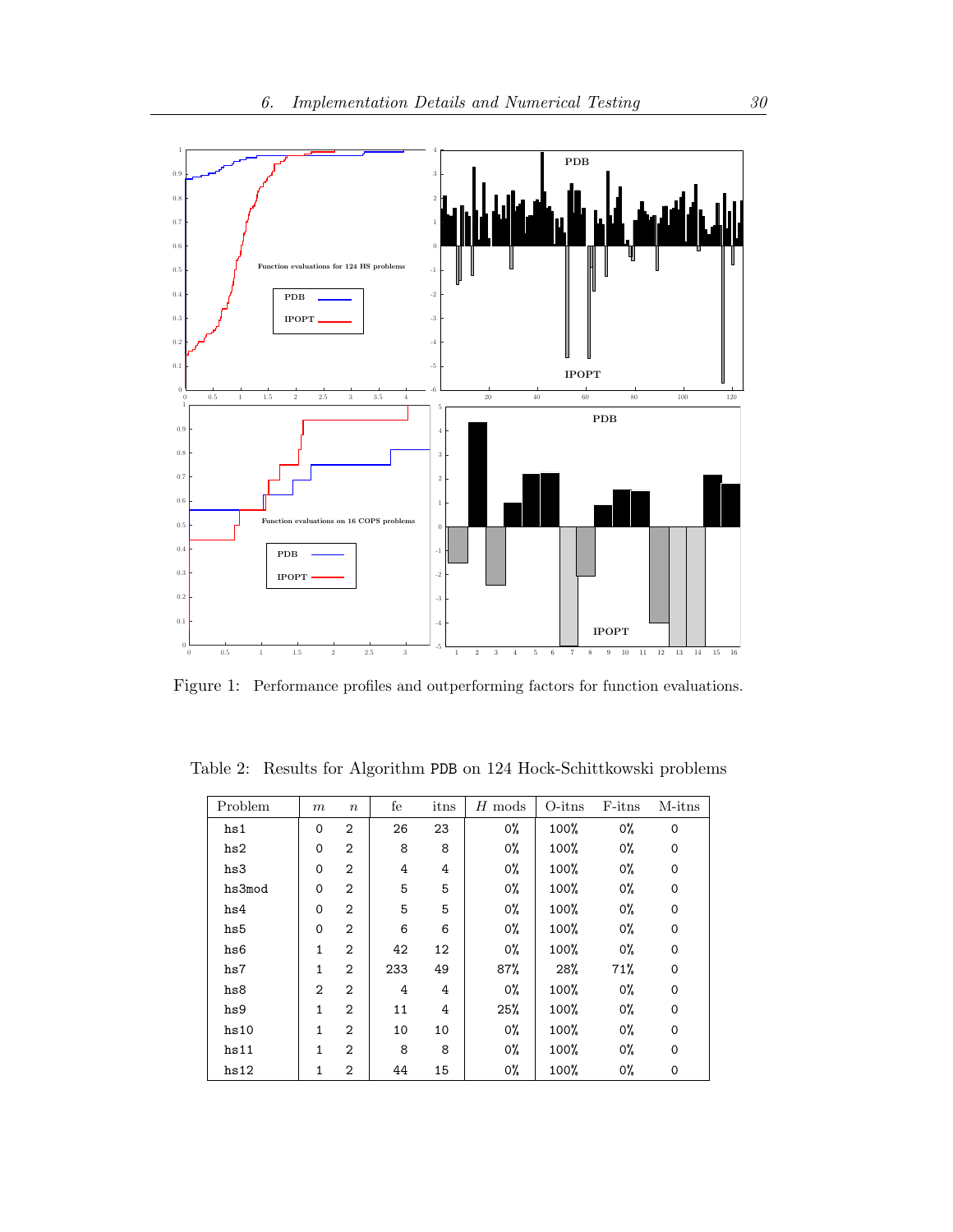| Problem | $_{m}$         | $\boldsymbol{n}$ | fe             | itns           | ${\cal H}$ mods | $O{\text{-itns}}$ | F-itns | M-itns              |
|---------|----------------|------------------|----------------|----------------|-----------------|-------------------|--------|---------------------|
| hs13    | 1              | $\overline{2}$   | 14             | 14             | 0%              | 100%              | 0%     | $\mathsf{O}\xspace$ |
| hs14    | 2              | 2                | 6              | 6              | 0%              | 100%              | О%     | 0                   |
| hs15    | 2              | $\mathbf 2$      | 34             | 33             | 27%             | 48%               | 48%    | 1                   |
| hs16    | 2              | $\overline{2}$   | 9              | 9              | 0%              | 100%              | 0%     | 0                   |
| hs17    | 2              | 2                | $\overline{7}$ | $\overline{7}$ | 0%              | 100%              | 0%     | 0                   |
| hs18    | 2              | $\mathbf 2$      | 14             | 14             | 0%              | 100%              | 0%     | 0                   |
| hs19    | 2              | 2                | 23             | 23             | 0%              | 73%               | 13%    | 3                   |
| hs20    | 3              | 2                | 19             | 19             | 52%             | 100%              | 0%     | 0                   |
| hs21    | 1              | 2                | 7              | $\overline{7}$ | 0%              | 100%              | 0%     | 0                   |
| hs21mod | 1              | $\overline{7}$   | 8              | 8              | 0%              | 100%              | 0%     | $\mathsf{O}\xspace$ |
| hs22    | 2              | $\overline{2}$   | 6              | 6              | 0%              | 100%              | 0%     | 0                   |
| hs23    | 5              | $\overline{2}$   | 11             | 11             | 0%              | 100%              | 0%     | 0                   |
| hs24    | 3              | 2                | 9              | 9              | 22%             | 100%              | 0%     | 0                   |
| hs25    | 0              | 3                | 37             | 37             | 70%             | 64%               | 29%    | 2                   |
| hs26    | 1              | 3                | 12             | 12             | 8%              | 100%              | 0%     | 0                   |
| hs27    | 1              | 3                | 451            | 43             | 0%              | 34%               | 60%    | 2                   |
| hs28    | 1              | 3                | $\mathbf 1$    | $\mathbf{1}$   | 0%              | 100%              | 0%     | 0                   |
| hs29    | 1              | 3                | $\overline{7}$ | 6              | 33%             | 100%              | 0%     | 0                   |
| hs30    | 1              | 3                | $\overline{7}$ | $\bf 7$        | 0%              | 100%              | 0%     | 0                   |
| hs31    | 1              | 3                | 5              | 5              | 0%              | 100%              | 0%     | 0                   |
| hs32    | 2              | 3                | 10             | 10             | 0%              | 100%              | 0%     | 0                   |
| hs33    | 2              | 3                | 20             | 12             | 50%             | 100%              | 0%     | 0                   |
| hs34    | 2              | 3                | 9              | 9              | 0%              | 100%              | 0%     | 0                   |
| hs35    | 1              | 3                | $\overline{7}$ | $\overline{7}$ | 0%              | 100%              | 0%     | 0                   |
| hs35i   | 1              | 3                | 7              | 7              | 0%              | 100%              | 0%     | 0                   |
| hs35mod | 1              | 3                | 9              | 9              | 0%              | 100%              | 0%     | 0                   |
| hs36    | 1              | 3                | 7              | $\overline{7}$ | 0%              | 100%              | 0%     | 0                   |
| hs37    | 2              | 3                | 7              | $\overline{7}$ | 0%              | 100%              | 0%     | 0                   |
| hs38    | 0              | 4                | 9              | 8              | 0%              | 100%              | 0%     | 0                   |
| hs39    | 2              | 4                | 6              | 6              | 16%             | 100%              | 0%     | 0                   |
| hs40    | 3              | 4                | 3              | 3              | 0%              | 100%              | 0%     | 0                   |
| hs41    | 1              | 4                | $\overline{7}$ | 7              | 0%              | 100%              | 0%     | 0                   |
| hs42    | $\overline{2}$ | 4                | 4              | 4              | 0%              | 100%              | 0%     | 0                   |
| hs43    | 3              | 4                | 20             | 13             | 0%              | 100%              | 0%     | 0                   |
| hs44    | 6              | 4                | 18             | 18             | 44%             | 94%               | 5%     | 0                   |
| hs44new | 6              | 4                | 18             | 18             | 44%             | 94%               | 5%     | 0                   |
| hs45    | 0              | 5                | -7             | $\overline{7}$ | 28%             | 100%              | 0%     | 0                   |
| hs46    | 2              | 5                | 28             | 16             | 0%              | 100%              | 0%     | 0                   |
| hs47    | 3              | 5                | 1045           | 107            | 52%             | 14%               | 85%    | 0                   |
| hs48    | $\overline{2}$ | 5                | 1              | $\mathbf{1}$   | 0%              | 100%              | 0%     | 0                   |
| hs49    | 2              | 5                | $\overline{7}$ | $\overline{7}$ | 0%              | 100%              | 0%     | 0                   |
| hs50    | 3              | 5                | 8              | $\overline{7}$ | 0%              | 100%              | 0%     | 0                   |
| hs51    | 3              | 5                | $\mathbf{1}$   | $\mathbf{1}$   | 0%              | 100%              | 0%     | 0                   |
| hs52    | 3              | 5                | $\mathbf{1}$   | $\mathbf{1}$   | 0%              | 100%              | 0%     | 0                   |

Table 2: Results for 124 Hock-Schittkowski test problems (continued)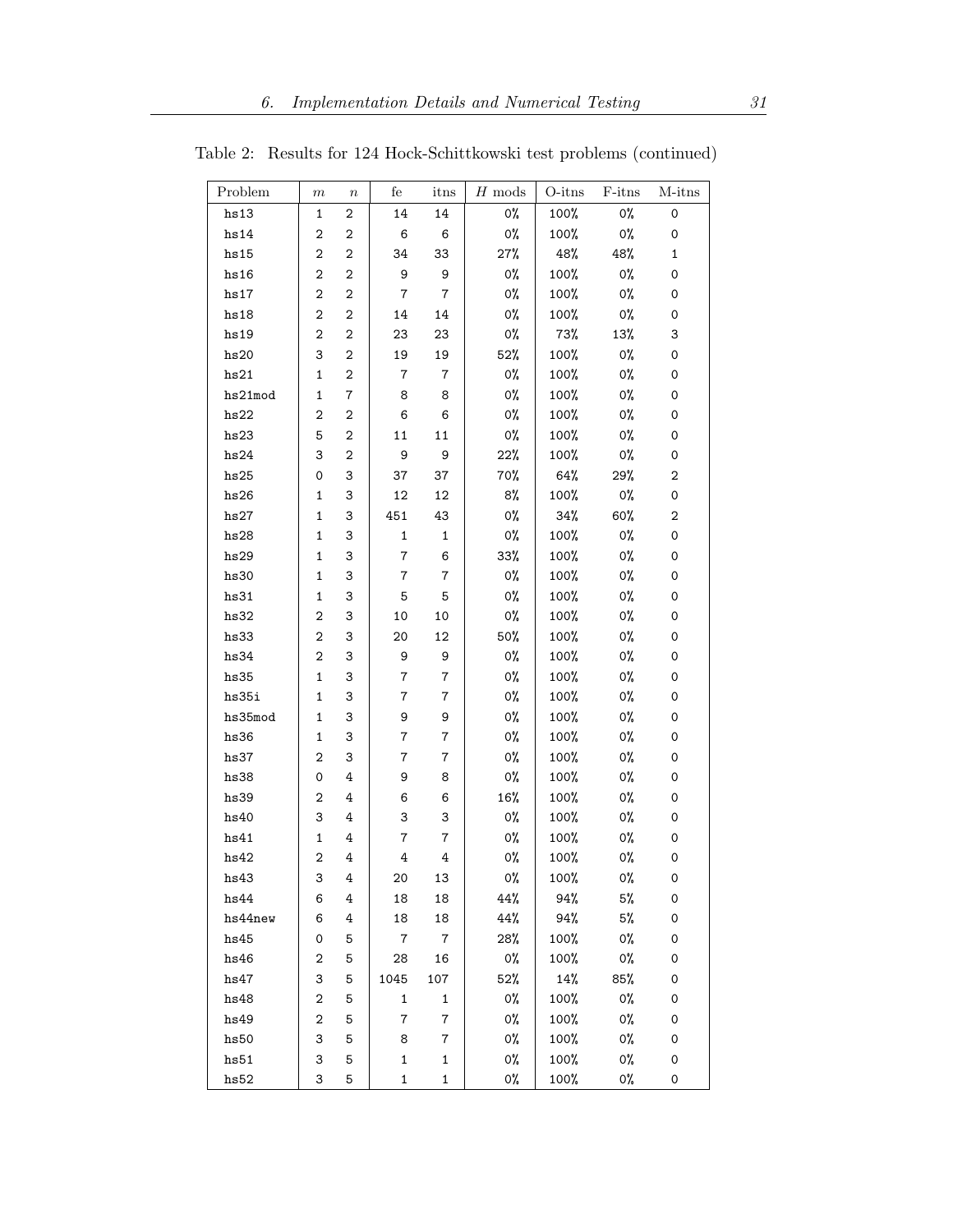| Problem | $_{m}$         | $\, n$                  | fe             | itns             | $H$ mods | O-itns | F-itns | M-itns              |
|---------|----------------|-------------------------|----------------|------------------|----------|--------|--------|---------------------|
| hs53    | 3              | 5                       | 6              | 6                | 0%       | 100%   | О%     | $\mathsf{O}\xspace$ |
| hs54    | 1              | 6                       | 11             | 11               | $0\%$    | 100%   | 0%     | 0                   |
| hs55    | 6              | 6                       | 9              | 9                | 22%      | 100%   | 0%     | 0                   |
| hs56    | 4              | 7                       | 587            | 58               | 32%      | 24%    | 75%    | 0                   |
| hs57    | 1              | 2                       | 96             | 92               | 22%      | 22%    | 75%    | 2                   |
| hs59    | 3              | 2                       | 424            | 67               | 53%      | 28%    | 68%    | $\boldsymbol{2}$    |
| hs60    | 1              | 3                       | 6              | 6                | 0%       | 100%   | 0%     | 0                   |
| hs61    | 2              | 3                       | 11             | $\overline{7}$   | 28%      | 100%   | 0%     | 0                   |
| hs62    | 1              | 3                       | 10             | 10               | 0%       | 100%   | 0%     | 0                   |
| hs63    | 2              | 3                       | 9              | 9                | 11%      | 100%   | 0%     | 0                   |
| hs64    | 1              | 3                       | 93             | 34               | 17%      | 67%    | 8%     | 8                   |
| hs65    | 1              | 3                       | 14             | 14               | 0%       | 100%   | 0%     | 0                   |
| hs66    | 2              | 3                       | 7              | $\boldsymbol{7}$ | 0%       | 100%   | 0%     | 0                   |
| hs67    | 14             | 3                       | 12             | 12               | 0%       | 100%   | 0%     | 0                   |
| hs68    | 2              | 4                       | 16             | 16               | 6%       | 100%   | 0%     | 0                   |
| hs69    | 2              | 4                       | 9              | 9                | 0%       | 100%   | 0%     | 0                   |
| hs70    | 1              | 4                       | 15             | 15               | 13%      | 100%   | 0%     | 0                   |
| hs71    | 2              | 4                       | 10             | 10               | 0%       | 100%   | 0%     | 0                   |
| hs72    | 2              | 4                       | 33             | 33               | 0%       | 69%    | 0%     | 10                  |
| hs73    | 3              | 4                       | 16             | 16               | 0%       | 100%   | 0%     | 0                   |
| hs74    | 5              | 4                       | 28             | 22               | 0%       | 81%    | 13%    | $\mathbf{1}$        |
| hs75    | 5              | 4                       | 32             | 26               | 0%       | 76%    | 15%    | $\boldsymbol{2}$    |
| hs76    | 3              | 4                       | 8              | 8                | 0%       | 100%   | 0%     | 0                   |
| hs76i   | 3              | 4                       | 8              | 8                | 0%       | 100%   | 0%     | 0                   |
| hs77    | 2              | 5                       | 9              | 8                | 0%       | 100%   | 0%     | 0                   |
| hs78    | 3              | 5                       | 3              | 3                | 0%       | 100%   | 0%     | 0                   |
| hs79    | 3              | 5                       | 4              | 4                | 0%       | 100%   | 0%     | 0                   |
| hs80    | 3              | 5                       | 6              | 6                | 0%       | 100%   | 0%     | 0                   |
| hs81    | 3              | 5                       | 8              | 8                | 12%      | 100%   | 0%     | 0                   |
| hs83    | 3              | 5                       | 15             | 15               | 0%       | 100%   | 0%     | 0                   |
| hs84    | 3              | 5                       | 16             | 16               | 0%       | 100%   | 0%     | 0                   |
| hs85    | 21             | 5                       | 88             | 82               | 0%       | 24%    | 75%    | 0                   |
| hs86    | 10             | 5                       | 12             | 12               | 0%       | 100%   | 0%     | 0                   |
| hs88    | $\mathbf{1}$   | $\overline{\mathbf{c}}$ | 16             | 16               | 0%       | 100%   | 0%     | 0                   |
| hs89    | 1              | 3                       | 19             | 19               | 15%      | 78%    | 0%     | 4                   |
| hs90    | 1              | 4                       | 16             | 16               | 18%      | 100%   | 0%     | 0                   |
| hs91    | $\mathbf{1}$   | 5                       | 17             | 15               | 20%      | 100%   | 0%     | 0                   |
| hs92    | $\mathbf{1}$   | 6                       | 16             | 16               | 18%      | 100%   | 0%     | 0                   |
| hs93    | $\overline{2}$ | 6                       | $\overline{7}$ | $\overline{7}$   | 0%       | 100%   | 0%     | 0                   |
| hs95    | 4              | 6                       | 14             | 14               | $7\%$    | 100%   | 0%     | 0                   |
| hs96    | 4              | 6                       | 14             | 14               | $7\%$    | 100%   | 0%     | 0                   |
| hs97    | 4              | 6                       | 9              | 9                | 11%      | 100%   | 0%     | 0                   |
| hs98    | 4              | 6                       | 9              | 9                | 11%      | 100%   | 0%     | 0                   |
| hs99    | $\mathbf 2$    | $\overline{7}$          | 15             | 10               | 0%       | 100%   | 0%     | 0                   |

Table 2: Results for 124 Hock-Schittkowski test problems (continued)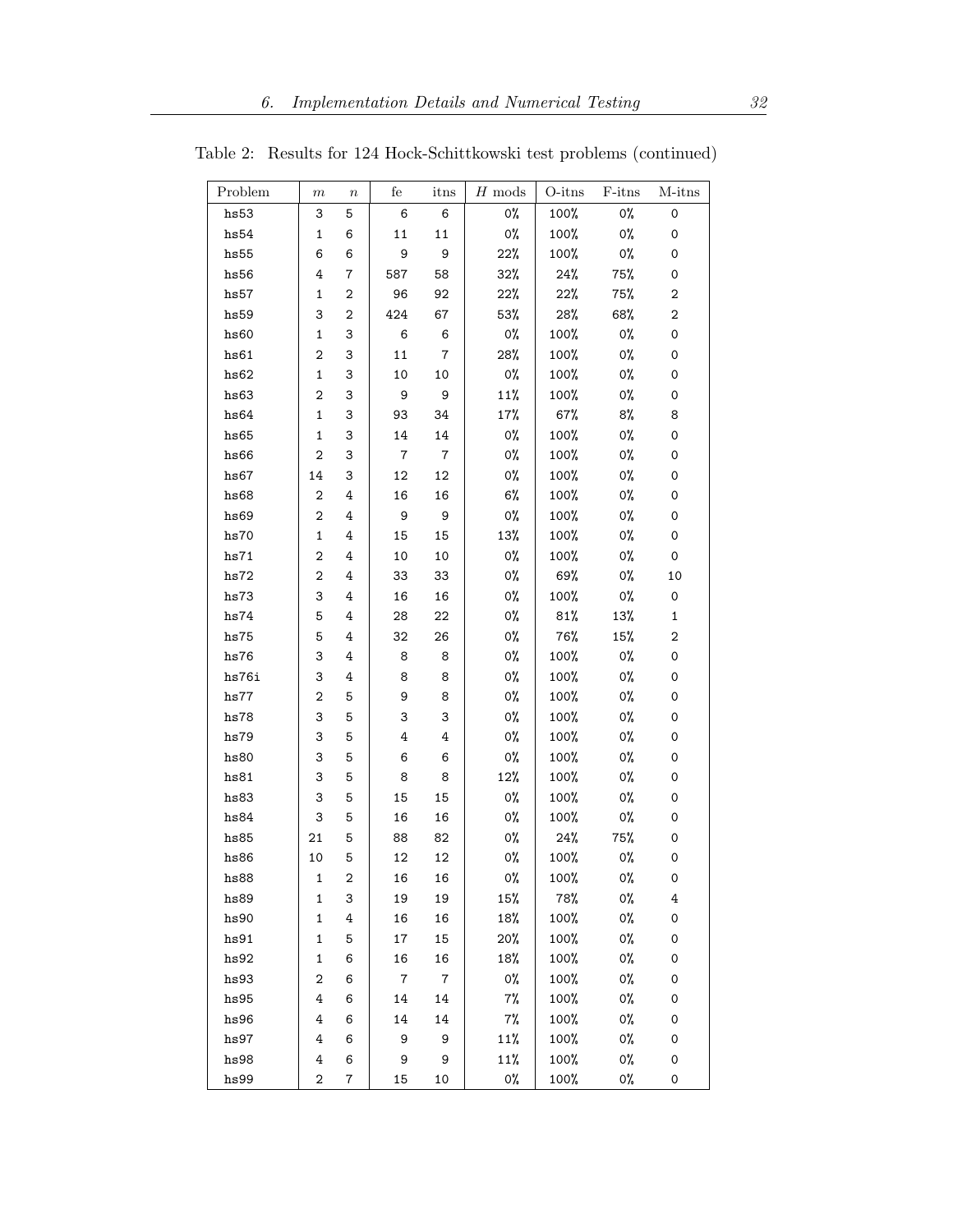| Problem  | m              | $\boldsymbol{n}$ | fe   | itns | $H \text{ mod } s$ | $O{\text{-itns}}$ | $F\text{-itns}$ | M-itns         |
|----------|----------------|------------------|------|------|--------------------|-------------------|-----------------|----------------|
| hs100    | 4              | $\overline{7}$   | 14   | 10   | 0%                 | 100%              | 0%              | $\mathbf 0$    |
| hs1001np | $\overline{2}$ | $\overline{7}$   | 14   | 10   | 50%                | 100%              | 0%              | 0              |
| hs100mod | 4              | $\overline{7}$   | 11   | 8    | 0%                 | 100%              | 0%              | $\mathsf{o}$   |
| hs101    | 5              | $\overline{7}$   | 56   | 53   | 16%                | 39%               | 56%             | $\overline{c}$ |
| hs102    | 5              | $\overline{7}$   | 67   | 67   | 17%                | $31\%$            | 65%             | $\mathbf{2}$   |
| hs103    | 5              | $\overline{7}$   | 47   | 47   | $6\%$              | 44%               | 51%             | 2              |
| hs104    | 5              | 8                | 8    | 8    | 0%                 | 100%              | 0%              | 0              |
| hs105    | $\mathbf{1}$   | 8                | 23   | 23   | 47%                | 78%               | 4%              | 4              |
| hs106    | 6              | 8                | 25   | 13   | $0\%$              | 100%              | 0%              | 0              |
| hs107    | 6              | 9                | 15   | 15   | 0%                 | 100%              | 0%              | $\mathsf{o}$   |
| hs108    | 13             | 9                | 20   | 14   | 14%                | 100%              | 0%              | 0              |
| hs109    | 10             | 9                | 41   | 12   | 0%                 | 100%              | 0%              | 0              |
| hs110    | 0              | 10               | 4    | 4    | 0%                 | 100%              | 0%              | 0              |
| hs111    | 3              | 10               | 18   | 14   | 14%                | 100%              | 0%              | 0              |
| hs1111np | 3              | 10               | 1723 | 108  | 87%                | 14%               | 84%             | $\mathbf{1}$   |
| hs112    | 3              | 10               | 8    | 8    | $0\%$              | 100%              | $0\%$           | 0              |
| hs113    | 8              | 10               | 15   | 15   | 0%                 | 100%              | 0%              | 0              |
| hs114    | 11             | 10               | 15   | 15   | $0\%$              | 100%              | $0\%$           | 0              |
| hs116    | 14             | 13               | 88   | 58   | 18%                | 39%               | 48%             | $\overline{7}$ |
| hs117    | 5              | 15               | 13   | 13   | 0%                 | 100%              | 0%              | 0              |
| hs118    | 17             | 15               | 20   | 20   | 0%                 | 100%              | 0%              | 0              |
| hs119    | 8              | 16               | 17   | 17   | 0%                 | 100%              | 0%              | 0              |
| hs268    | 5              | 5                | 10   | 10   | 0%                 | 100%              | 0%              | 0              |

Table 2: Results for 124 Hock-Schittkowski test problems (continued)

Table 3: Results for Algorithm PDB on the COPS problems

<span id="page-33-0"></span>

| Problem  | $\boldsymbol{m}$ | $\boldsymbol{n}$ | fe             | itns             | $H$ mods | $O{\text{-itns}}$ | F-itns | $M\text{-itns}$ |
|----------|------------------|------------------|----------------|------------------|----------|-------------------|--------|-----------------|
| camshape | 203              | 100              | 170            | 170              | 0%       | 14%               | $82\%$ | 5               |
| catmix   | 200              | 303              | $\overline{7}$ | $\overline{7}$   | 0%       | 100%              | 0%     | $\mathbf 0$     |
| chain    | 51               | 102              | 92             | 24               | 4%       | 91%               | 0%     | $\overline{2}$  |
| channel  | 448              | 450              | 8              | 3                | 100%     | 100%              | 0%     | $\Omega$        |
| elec     | 100              | 300              | 123            | 118              | 100%     | 19%               | 79%    | $\mathbf{1}$    |
| gasoil   | 1298             | 1303             | 13             | 13               | 0%       | 100%              | 0%     | $\mathbf 0$     |
| glider   | 608              | 664              | $779^f$        | 500 <sup>f</sup> | 100%     | 1%                | 98%    | $\mathbf 0$     |
| marine   | 1392             | 1415             | 415            | 204              | 99%      | 8%                | 90%    | $\overline{2}$  |
| methanol | 1497             | 1505             | 16             | 13               | 0%       | 100%              | 0%     | $\mathbf 0$     |
| minsurfo | 0                | 731              | 10             | 10               | 10%      | 100%              | 0%     | $\Omega$        |
| pinene   | 1095             | 1105             | 8              | 8                | 100%     | 100%              | 0%     | $\Omega$        |
| polygon  | 324              | 50               | 1511           | 421              | 100%     | 5%                | 93%    | 6               |
| robotarm | 402              | 562              | $618^f$        | 500 <sup>f</sup> | 99%      | $2\%$             | 97%    | $\overline{2}$  |
| rocket   | 502              | 607              | $501^f$        | 500 <sup>f</sup> | 98%      | $2\%$             | 97%    | $\mathbf{1}$    |
| steering | 400              | 506              | 9              | 9                | 0%       | 100%              | 0%     | $\Omega$        |
| torsion1 | 0                | 484              | 8              | 8                | 0%       | 100%              | 0%     | $\mathbf 0$     |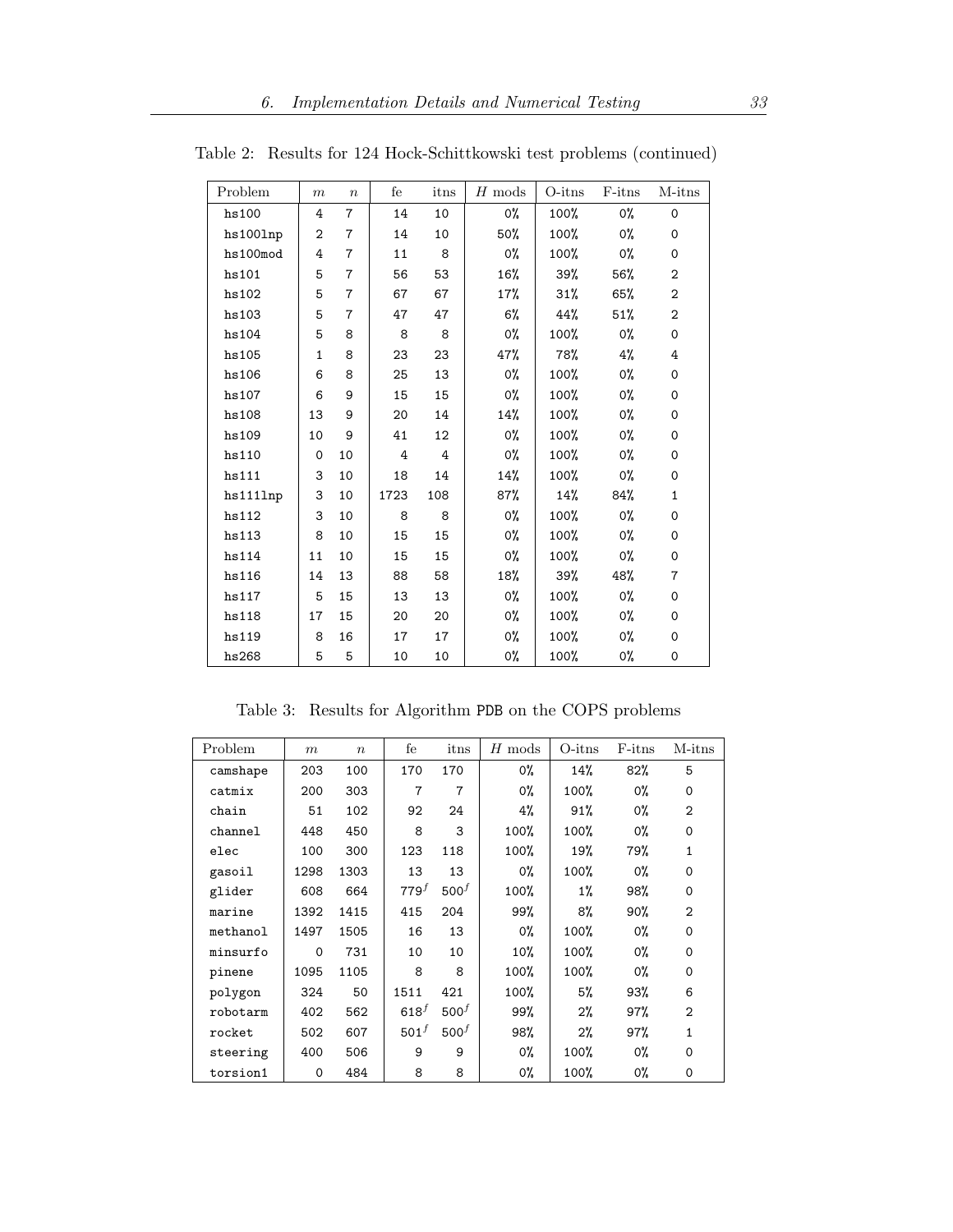# <span id="page-34-5"></span>7. Conclusions

A new primal-dual shifted penalty-barrier function has been formulated and analyzed for solving inequality constrained nonlinear optimization problems. This function is proposed as a merit function for a primal-dual algorithm for nonlinear optimization with favorable convergence properties. In particular, it has been shown that a limit point of the sequence of iterates may always be found that is either an infeasible stationary point or a complementary approximate Karush-Kuhn-Tucker point, i.e., it satisfies reasonable stopping criteria and is a Karush-Kuhn-Tucker point under the cone continuity property, which is the weakest constraint qualification associated with sequential optimality conditions. At each step of the algorithm, a regularized KKT system is solved to obtain a descent direction for the merit function. Under suitable additional assumptions the method is equivalent to a shifted variant of the primal-dual path-following method in the neighborhood of a solution. Preliminary numerical experiments indicate that the primal-dual shifted penalty-barrier function provides an effective way of ensuring global convergence. The results also illustrate the crucial importance of an effective modification scheme when the KKT matrix does not have the correct inertia.

# References

- <span id="page-34-7"></span>[1] R. Andreani, J. M. Martínez, A. Ramos, and P. J. S. Silva. Strict constraint qualifications and sequential optimality conditions for constrained optimization. Math. Oper. Res., 43(3):693– 717, 2018. [15](#page-15-3)
- <span id="page-34-6"></span>[2] R. Andreani, J. M. Martínez, and B. F. Svaiter. A new sequential optimality condition for constrained optimization and algorithmic consequences.  $SIAM$  J. Optim., 20(6):3533–3554, 2010. [14](#page-14-13)
- <span id="page-34-8"></span>[3] I. Bongartz, A. R. Conn, N. I. M. Gould, and Ph. L. Toint. CUTE: Constrained and unconstrained testing environment. ACM Trans. Math. Software, 21(1):123–160, 1995. [27](#page-27-2)
- <span id="page-34-2"></span>[4] M. G. Breitfeld and D. F. Shanno. Preliminary computational experience with modified logbarrier functions for large-scale nonlinear programming. In W. W. Hager, D. W. Hearn, and P. M. Pardalos, editors, Large Scale Optimization: State of the Art, pages 45–67. Springer US, Boston, MA, 1994. [2](#page-2-1)
- <span id="page-34-3"></span>[5] M. G. Breitfeld and D. F. Shanno. Computational experience with penalty-barrier methods for nonlinear programming. Ann. Oper. Res., 62:439–463, 1996. [2](#page-2-1)
- <span id="page-34-4"></span>[6] R. H. Byrd, M. E. Hribar, and J. Nocedal. An interior point algorithm for large-scale nonlinear programming. SIAM J. Optim., 9(4):877–900, 1999. [3](#page-3-0)
- <span id="page-34-0"></span>[7] A. R. Conn, N. I. M. Gould, and Ph. L. Toint. A globally convergent Lagrangian barrier algorithm for optimization with general inequality constraints and simple bounds. Technical Report 9[2](#page-2-1)/07, Département de Mathématique, Facultés Universitaires de Namur, 1992. 2
- <span id="page-34-1"></span>[8] A. R. Conn, N. I. M. Gould, and Ph. L. Toint. A globally convergent Lagrangian barrier algorithm for optimization with general inequality constraints and simple bounds. Math. Comput., 66(217):261–288, S1–S11, 1997. [2](#page-2-1)
- <span id="page-34-9"></span>[9] E. D. Dolan and J. J. Moré. Benchmarking optimization software with COPS. Technical Memorandum ANL/MCS-TM-246, Argonne National Laboratory, Argonne, IL, 2000. [27](#page-27-2)
- <span id="page-34-11"></span>[10] E. D. Dolan and J. J. Moré. Benchmarking optimization software with performance profiles. Math. Program., 91(2, Ser. A):201–213, 2002. [29](#page-29-1)
- <span id="page-34-10"></span>[11] E. D. Dolan, J. J. Moré, and T. S. Munson. Benchmarking optimization software with COPS 3.0. Technical Memorandum ANL/MCS-TM-273, Argonne National Laboratory, Argonne, IL, February 2004. [27](#page-27-2)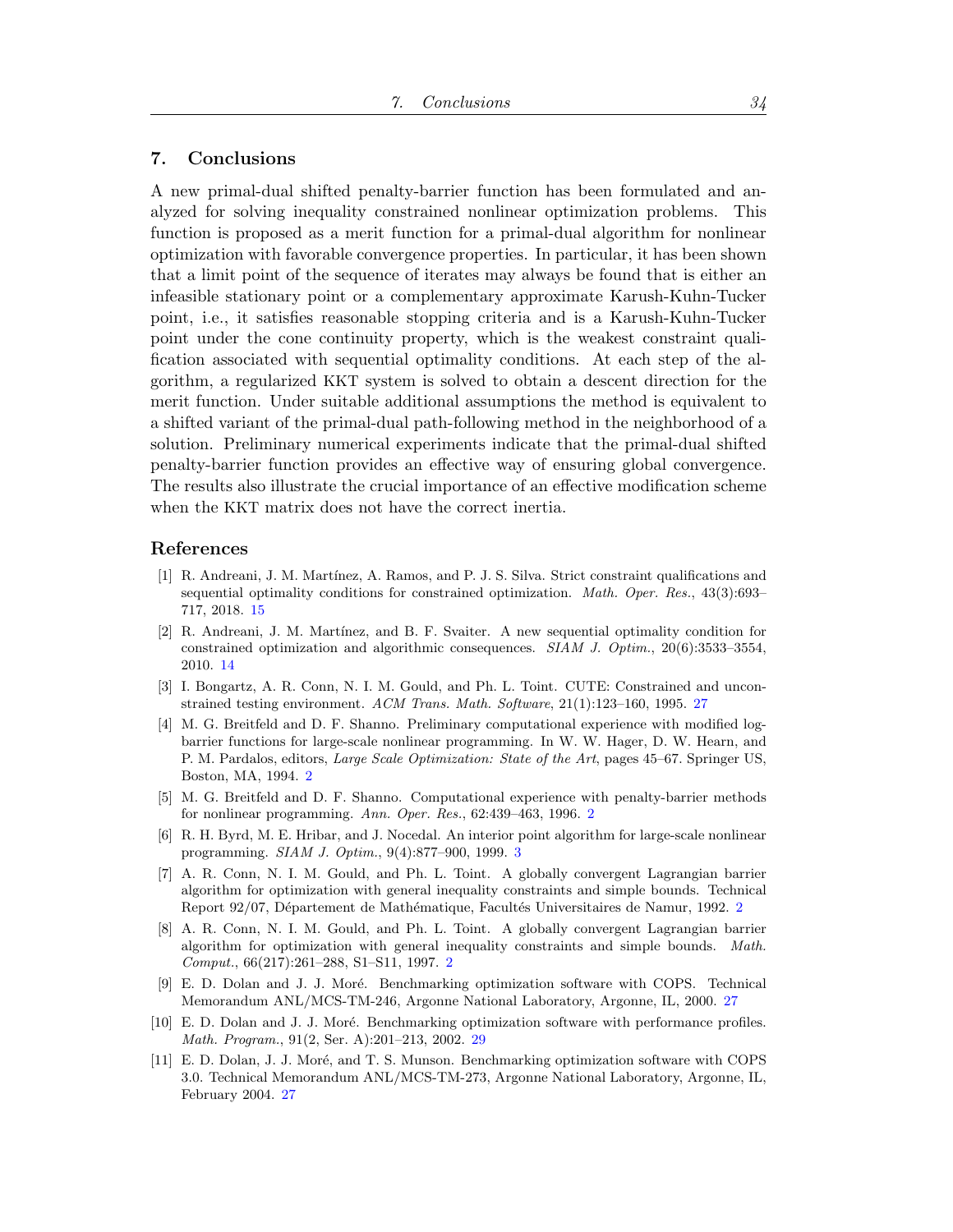- <span id="page-35-2"></span>[12] A. V. Fiacco. Barrier methods for nonlinear programming. In A. Holzman, editor, Operations Research Support Methodology, pages 377–440, New York, 1979. Marcel Dekker. [2](#page-2-1)
- <span id="page-35-1"></span>[13] A. V. Fiacco and G. P. McCormick. Nonlinear Programming: Sequential Unconstrained Min-imization Techniques. John Wiley and Sons, Inc., New York-London-Sydney, 1968. [2](#page-2-1)
- <span id="page-35-13"></span>[14] A. Forsgren. Inertia-controlling factorizations for optimization algorithms. Appl. Num. Math., 43:91–107, 2002. [23,](#page-23-6) [28](#page-28-2)
- <span id="page-35-9"></span>[15] A. Forsgren and P. E. Gill. Primal-dual interior methods for nonconvex nonlinear programming. SIAM J. Optim., 8:1132–1152, 1998. [3,](#page-3-0) [23,](#page-23-6) [28](#page-28-2)
- <span id="page-35-8"></span>[16] A. Forsgren, P. E. Gill, and M. H. Wright. Interior methods for nonlinear optimization. SIAM Rev., 44:525–597, 2002. [2](#page-2-1)
- <span id="page-35-4"></span>[17] R. M. Freund. Theoretical efficiency of a shifted-barrier-function algorithm for linear programming. Linear Algebra Appl., 152:19–41, 1991. [2](#page-2-1)
- <span id="page-35-0"></span>[18] K. R. Frisch. The logarithmic potential method of convex programming. Memorandum of May 13, University Institute of Economics, Oslo, Norway, 1955. [2](#page-2-1)
- <span id="page-35-10"></span>[19] E. M. Gertz and P. E. Gill. A primal-dual trust-region algorithm for nonlinear programming. Math. Program., Ser. B, 100:49–94, 2004. [3](#page-3-0)
- <span id="page-35-17"></span>[20] P. E. Gill, V. Kungurtsev, and D. P. Robinson. Note on the formulation of a shifted primal-dual penalty-barrier method for nonlinear optimization. Center for Computational Mathematics Report CCoM 19-04, University of California, San Diego, 2019. [26,](#page-26-3) [27,](#page-27-2) [28](#page-28-2)
- <span id="page-35-11"></span>[21] P. E. Gill, W. Murray, and M. A. Saunders. SNOPT: An SQP algorithm for large-scale constrained optimization. SIAM J. Optim., 12(4):979–1006, 2002. [7](#page-7-6)
- <span id="page-35-3"></span>[22] P. E. Gill, W. Murray, M. A. Saunders, and M. H. Wright. Shifted barrier methods for linear programming. Report SOL 87-9, Department of Operations Research, Stanford University, Stanford, CA, 1987. [2](#page-2-1)
- <span id="page-35-16"></span>[23] P. E. Gill and D. P. Robinson. A primal-dual augmented Lagrangian. Comput. Optim. Appl., 51:1–25, 2012. [24](#page-24-4)
- <span id="page-35-12"></span>[24] P. E. Gill and D. P. Robinson. A globally convergent stabilized SQP method. SIAM J. Optim., 23(4):1983–2010, 2013. [23](#page-23-6)
- <span id="page-35-15"></span>[25] P. E. Gill and E. Wong. Methods for convex and general quadratic programming. Math. Prog. Comp., 7:71–112, 2015. [23](#page-23-6)
- <span id="page-35-7"></span>[26] D. Goldfarb, R. A. Polyak, K. Scheinberg, and I. Yuzefovich. A modified barrier-augmented Lagrangian method for constrained minimization. Comput. Optim. Appl., 14(1):55–74, 1999.  $\Omega$
- <span id="page-35-14"></span>[27] N. I. M. Gould. On modified factorizations for large-scale linearly constrained optimization. SIAM J. Optim., 9:1041–1063, 1999. [23](#page-23-6)
- <span id="page-35-18"></span>[28] N. I. M. Gould, D. Orban, and Ph. L. Toint. CUTEr and SifDec: A constrained and unconstrained testing environment, revisited. ACM Trans. Math. Software, 29(4):373–394, 2003. [27](#page-27-2)
- <span id="page-35-19"></span>[29] W. Hock and K. Schittkowski. Test Examples for Nonlinear Programming Codes. Lecture Notes in Economics and Mathematical Systems 187. Springer Verlag, Berlin, Heidelberg and New York, 1981. [27](#page-27-2)
- <span id="page-35-5"></span>[30] D. L. Jensen and R. A. Polyak. The convergence of a modified barrier method for convex programming. IBM J. Res. Dev., 38(3):307–321, 1994. [2](#page-2-1)
- <span id="page-35-20"></span>[31] J. L. Morales. A numerical study of limited memory BFGS methods. Appl. Math. Lett., 15(4):481–487, 2002. [29](#page-29-1)
- <span id="page-35-6"></span>[32] S. G. Nash, R. Polyak, and A. Sofer. Numerical comparison of barrier and modified-barrier methods for large-scale bound-constrained optimization. In D. W. Hearn and P. M. Pardalos, editors, Large-Scale Optimization: State of the Art, pages 319–338. Kluwer, Dordrecht, 1994. [2](#page-2-1)